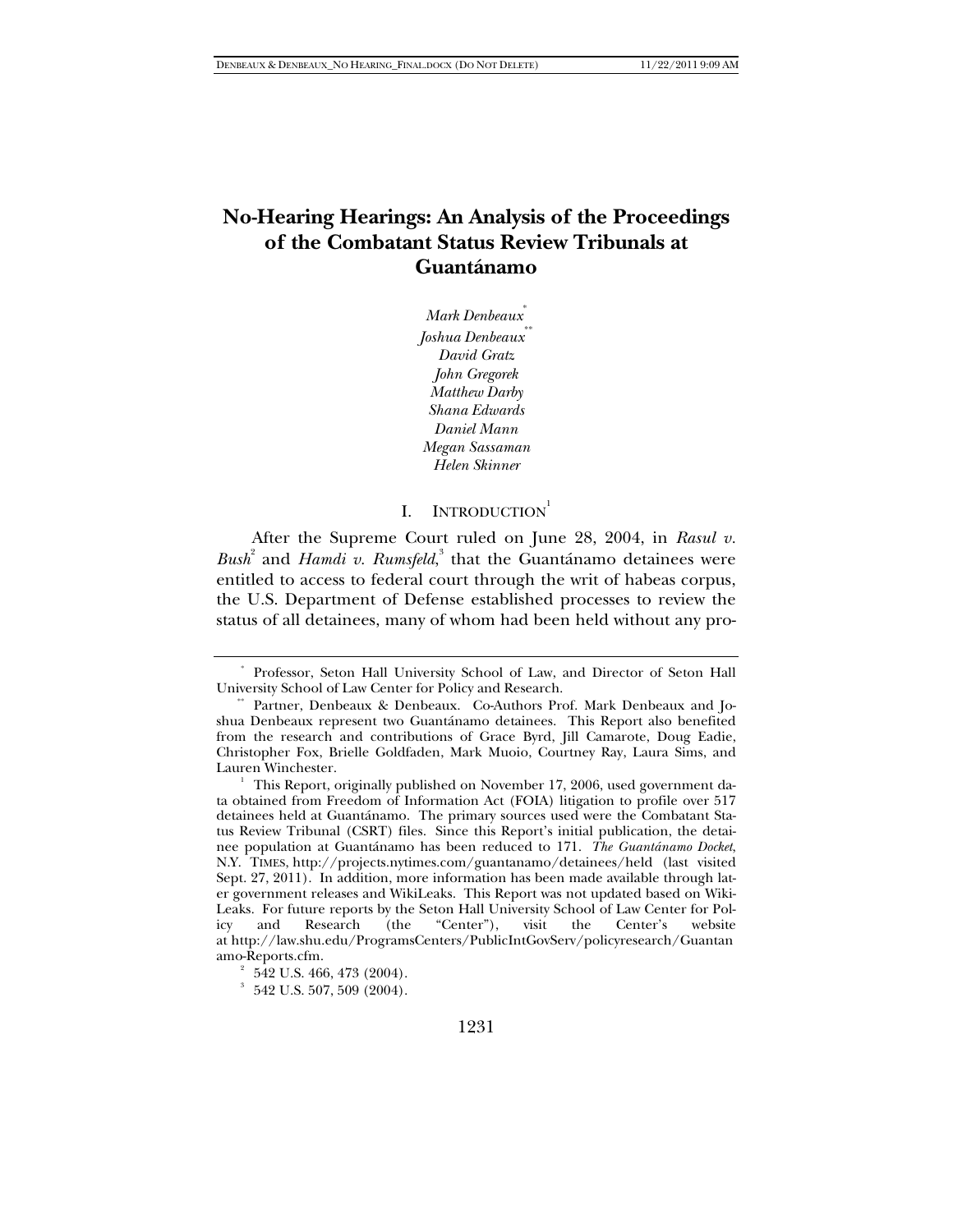ceeding for two and a half years. Within one month of *Rasul* and *Hamdi*, the Defense Department created the Combatant Status Review Tribunals (CSRTs) and established a process for hearings before the CSRTs.<sup>4</sup> Each CSRT was composed of three unidentified members of the military who presided over the hearings.<sup>5</sup> As soon as most of the CSRT hearings were completed, the government informed the district court in which the habeas proceedings were pending that, despite the Supreme Court's ruling, no further judicial action was necessary because the detainees received CSRT hearings.<sup>6</sup>

This Report analyzes the CSRT proceedings, comparing the hearing process that the Defense Department promised the detainees with the process actually provided. The Report is based on the records that the U.S. government produced for 393 of the 558 detainees who had CSRT hearings until 2004.

The most important documents in this record were produced by the government in response to orders by U.S. district court judges that the Department of Defense provide the entire record of the CSRT for review by counsel for at least 102 detainees.<sup>7</sup> These are described as habeas-compelled "full CSRT returns." Without these documents, it would be possible only to review the process promised. With the 102 full CSRT returns, this Report can also compare the process promised with the process provided.

The results of this review are startling. The process that was promised was modest at best. The process that was actually provided was far less than the written procedures appeared to require. The de-

<sup>4</sup> Memorandum from Paul Wolfowitz, Deputy Sec'y of Def. to the Sec'y of the Navy, (July 7, 2004) [hereinafter Memorandum Establishing CSRT], *available at*  http://www.defense.gov/news/Jul2004/d20040707review.pdf. 5

*Id.* at 1.

*See Rasul*, 542 U.S. at 484 (granting habeas corpus to Guantánamo detainees); *Hamdi*, 542 U.S. at 538 (leaving open the possibility that a properly constructed military tribunal that affords detainees the fundamental due process guarantees is constitutional). On February 9, 2006, the Department of Defense announced that the CSRTs were complete. Press Release, Office of the Assistant Sec'y of Def., U.S. Dep't. of Def., No. 124-06, Guantánamo Bay Detainee Administrative Review Board Decisions Completed (2006), *available at*  http://www.globalsecurity.org/security/library/news/2006/02/sec-060209 dod01.htm. 7

*See Combatant Status Review Tribunal (CSRT) & Admin. Review Bd. (ARB) Docu*ments, OFFICE SECRETARY DEF. & JOINT STAFF, U.S. DEP'T DEF.: FOIA REQUEST SERVICE<br>CENTER. http://www.dod.gov/pubs/foi/operation\_and\_plans http://www.dod.gov/pubs/foi/operation\_and\_plans /Detainee/csrt\_arb/index.htm(last visited Oct. 20, 2011)[hereinafter *CSRT Documents*] (containing CSRT and ARB records).

<sup>8</sup> At the time of this writing, only 102 full CSRTs were available. Since 2006, many more CSRT proceedings have taken place.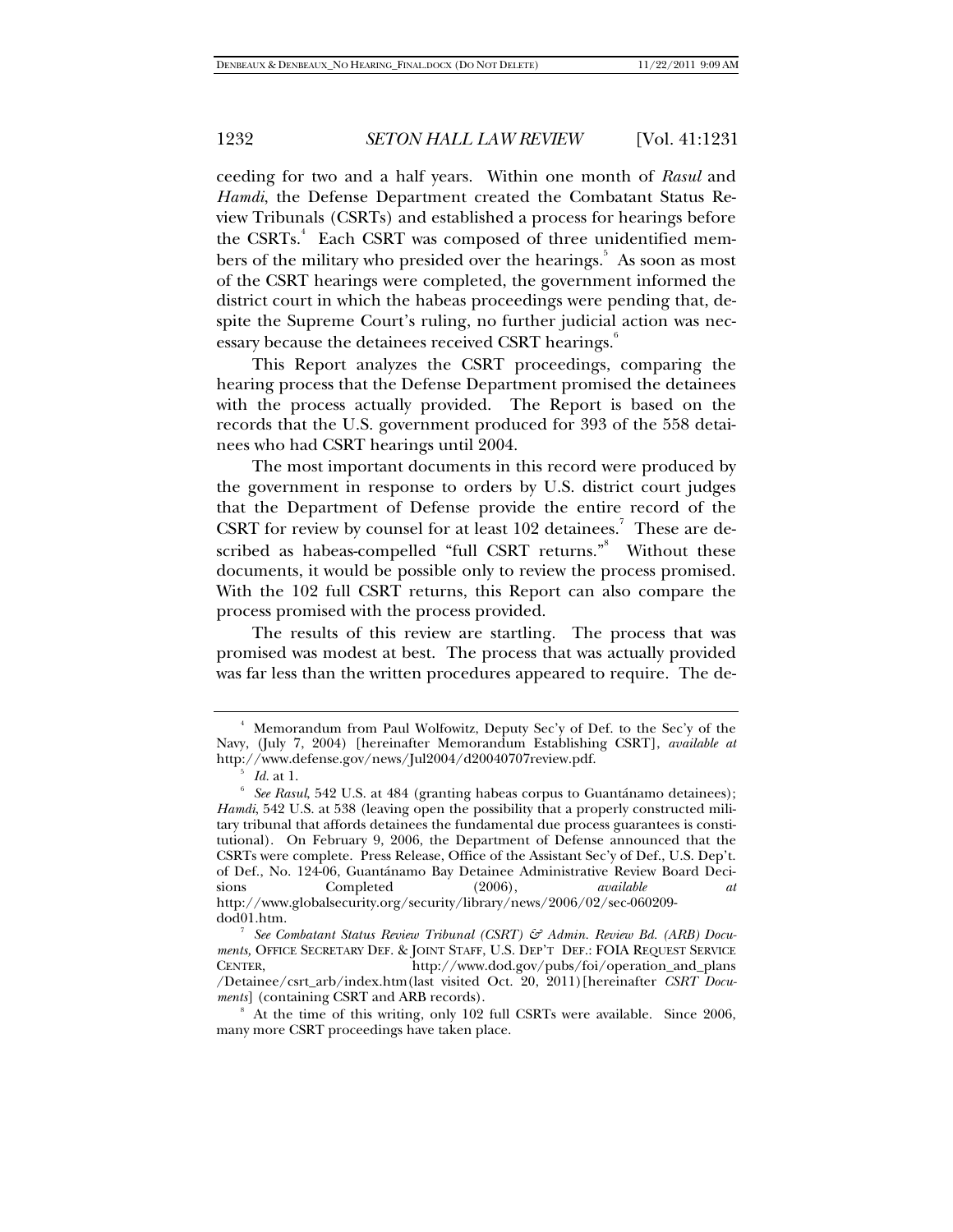tainees were denied any right to counsel.<sup>9</sup> Instead, they were assigned a "personal representative" who advised each detainee that the personal representative was neither his lawyer nor his advocate and that anything that the detainee said could be used against him.<sup>10</sup> In contrast to the detainee's lack of counsel, the tribunal was required to have at least one lawyer and the procedures recommended that the recorder (prosecutor) be a lawyer.<sup>1</sup>

The assigned role of the personal representative was to assist the detainee with presenting his case.<sup>12</sup> In practice, any assistance was extraordinarily limited. The records of meetings between detainees and their personal representatives indicate that in 78% of the cases, the personal representative met with the detainee only once. The meetings were as short as ten minutes, and this included time for translation. Approximately 13% of the meetings were twenty minutes or less, and more than half of the meetings lasted no more than an hour.

During a meeting, the detainee was told the following:

- The CSRT proceeding was his opportunity to contest the government's finding that he was an enemy combatant.<sup>13</sup>
- The government had already found the detainee to be an enemy combatant at multiple levels of review.<sup>14</sup>
- The government's finding rested upon classified evidence that the detainee would not see.<sup>15</sup>
- The tribunal had to presume that the secret classified evidence was reliable and valid.<sup>16</sup>

In the majority of the CSRT hearings, the government rested on the presumption that the classified evidence was sufficient to establish that the detainee was an enemy combatant.<sup>17</sup> The government

<sup>9</sup> Memorandum from the Deputy Sec'y of Def. to the Sec'ys of the Military Dep'ts, et al., at Enclosure (1), C(3) (July 14, 2006) [hereinafter Memorandum Pro-<br>cedures CSRT], *available at* cedures CSRT], *available at*

http://www.defense.gov/news/Aug2006/d20060809CSRTProcedures.pdf.<br>
<sup>10</sup> Id.<br>
<sup>11</sup> Id. at Enclosure (1), C(2).<br>
<sup>12</sup> Id. at Enclosure (3), C.<br>
<sup>13</sup> Id. at Enclosure (3), C(1)–(2).<br>
<sup>14</sup> Id. at Enclosure (4).<br>
<sup>15</sup> Memorandu

United States, No. 02-CV-0299 (D.D.C. Oct. 1, 2004)[hereinafter Summary, Hicks], *available at*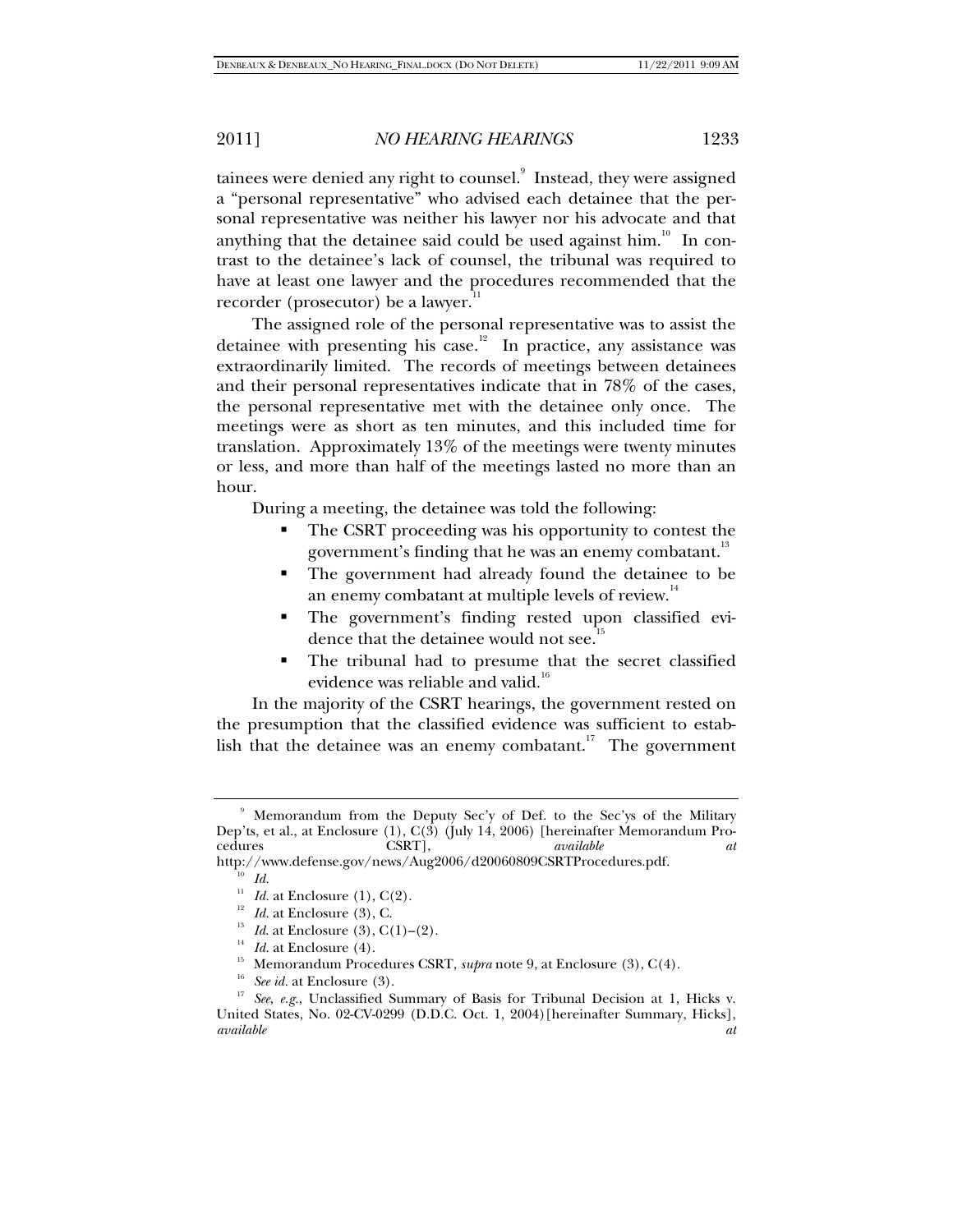never called any witnesses and rarely adduced unclassified evidence.<sup>18</sup> In the majority of cases, the government provided the detainee with no evidence, declassified or classified, that established that the detainee was an enemy combatant. Instead, the government provided the detainee merely with what it purported to be a summary of the classified evidence.<sup>19</sup> This summary was so conclusory that it precluded any meaningful response. The government then relied on the presumption that the secret evidence was reliable and accurate. $20$ 

In the minority of cases, the government produced declassified evidence to the tribunal. $^{21}$  Such declassified evidence did not bear directly on the question at issue. It consisted of letters from the detainee's family and friends asking for his release, portions of habeas corpus petitions submitted by the detainee's own lawyers on his behalf in a U.S. district court, and publicly available records that did not mention the detainee by name.<sup>22</sup> None of the declassified evidence introduced against any detainee contained any specific information about the government's basis for the detainee's detention as an enemy combatant.

Detainees who participated in CSRT proceedings were not able to confront all of the government's evidence. The government never called witnesses and did not typically produce any unclassified evidence. When such evidence was presented to the tribunal, in 93% of the hearings, the detainee never saw it. Regarding the detainees' ability to produce evidence, only 11% of the detainees were allowed to introduce any evidence of their own. The promised CSRT process provided that detainees could call witnesses, $33$  but no witness from

http://www.dod.gov/pubs/foi/operation\_and\_plans/Detainee/csrt\_arb/publicly\_fil ed\_CSRT\_records\_1-91.pdf. 18 *See, e.g.*, *id.*

<sup>&</sup>lt;sup>19</sup> See, e.g., Letter from Officer in Charge, CSRT, to Pers. Representatives (Sept. 7, 2004), at 2004), *available at* 

http://www.dod.gov/pubs/foi/operation\_and\_plans/Detainee/csrt\_arb/000001-

<sup>&</sup>lt;sup>20</sup> With regard to classified evidence, the tribunal panel stated, "[t]he Tribunal also relied on certain classified evidence in reaching its decision." Summary, Hicks, *supra* note 17, at 1. 21 *See*, *e.g.*, Unclassified Summary of Basis For Tribunal Decision at 1–2, Abdullah

v. Bush, No. 05-301 (D.D.C. July 25, 2005), *available at* http://www.dod.gov/pubs/foi/operation\_and\_plans/Detainee/csrt\_arb/publicly\_fil ed\_CSRT\_records\_92-190.pdf; Unclassified Summary of Basis For Tribunal Decision at 1–2, Awad v. United States, No. 04-CV-1194 (D.D.C. Oct. 12, 2004), *available at*  http://www.dod.gov/pubs/foi/operation\_and\_plans/Detainee/csrt\_arb/publicly\_fil ed\_CSRT\_records\_2991-3070.pdf. 22 *See, e.g., id.*

<sup>23</sup> *See* Memorandum Procedures CSRT, *supra* note 9, at Enclosure (1), F(6).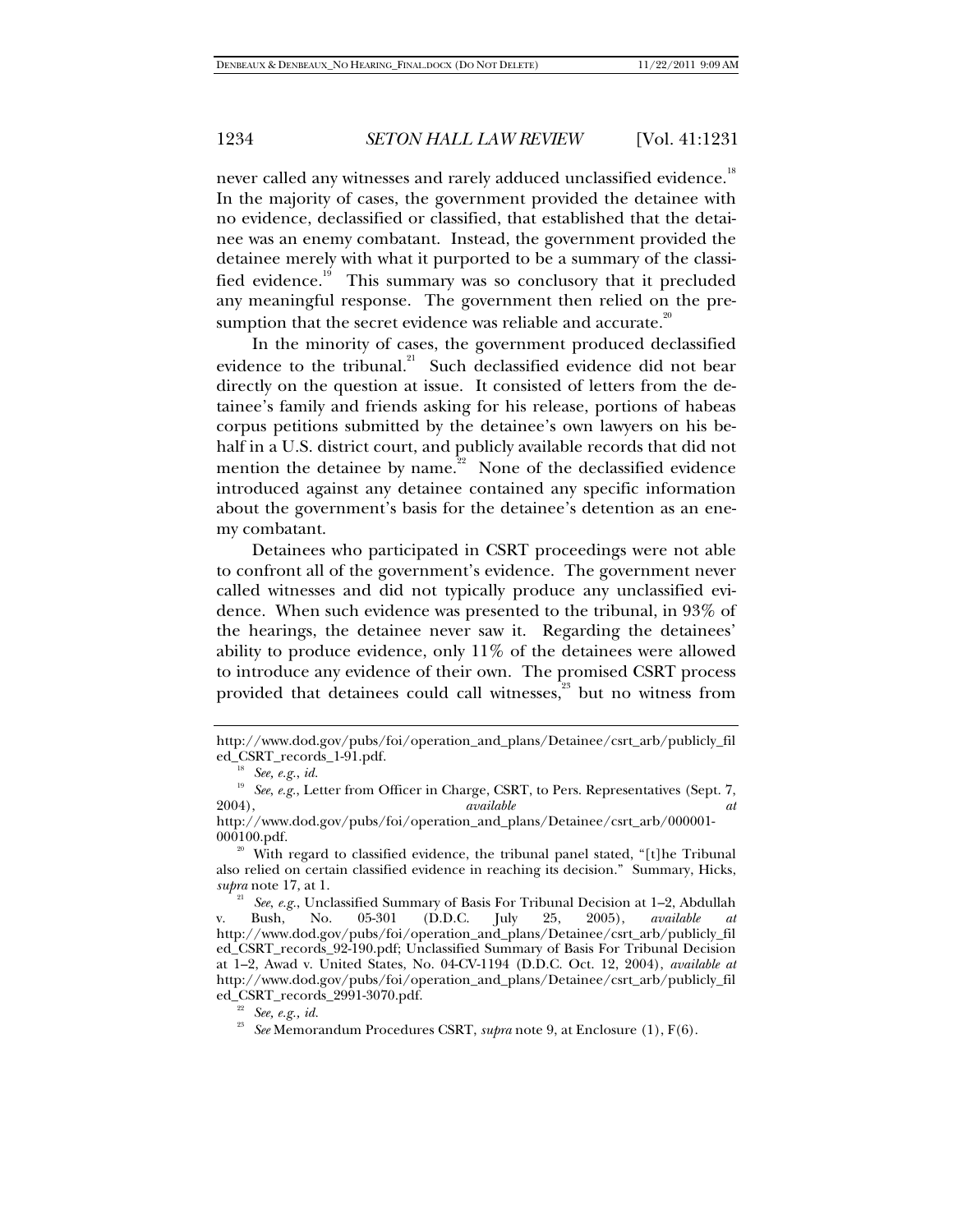outside Guantánamo ever appeared. The only witnesses the government allowed detainees to call were other detainees.<sup>24</sup> Therefore, the only witnesses that were allowed under the CSRT process were presumed enemy combatants testifying in favor of other presumed enemy combatants.

The promised CSRT process stated that detainees would be allowed to produce documentary evidence.<sup>25</sup> In operation, the only documentary evidence that detainees were actually allowed to introduce were letters from family and friends.<sup>26</sup> This was true even when the documentary evidence sought to be introduced was available and even when the documents were in the government's possession such as passports. In these cases, the detainee insisted that the documents would prove that the charges against him could not be true, but none of the documents were permitted to be introduced.<sup>27</sup>

The detainee's personal representative was completely silent in 12% of the hearings, and in only 52% of the hearings did the personal representative make substantive comments. Sometimes, the substantive comments of the personal representative, however, advocated for the government and against the detainee.<sup>28</sup> At the end of the hearing, the personal representative had a final opportunity to make comments, but the personal representative explicitly chose not to do so 98% of the times.

In sum, while the promised procedures stated that detainees were allowed to present evidence (witnesses and documents), the on-

<sup>24</sup> *See*, *e.g.*, Memorandum from PR23 to CSRT Legal Advisor, Al Kandari v. Bush, No. 02-CV-0828 (D.D.C. Oct. 15, 2004)[hereinafter Memo, Al Kandari], *available at*  http://www.dod.gov/pubs/foi/operation\_and\_plans/Detainee/csrt\_arb/publicly\_fil ed\_CSRT\_records\_2737-2868.pdf; Unclassified Summary of Basis For Tribunal Decision at 1, Hassen v. Bush, No. 04-CV-1254 (D.D.C. Sept. 13, 2004)[hereinafter Summary, Hassen], *available at*

http://www.dod.gov/pubs/foi/operation\_and\_plans/Detainee/csrt\_arb/publicly\_fil

<sup>&</sup>lt;sup>25</sup> *See* Memorandum Procedures CSRT, *supra* note 9, at Enclosure (1), G(9)(C). <sup>26</sup> *See, e.g.*, Summarized Detainee Statement at 1–2, Al Wadi v. Bush, No. 04-CV1227 (D.D.C. Oct. 12, 2004)[hereinafter Statement, Al Wadi], *available at*  http://www.dod.gov/pubs/foi/operation\_and\_plans/Detainee/csrt\_arb/publicly\_fil

ed\_CSRT\_records\_444-565.pdf.<br><sup>27</sup> *See e.g.*, Dep't of Def., Testimony of Detainees Before the Combatant Status Review Panel Set 16, at 1424–28, *available at*  http://www.dod.gov/pubs/foi/operation\_and\_plans/Detainee/csrt\_arb/Set\_16\_13

<sup>63-1446.</sup>pdf.<br><sup>28</sup> See, e.g., Transcript of CSRT Record at 6–7, Al Hilal v. Bush, No. 05-1048<br>(D.D.C. Jul. 11, 2005), *available at* (D.D.C. Jul. 11, 2005), *available at* http://www.dod.gov/pubs/foi/operation\_and\_plans/Detainee/csrt\_arb/publicly\_fil ed\_CSRT\_records\_4818-4946.pdf.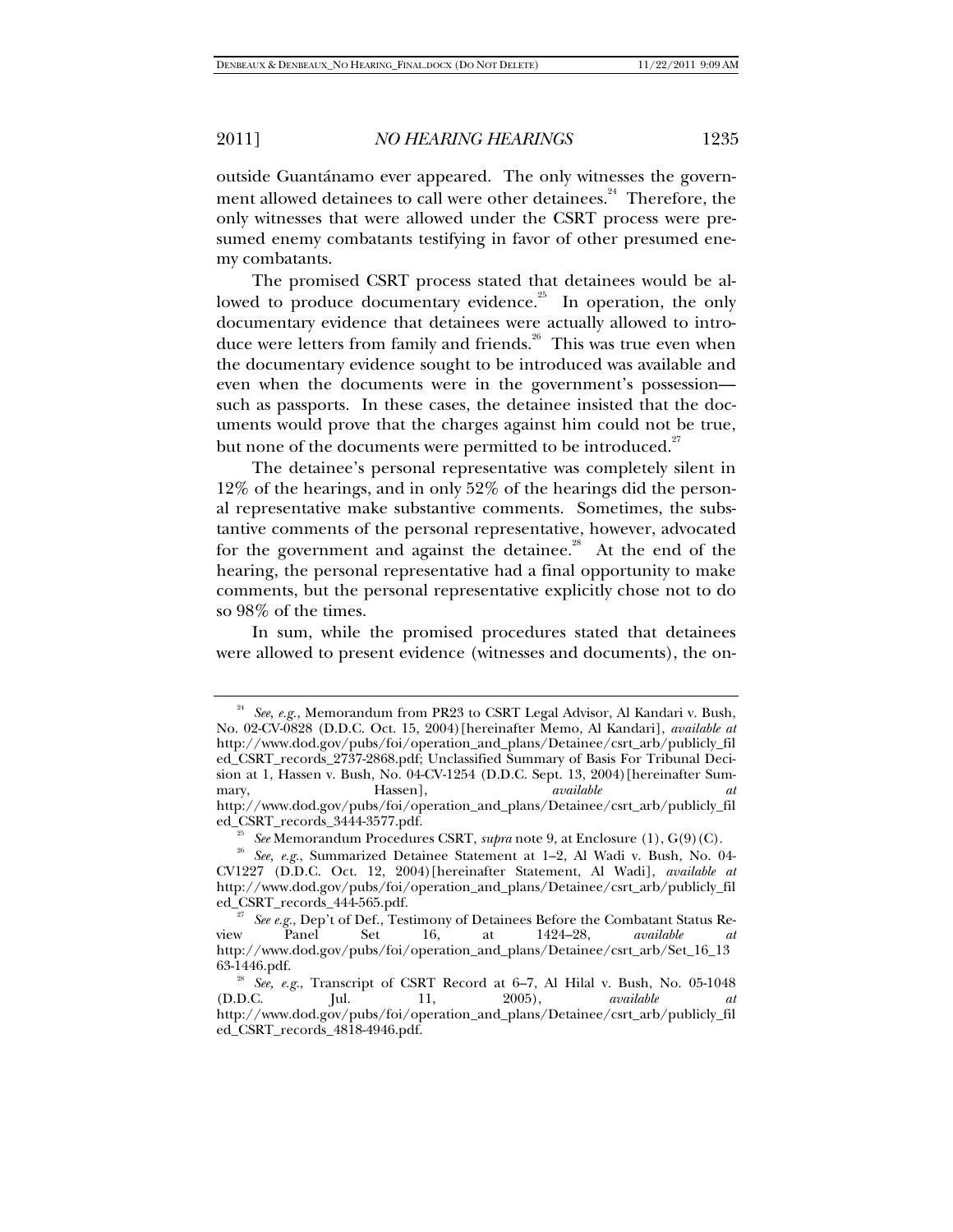ly evidence that the detainees were permitted to offer in the vast majority of the cases was their own testimony. As a result, the only option available to the detainee was to make a statement attempting to rebut what he could glean from the summary of classified evidence that he could not see. In 81% of the cases reviewed, the tribunals made the decision the same day as the hearing. Among the 102 records reviewed for this Report, the ultimate decision was always unanimous, and all detainees reviewed were ultimately found to be enemy combatants. It is true that government statements indicate that 38 of 558 detainees were ultimately found to not be enemy combatants, but no such determinations are found in the full CSRT records reviewed.

While all detainees whose CSRT records were reviewed for this Report were ultimately found to be enemy combatants, not all tribunals found a certain detainee to be an enemy combatant. On three occasions, a tribunal initially found that the detainee was not an enemy combatant.<sup>29</sup> In such cases, the detainee was never told of this decision. Instead, the tribunal's decision was reviewed at multiple levels in the Defense Department chain of command, and eventually a new tribunal was convened.<sup>30</sup> Some detainees, however, were still found to not be enemy combatants.<sup>31</sup> At least one detainee's record indicates that after a second tribunal determined that he was no longer an enemy combatant, the process was repeated, and his case was sent back for a third hearing after which the tribunal ultimately found him to be an enemy combatant.<sup>32</sup>

# II. THE DATA

In response to *Rasul* and *Hamdi*, the Department of Defense created the CSRT system and processed each detainee.<sup>33</sup> This Report analyzes the data released by the Department of Defense about the CSRT proceedings in response to Freedom of Information Act (FOIA) requests and through discovery during habeas lawsuits. Subs-

<sup>&</sup>lt;sup>29</sup> This fact is not formally published in any records but was discovered through a careful review of documents produced under court order in the habeas litigations. At least one example can be gleaned from the record of ISN 556. Memorandum from James R. Crisfield Jr., Legal Advisor, to Dir., Combatant Status Review Tribunal at 2839, Abdulla v. Bush, No. 05-1001 (D.D.C. Aug. 16, 2006), *available at* http://www.dod.gov/pubs/foi/operation\_and\_plans/Detainee/csrt\_arb/publicly\_fil ed\_CSRT\_records\_2737-2868.pdf. 30 *See id*. 31 *See id.*

<sup>32</sup> *Id.*

<sup>33</sup> *See* Memorandum Establishing CSRT, *supra* note 4.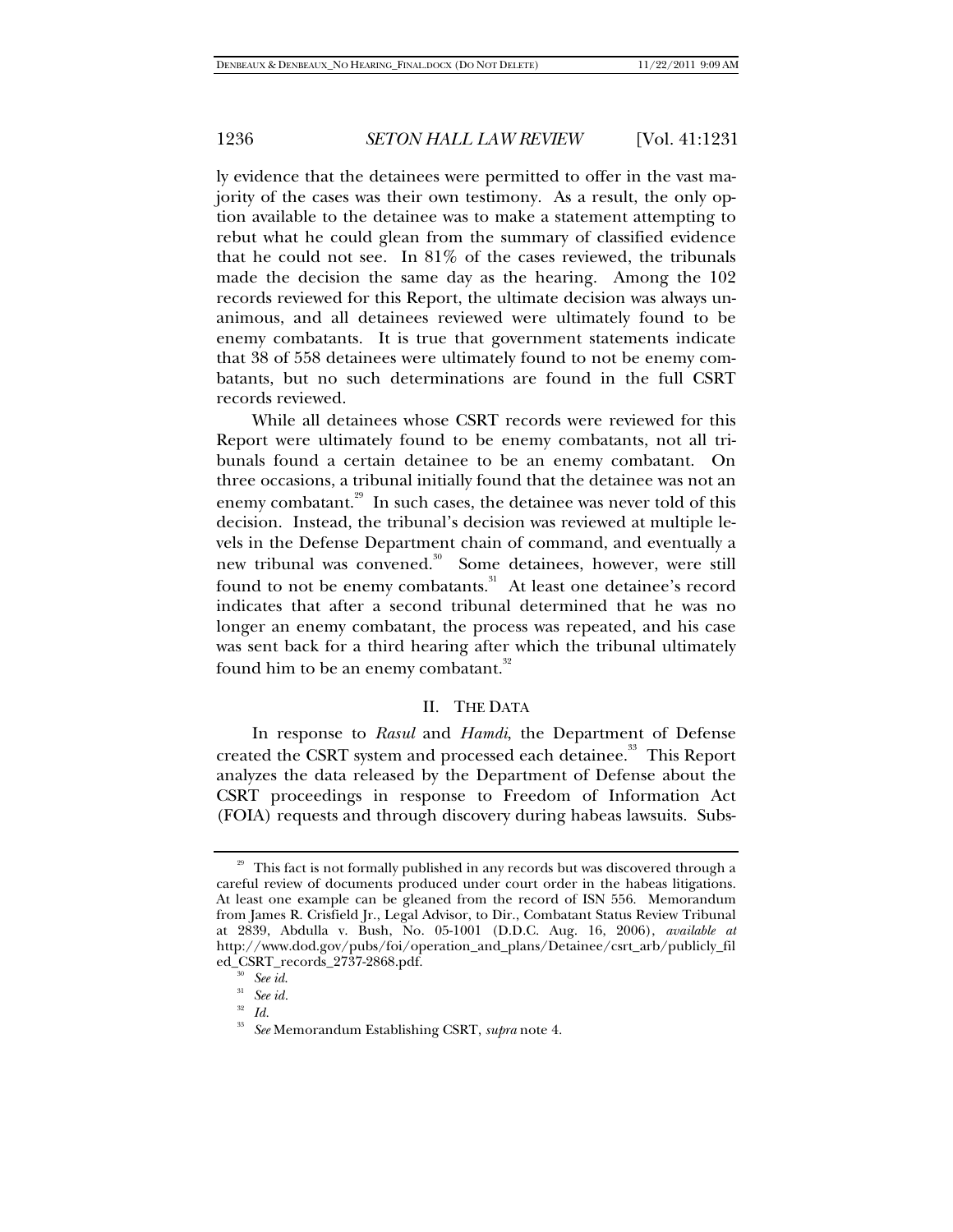tantive data regarding individual detainees has never been voluntarily released by the Department of Defense.

According to the available Defense Department data, until 2006, when this Report was compiled, there were 759 total detainees incarcerated at Guantánamo since its creation; $34\overline{558}$  of those detainees received hearings before the CSRT. $^{35}$  The Department of Defense presumably created a file for each of the 558 CSRT proceedings, which we will refer to as the "full CSRT record." Because the government has not released these files, except under court orders entered in the various habeas proceedings, the 102 full CSRT returns were the only full CSRT records that could be analyzed in this Report.

Each detainee was provided the right to appear before the CSRT.<sup>36</sup> At least 361 detainees chose to participate, and a "Summarized Detainee Statement" was prepared from their testimony in each case.<sup>37</sup> This Report refers to these "Summarized Detainee Statements" as "transcripts" although they are not verbatim records. A transcript was provided for those hearings in which the detainee was physically present and for those hearings in which the detainee had the personal representative read a statement into the record.<sup>38</sup> The Department of Defense initially refused to release any of these transcripts, but a FOIA lawsuit brought by the Associated Press succeeded and these documents were released.<sup>39</sup> This Report examines these 102 full CSRT returns and 356 transcripts as those were the only documents that the government had released at the time the Report was compiled.

<sup>&</sup>lt;sup>34</sup> See List of Individuals Detained by the Dep't of Def. at Guantánamo Bay, Cuba from *Jan. 2002 through May 15, 2006*, U.S. DEP'T DEF. (May 15, 2006), *available at*  http://www.defense.gov/news/May2006/d20060515%20List.pdf. As of October 2011, there are 171 detainees still held at Guantánamo. *See The Guantanamo Docket: A*  History of the Detainee Population, NYTIMES.COM, available http://projects.nytimes.com/guantanamo. 35 This Report does not consider the "high value detainees" transferred to Guan-

tánamo Bay in September 2006. *See* Gerry J. Gilmore, *American Forces Press Service*, *High-Value Detainees Moved to Gitmo; Bush Proposes Detainee Legislation*, DEFENSE.GOV (Sept. 6, 2006), http://www.defenselink.mil/news/NewsArticle.aspx?ID=721.<br>
<sup>36</sup> See Memorandum Procedures CSRT, *supra* note 9, at Enclosure (4).<br>
<sup>37</sup> See CSRT Documents, *supra* note 7.<br>
<sup>38</sup> See, e.g., Summarized Unswo

<sup>280 (</sup>D.D.C. July 13, 2005), *available at* http://www.dod.gov/pubs/foi/operation\_and\_plans/Detainee/csrt\_arb/publicly\_fil

ed\_CSRT\_records\_191-236.pdf. 39<br>39 The Department of Defense released 356 transcripts through the FOIA request; there are five additional detainee transcripts among the 102 full CSRT returns reviewed in this Report. Therefore, a total of 361 transcripts existed.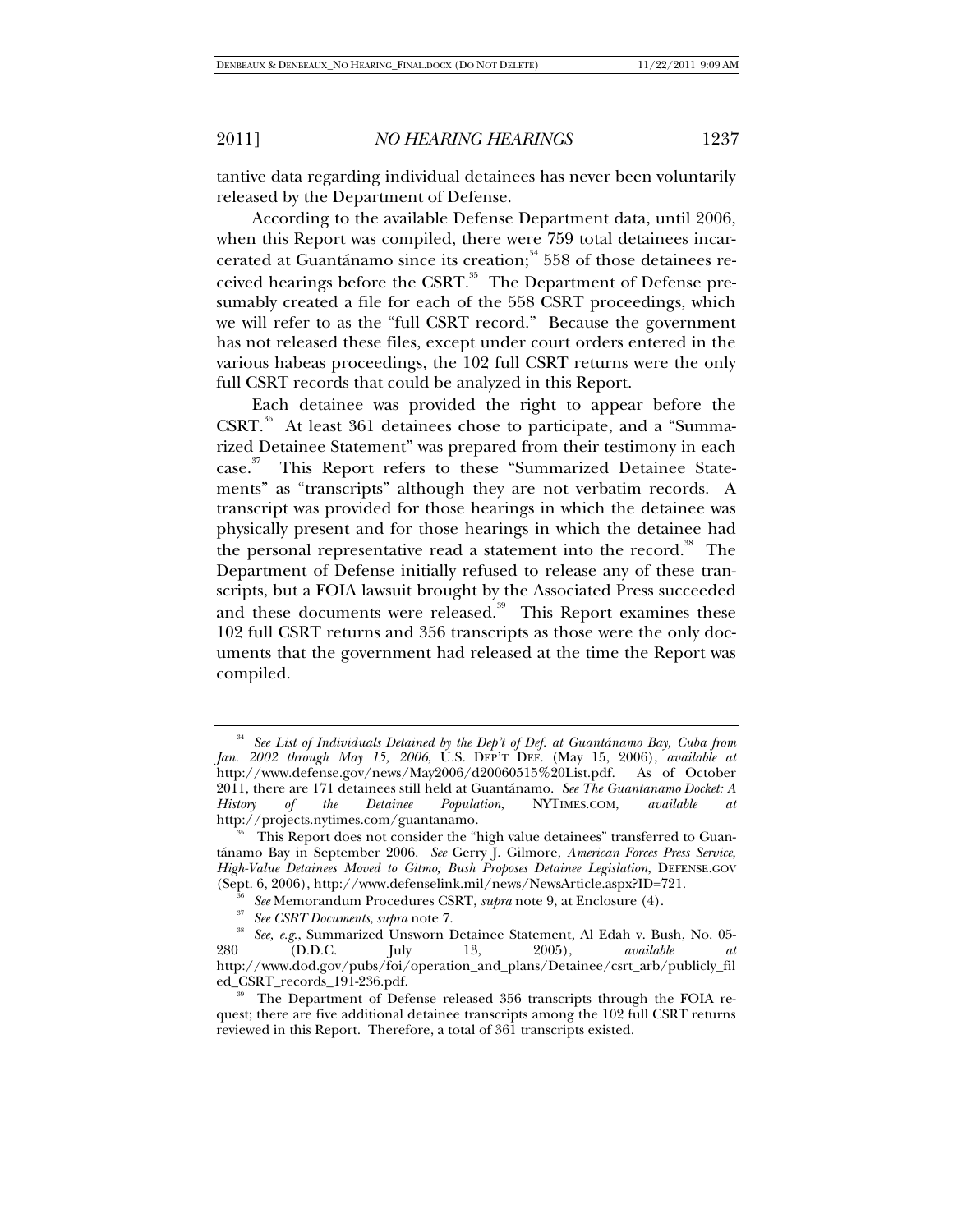Because only 356 transcripts were released, it can be concluded that 202 of the 558 detainees did not participate in the CSRT process. But because five of the 102 full CSRT returns contain transcripts that were not among the 356 FOIA-released transcripts, it is apparent that these 356 transcripts did not contain the records of all detainees who participated in the CSRT.

Although the 102 full CSRT returns contained sixty-nine returns with transcripts, eleven of the returns with transcripts contained only conversations between the personal representative and the tribunal. Therefore, it can be concluded that the 102 full CSRT records reviewed include records of fifty-eight detainees who appeared in the CSRT proceeding and forty-four detainees who did not physically appear. Additionally, thirty-eight full CSRT returns of detainees did not have transcripts released in the Associated Press FOIA request; no other information was released by the Department of Defense.

The 356 FOIA transcripts combined with the thirty-eight full CSRT returns total 394 detainee records, which make up our full sample set. These 394 records reveal that 324 detainees physically appeared before the Tribunal. The data collected on the thirty-eight detainees without FOIA-released transcripts constitutes the only information available about the 202 detainees whose transcripts were not produced by the FOIA request.

In short, of the entire 558 detainees at Guantánamo who participated in the CSRT process up until 2006, there was some documentation for 394 detainees: the 356 FOIA-released transcripts (sixty-four of which also have full CSRT returns) and the 38 full CSRT returns whose transcripts were not released by the FOIA. $40^{\circ}$ 

### III. CREATION OF THE CSRTS

*Rasul* and *Hamdi* were decided on June 28, 2004.<sup>41</sup> The Department of Defense issued an order establishing the CSRTs on July 7,  $2004<sup>42</sup>$  and an order implementing the process on 29, 2004.<sup>43</sup> Guan-

The two different data sets upon which this Report is based have been compared with the profile of all of the detainees that was first made public on February 8, 2006. MARK DENBEAUX ET AL., A REPORT ON GUANTÁNAMO DETAINEES: A PROFILE OF 517 DETAINEES THROUGH ANALYSIS OF DEP'T OF DEF. DATA, (2008), *available at*  http://law.shu.edu/news/Guantánamo\_report\_final\_2\_08\_06.pdf. The correlation between the data previously analyzed and the data considered in this Report is very

strong. 41 *Rasul v. Bush*, 542 U.S. 466 (2004); *Hamdi v. Rumsfeld*, 542 U.S. 507 (2004). 42 Memorandum Establishing CSRT, *supra* note 4.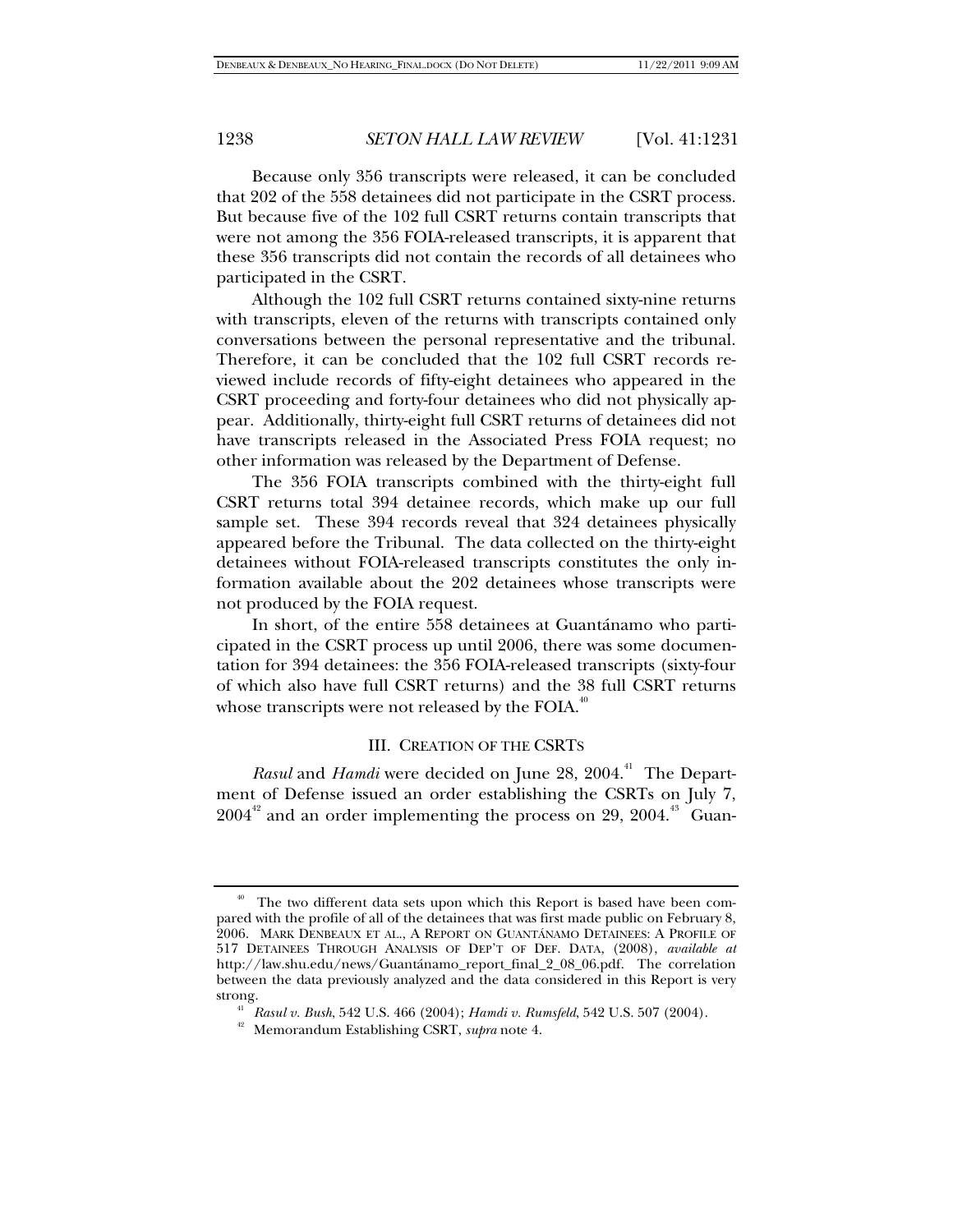tánamo personnel hand delivered a letter to every detainee, advising him both of the upcoming CSRT and of his right, independent of the CSRT, to file a habeas corpus suit in a U.S. district court.<sup>44</sup> The entire CSRT procedure was promulgated in only thirty-two days.<sup>45</sup>

As the CSRTs were being convened in Guantánamo, the Department of Defense was responding to habeas proceedings in Washington, D.C. The response, beginning in August 2004, justified the CSRT as providing the appropriate hearing to which detainees were entitled under *Rasul*.<sup>46</sup> The goal was to demonstrate that, because a sufficient hearing had been held for each detainee, no federal court habeas hearings were required.<sup>47</sup>

According to the CSRT procedures established in the July 29, 2004 memorandum, prior to the commencement of any CSRT proceeding, the classified evidence relevant to that detainee had to be reviewed, a "summary of evidence" prepared, and a personal representative appointed for the detainee.<sup>48</sup> The personal representative then had to meet with the detainee, and then a tribunal would be convened.49 According to the records reviewed by the Seton Hall Law research team, the first hearing was for detainee ISN  $220^{\circ}$  and was held on August 2, 2004. For that hearing, the personal representative met with the detainee on July 31, 2004—two days after the CSRT pro-

<sup>&</sup>lt;sup>43</sup> Memorandum from Gordon England, Sec'y of the Navy, to the Sec'ys of the Military Dep'ts, et al. (Jul. 29, 2004) [hereinafter Memorandum Implementing CSRT], *available at* http://www.defense.gov/news/Jul2004/d20040730comb.pdf.

<sup>&</sup>lt;sup>44</sup> While the right to proceed in federal court may have been extinguished by the Military Commissions Act of 2006, Pub. L. No. 109-366, 120 Stat. 2600 (codified in scattered sections of 10 U.S.C.) at the time, the meaning and constitutionality of that statute is not addressed by the present Report. Since initial publication, the Supreme Court of the United States held that the detainees at Guantánamo are entitled to file habeas petitions and to participate in hearings. *See* Boumediene v. Bush, 553

U.S. 723 (2008). 45 *See Combatant Status Review Tribunal (CSRT) Process at Guantanamo*, DEP'T DEF. (July 2007), *available at*

http://www.defense.gov/news/Jul2007/CSRT%20comparison%20-%20FINAL.pdf. 46 *See id.*<sup>47</sup> *See id.*

<sup>&</sup>lt;sup>48</sup> Memorandum Implementing CSRT, *supra* note 43.<br><sup>49</sup> Id. at Enclosure (1), G(3).<br><sup>50</sup> Mr. Abdullah Saleh Ati Ai Ajmi, ISN 220, was represented by counsel in habeas litigation. He was one of the thirty-five detainees who refused to participate in the CSRT process but whose full CSRT return was obtained by his attorney under court order in the habeas litigation. *See* Decl. of James R. Crisfield Jr., Al Ajmi v. United States, No. 02-CV-0828 (D.D.C. Sept. 15, 2004), *available at* http://www.dod.gov/pubs/foi/operation\_and\_plans/Detainee/csrt\_arb/publicly\_fil ed\_CSRT\_records\_1344-1475.pdf .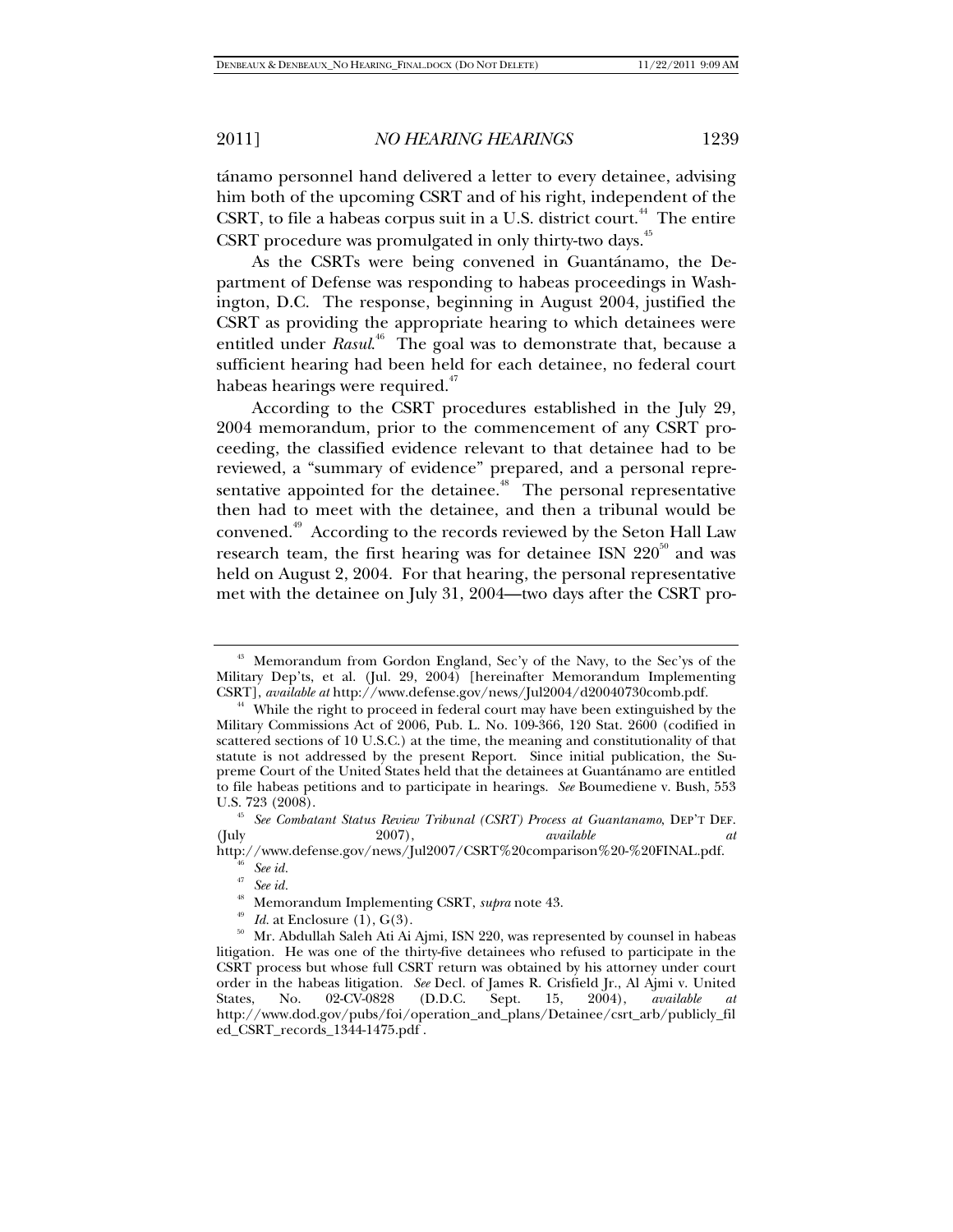cedures were promulgated. $51$  This was the only meeting between detainee ISN 220 and his personal representative; it lasted only twenty minutes, including translation time.<sup>52</sup> On Monday, August 2, 2004, two days after the meeting between the personal representative and the detainee, the CSRT was empanelled, the hearing was held, the classified evidence was evaluated, and the decision was issued.<sup>53</sup> Detainee 220 did not participate in his CSRT hearing. $54$ 

The remainder of the habeas detainees whose CSRT returns were among the 102 considered in this Report were processed rapidly: 49% of the hearings were held and decisions were reached by September 30, 2004; 70% by October 31, 2004; and 96% were completed by the end of November 2004. The haste of the tribunals can be seen not only in the scheduling of the hearing but also in the speed with which the tribunals reached verdicts. In 81% of the 102 full CSRT returns, the tribunal's decision was reached the same day as the hearing.

In addition, almost 40% of the final administrative decisions were made after the last tribunal decision. During this six weeks after the tribunals ended and the bulk of the decisions were made, thirtyfive of the thirty-eight detainees who were found to no longer be enemy combatants were still detained.

### IV. THE DECISION TO PARTICIPATE

Each of the 558 detainees who received a CSRT proceeding was advised on at least three occasions that he would also have the right to a habeas corpus proceeding in the United States District Court for the District of Columbia.<sup>55</sup> The Department of Defense order of July 7, 2004, directed that each detainee be informed within ten days that he was entitled to a CSRT proceeding and that each detainee was also

See Detainee Election Form, Al Ajmi v. United States, No. 02-CV-0828 (D.D.C.<br>15, 2004), *available at* Sept. 15, 2004), *available at* http://www.dod.gov/pubs/foi/operation\_and\_plans/Detainee/csrt\_arb/publicly\_fil

ed\_CSRT\_records\_1344-1475.pdf.<br><sup>52</sup> *Id.* 53 Memorandum from James R. Crisfield Jr., Legal Advisor, to Dir., Combatant Status Review Tribunal, Al Ajmi v. United States, No. 02-CV-0828 (D.D.C. Sept. 15, 2004), *available at*

http://www.dod.gov/pubs/foi/operation\_and\_plans/Detainee/csrt\_arb/publicly\_fil

Unclassified Summary of Basis for Tribunal Decision, Al Ajmi v. United States,<br>02-CV-0828 (D.D.C. Sept. 15, 2004), available at No. 02-CV-0828 (D.D.C. Sept. 15, 2004), *available at* http://www.dod.gov/pubs/foi/operation\_and\_plans/Detainee/csrt\_arb/publicly\_fil ed\_CSRT\_records\_1344-1475.pdf. 55 *See* Memorandum Establishing CSRT, *supra* note 4, at 1.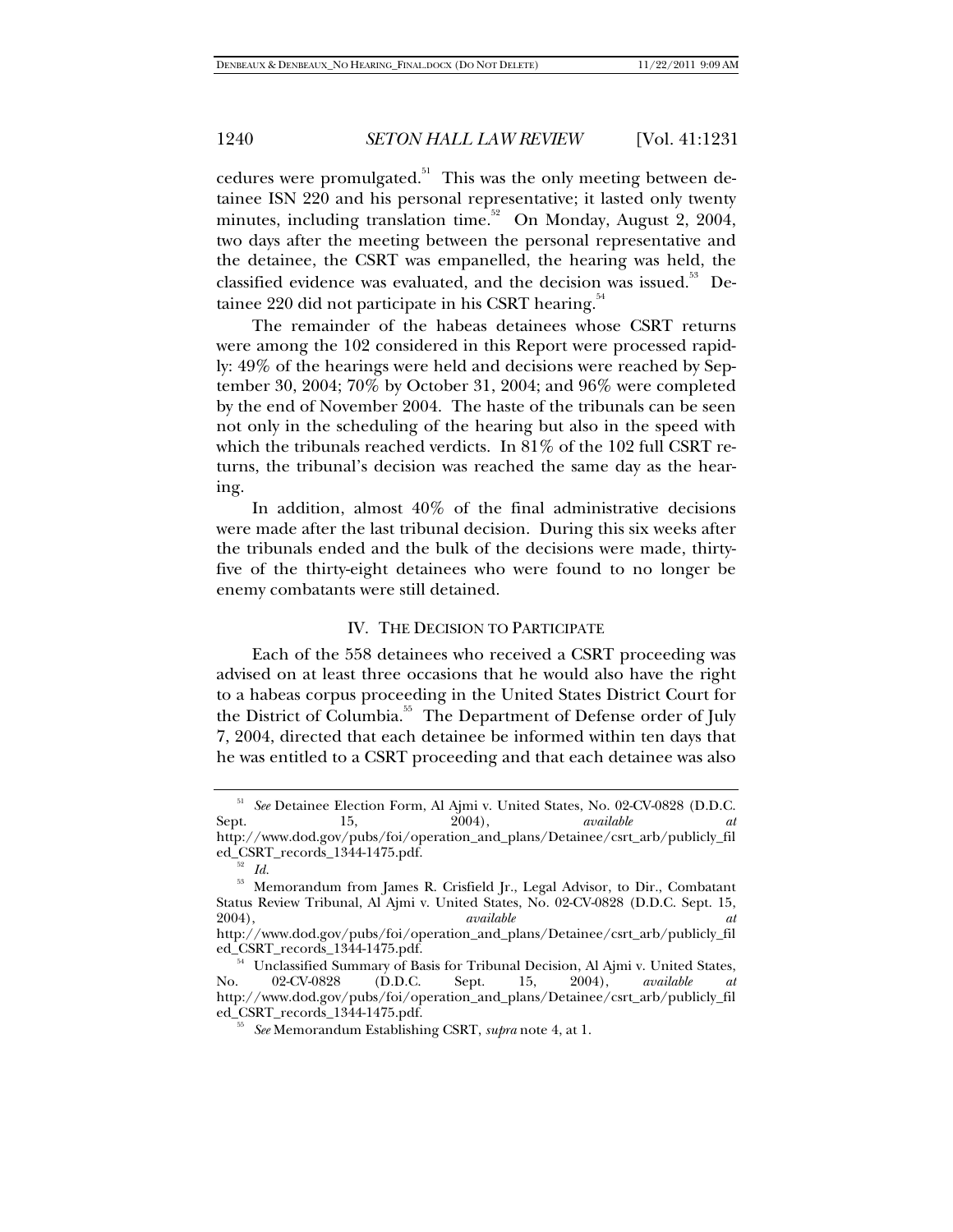entitled, if the detainee so chose, to proceed with habeas litigation in a U.S. district court to challenge his detention at Guantánamo Bay.<sup>36</sup> Pursuant to this order, each detainee would receive a hand-delivered formal written notice of his rights. $57$ 

The English version of the notice, translated for and delivered to every detainee in accordance with the Defense Department order of July 7, 2004, provides that:

The U.S. Government will give you an opportunity to contest your status as an enemy combatant. Your case will go before a Combatant Status Review Tribunal, composed of military officers. This is not a criminal trial and the Tribunal will not punish you, but will determine whether you are properly held. . . .

As a matter separate from these Tribunals, United States courts have jurisdiction to consider petitions brought by enemy combatants held at this facility that challenge the legality of their detention. You will be notified in the near future what procedures are available should you seek to challenge your detention in the U.S. courts. Whether or not you decide to do so, the Combatant Status Review Tribunal will still review your status as an enemy combatant.<sup>8</sup>

This document then informed each detainee that he would be accorded a CSRT, whether or not the detainee chose to participate.<sup>39</sup> The document also informed the detainee that the CSRT was only one of his legal rights and that the other was the right to file petitions with "United States courts."<sup>60</sup>

# V. THE PERSONAL REPRESENTATIVE

The CSRT procedures provide that each detainee has to be assigned a "personal representative" and require that the personal representative meet with the detainee before the CSRT hearing. $61$  The personal representative must advise the detainee of the CSRT process and remind the detainee, for a second time, that he has an independent right to habeas corpus.<sup>62</sup>

The records of meetings between detainees and their personal representatives indicate that in 78% of the 102 full CSRT returns, the

<sup>56</sup> *Id.*

 $^{57}_{58}$  Memorandum Procedures CSRT,  $\emph{supra}$  note 9, at Enclosure (4).  $^{58}_{\, \, \, Id}$ 

<sup>59</sup> *Id.* 60 *Id.*

<sup>&</sup>lt;sup>61</sup> *Id.* at Enclosure (1), C(3); *id.* at Enclosure (3).  $id$  at Enclosure (3).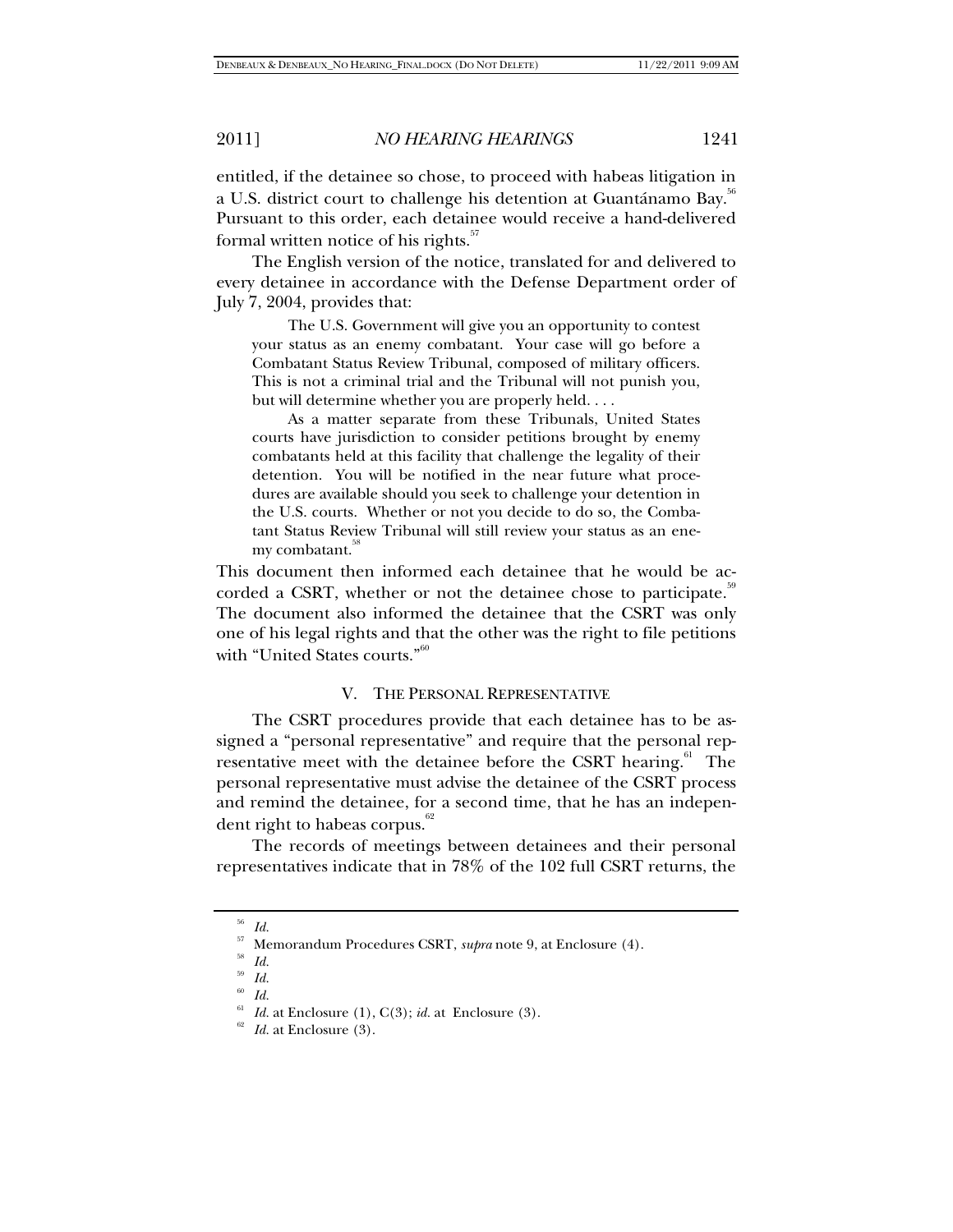detainee and the personal representative met only once. Such meetings were typically brief: 91% of these meetings lasted two hours or less, 51% lasted an hour or less, 6% lasted thirty minutes or less, 13% lasted twenty minutes or less, and 2% lasted ten minutes or less. The time spent in the meetings included the time spent translating and the time spent conveying specific information about the process, the personal representative's role, and the option of petitioning the federal court.<sup>63</sup> The length of these meetings did not leave much time for detailed communication, much for less meaningful consultation between the personal representative and the detainee.

At that initial meeting with each detainee, the personal representative had several tasks, including warning the detainee that the personal representative was not the detainee's lawyer and that nothing discussed during the meeting would be held in confidence:

I am neither a lawyer nor your advocate, but have been given the responsibility of assisting your preparation for the hearing. *None of the information you provide me shall be held in confidence and I may be obligated to divulge it at the hearing.* I am available to assist you in preparing an oral or written presentation to the Tribunal should you desire to do so.

This statement makes clear both that the detainee had no advocate in the process and that the detainee had the right to not participate in the process. After receiving this information, 32% of the detainees opted not to participate in the CSRT proceedings.

The meetings with the personal representatives typically occurred very shortly before the tribunal hearing.<sup>65</sup> The records of meetings between detainees and their personal representatives indi-

<sup>63</sup> *See, e.g.*, Detainee Election Form, Modaray v. Bush, No. 05-301 (D.D.C. Jul. 28, 2005), *available at* 

http://www.dod.gov/pubs/foi/operation\_and\_plans/Detainee/csrt\_arb/publicly\_fil ed\_CSRT\_records\_815-893.pdf; Detainee Election Form, Al Warafi v. Bush, No. 04- CV-1254 (D.D.C. Oct. 12, 2004), *available at*  http://www.dod.gov/pubs/foi/operation\_and\_plans/Detainee/csrt\_arb/publicly\_fil

<sup>&</sup>lt;sup>64</sup> See Memorandum Procedures CSRT, *supra* note 9, at Enclosure (3) (emphasis added). 65 *Compare* Detainee Election Form, Hicks v. United States, No. 02-CV-0299

<sup>(</sup>D.D.C. Oct. 1, 2004) (a meeting with representative on September 17, 2004), *available* at  $\overline{a}$ 

http://www.dod.gov/pubs/foi/operation\_and\_plans/Detainee/csrt\_arb/publicly\_fil ed\_CSRT\_records\_1-91.pdf, *with* Combatant Status Review Tribunal Report Cover Sheet, Hicks v. United States, No. 02-CV-0299 (D.D.C. Oct. 1, 2004) (tribunal decision reached on September 22, 2004) [hereinafter Statement, Al Hilal], *available at*  http://www.dod.gov/pubs/foi/operation\_and\_plans/Detainee/csrt\_arb/publicly\_fil ed\_CSRT\_records\_1-91.pdf*.*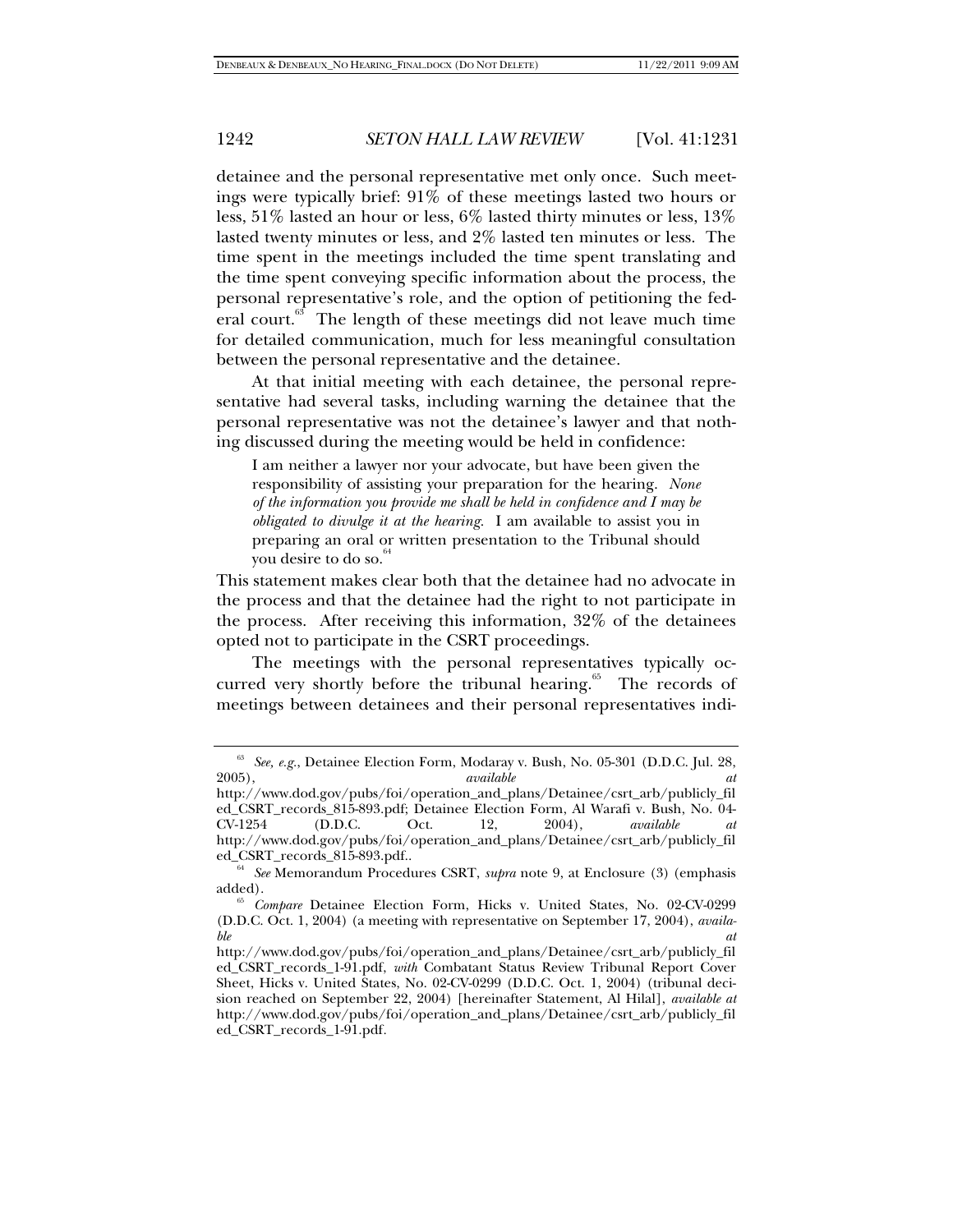cate that for 24% of the detainees, the meeting with the personal representative was held the day of or the day before the CSRT proceeding. For 55% of the detainees, the meeting occurred between two days and a week before the hearing. Only 7% of the detainees met with their personal representatives more than two weeks prior to the CSRT proceeding.

In 52% of the cases, the personal representative made substantive statements to the tribunal. Many times, however, the representatives did not say a word (12%) and other times the representative made only formal non-substantive comments (36%). Furthermore, in a number of cases, the personal representative advocated for the government.

Detainees frequently expressed the view that the CSRT process was not an opportunity to "contest" their status as enemy combatants but rather another form of interrogation. Seven percent of the detainees who *did* physically appear in their CSRT proceeding made voluntary statements on the record indicating that they understood this to be a continuation of their interrogation and not a true hearing.

The documents show that some detainees objected to the personal representative's role as an aid to the tribunal rather than as an assistant to the detainee.<sup>66</sup> In 8% of all records reviewed, the detainees suggested, without being asked, that the personal representative or the tribunal were a form of interrogation rather than a hearing. In every occasion when the detainee objected to his personal representative serving as the government's agent against him, the detainee's objections were ignored.<sup>67</sup>

Contained in the records for detainee ISN 1463 is the following exchange:

Detainee: My personal representative is supposed to be with me. Not against me. Now he is talking like he is an interrogator. How can he be an attorney? I said all of these allegations were fabricated and I told you I had nothing to do with them. It's up to the Recorder or Reporter to respond or provide the proof. I'm afraid to say anything that you might use against me. As you know, there is no attorney here today and I don't know anything about the law. I don't know which of these statements are going to be used for me or against me. Whoever is representing the Government needs to provide evidence.

<sup>&</sup>lt;sup>66</sup> See, e.g., Summarized Detainee Sworn Statement at 6, Al Hilal v. Bush, No. 05-<br>148 (D.D.C. July 11, 2005), *available at* 148 (D.D.C. July 11, 2005), *available at*  http://www.dod.gov/pubs/foi/operation\_and\_plans/Detainee/csrt\_arb/publicly\_fil ed\_CSRT\_records\_4818-4946.pdf . 67 *See, e.g.*, *id.*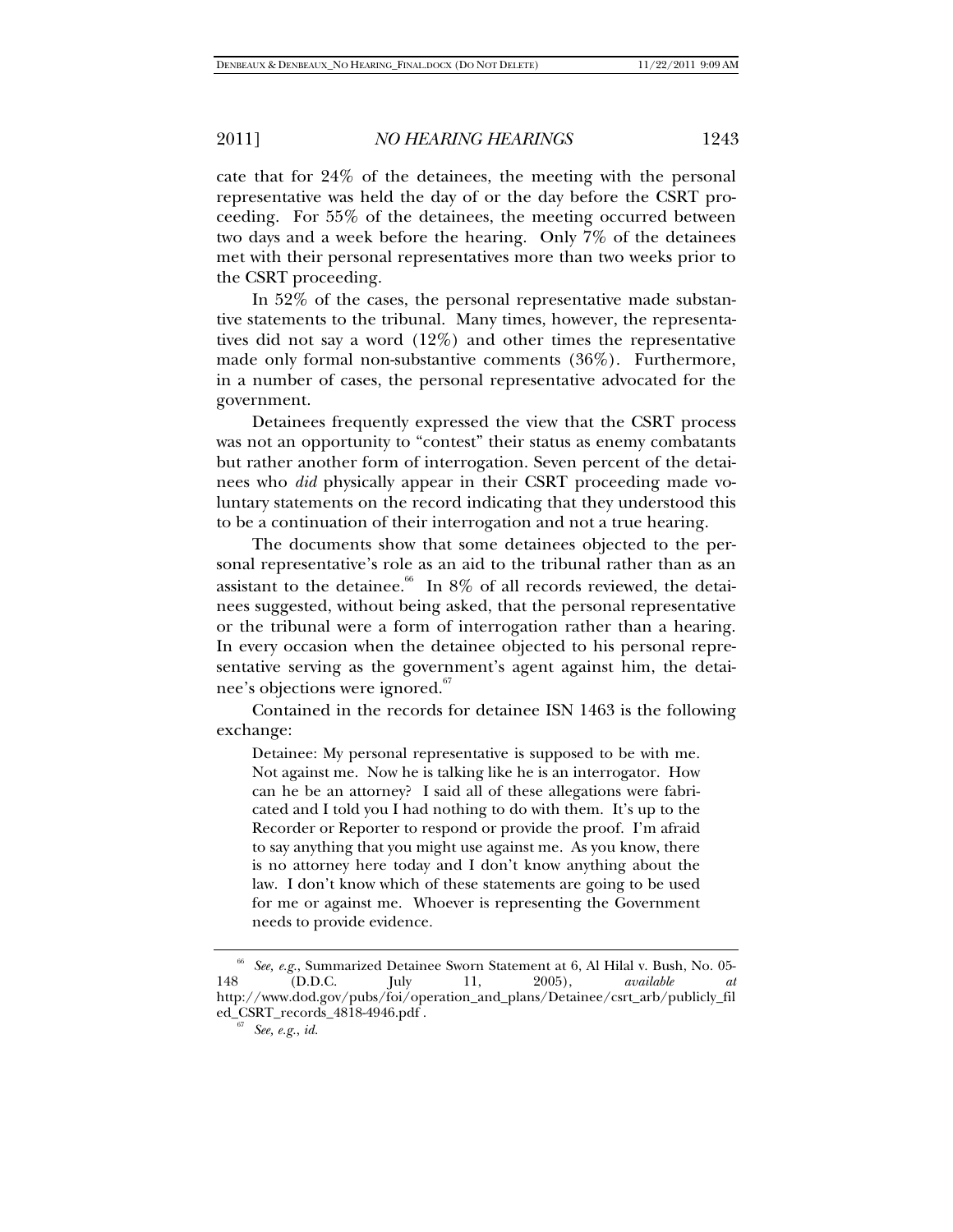I cannot say anything that can be used against me. I am even afraid to say what my name is.

Anything else I say, I am afraid is going to be used against me.

I hope that you can forgive me.<sup>68</sup>

Although the CSRT procedure requires the personal representative to advise the detainee of the tribunal process and the detainee's rights under the process, the personal representatives on a number of  $occasions neglected to do this.<sup>69</sup>$ 

Ali Ahmed Mohammed Al Rahizi, ISN 45, did not appear at his CSRT hearing.<sup>70</sup> Al Rahizi's personal representative received the "Summary of Evidence" against Al Rahizi on September 23,  $2004$ <sup>71</sup> and met with Al Rahizi for twenty minutes on September 28,  $2004$ <sup>72</sup> According to the "Conclusions of the Tribunal" section of the "Unclassified Summary of Basis for Tribunal Decision," Mr. Al Rahizi declined to participate in his CSRT proceeding:

The detainee understood the Tribunal Proceedings, but chose not to participate . . . . The Tribunal questioned the personal representative closely on this matter and was satisfied that the personal representative had made every effort to ensure that the detainee had made an informed decision.<sup>33</sup>

The tribunal's close questioning of the personal representative is problematic because the form that the personal representative presented to the tribunal stated that he had neither read the written procedures to the detainee nor left a written copy them with the detainee. $74$ 

<sup>&</sup>lt;sup>68</sup> *Id.* at 6–7.<br><sup>69</sup> *See* Detainee Election Form, Al Rahizi v. Bush, No. 04-CV-1194 (D.D.C. Oct. 14, 2004) [hereinafter Election Form, Al Rahizi], *available* http://www.dod.gov/pubs/foi/operation\_and\_plans/Detainee/csrt\_arb/publicly\_fil

<sup>&</sup>lt;sup>70</sup> Unclassified Summary of Basis for Tribunal Decision at 1, Al Rahizi v. Bush, No. 04-CV-1194 (D.D.C. Oct. 14, 2004) [hereinafter Summary, Al Rahizi], *available at* http://www.dod.gov/pubs/foi/operation\_and\_plans/Detainee/csrt\_arb/publicly\_fil ed\_CSRT\_records\_370-443.pdf.

<sup>71</sup> *See* Memorandum from Officer in Charge, to Personal Representative, Al Rahizi v. Bush, No. 04-CV-1194 (D.D.C. Oct. 14, 2004), *available at* http://www.dod.gov/pubs/foi/operation\_and\_plans/Detainee/csrt\_arb/publicly\_fil

<sup>&</sup>lt;sup>72</sup> See Election Form, Al Rahizi, *supra* note 69.<br><sup>73</sup> Summary, Al Rahizi, *supra* note 70.<br><sup>74</sup> Election Form, Al Rahizi, *supra* note 69.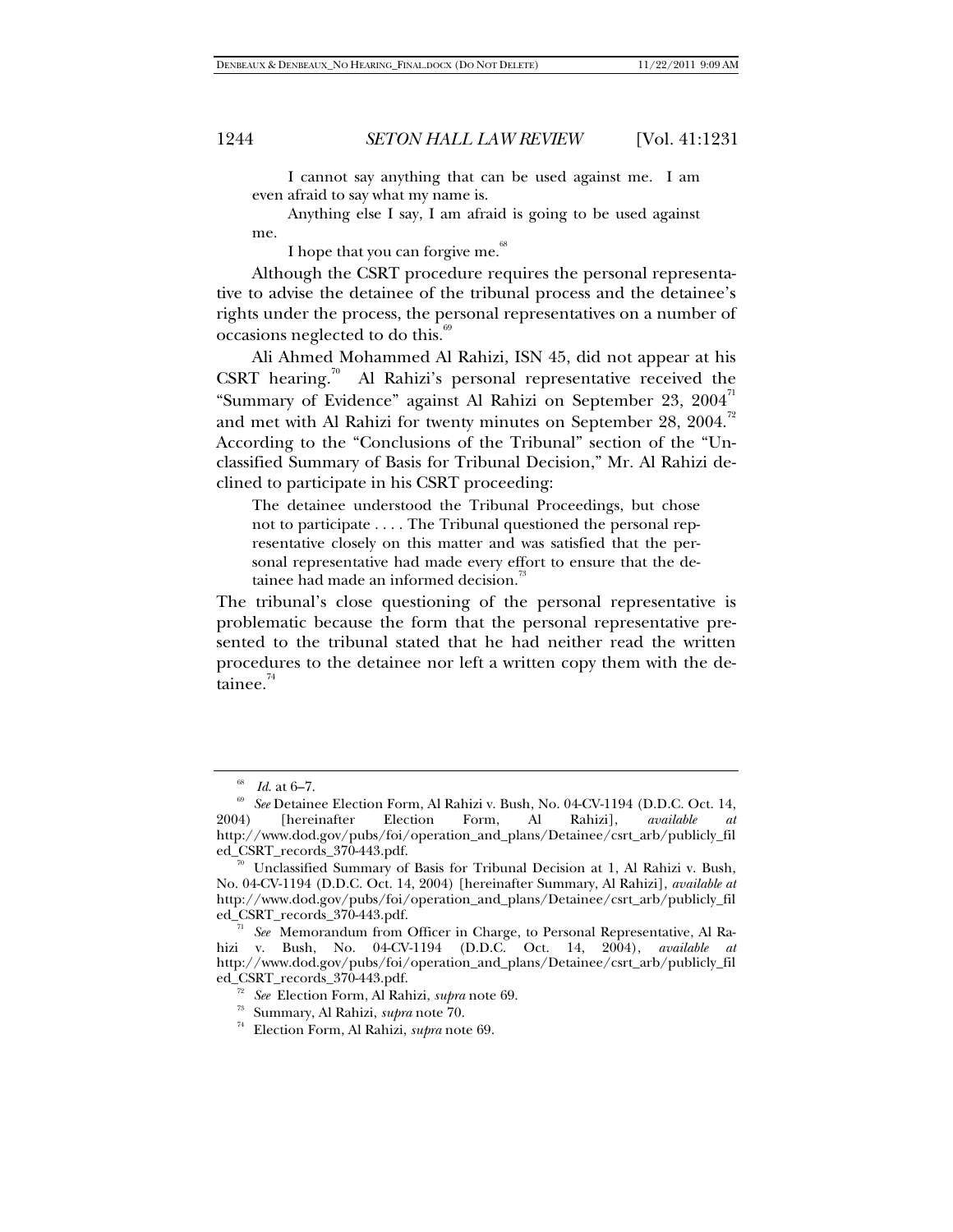According to the CSRT record, Mr. Al Rahizi's brother submitted a sworn affidavit on his behalf.<sup>75</sup> The tribunal declined to consider the sworn affidavit, determined that the detainee had chosen not to participate in the CSRT, and found Mr. Al Rahizi to be an enemy combatant.<sup>76</sup> The personal representative made no comment during the proceeding. $^{77}$ 

At least once, the personal representative did not advise the detainee of his right to appear before the tribunal until after that hearing had already taken place and the tribunal made its decision. Every personal representative was required to complete a "Detainee Election Form" as soon as the representative finished the first meeting with a detainee.<sup>78</sup> In the case of Musa Abed Al Wahab, ISN 58, the CSRT "Decision Report Cover Sheet" concluded that the tribunal determined that the detainee was an enemy combatant following an October 20, 2004, hearing, in which the detainee chose not to participate.<sup>79</sup> There is nothing remarkable about this except for the fact that the Detainee Election Form was dated *October 25*, 2004.<sup>80</sup> It is not clear how the personal representative could have advised the tribunal that the detainee had affirmatively declined to participate when he had yet to meet with the detainee.

# VI. BURDEN OF PROOF AND PRESUMPTION OF VALIDITY OF GOVERNMENT EVIDENCE

# *A. Burden of Proof*

The published rules for CSRT proceedings formally place the burden of proof that the detainee is an enemy combatant upon the government, not the detainee: "Tribunals shall determine whether

<sup>&</sup>lt;sup>75</sup> Affidavit of Abdullah Ahmed Muhammed al Rezehi, Admin. Review Bd., Round 1 Transcripts, *available at* 1 Transcripts, *available at at* http://projects.nytimes.com/guantanamo/detainees/45-ali-ahmad-muhammad-al-

rahizi/documents/2.<br>
<sup>76</sup> *Id.* at 2.<br>
<sup>77</sup> *Id.*<br>
<sup>28</sup> *See, e.g.*, Detainee Election Form, Al Wahab v. Bush, No. 05-520 (D.D.C. May 6, 2005) [hereinafter Election Form, Al Wahab], *available at* 2005) [hereinafter Election Form, Al Wahab], *available at*  http://www.dod.gov/pubs/foi/operation\_and\_plans/Detainee/csrt\_arb/publicly\_fil

ed\_CSRT\_records\_444-565.pdf.<br>
<sup>79</sup> Combatant Status Review Tribunal Decision Report Cover Sheet, Al Wahab v.<br>
Bush, No. 05-520 (D.D.C. May 6, 2005), *available at* Bush, No. 05-520 (D.D.C. May 6, 2005), *available at*  http://www.dod.gov/pubs/foi/operation\_and\_plans/Detainee/csrt\_arb/publicly\_fil

<sup>&</sup>lt;sup>o</sup> Election Form, Al Wahab, *supra* note 78.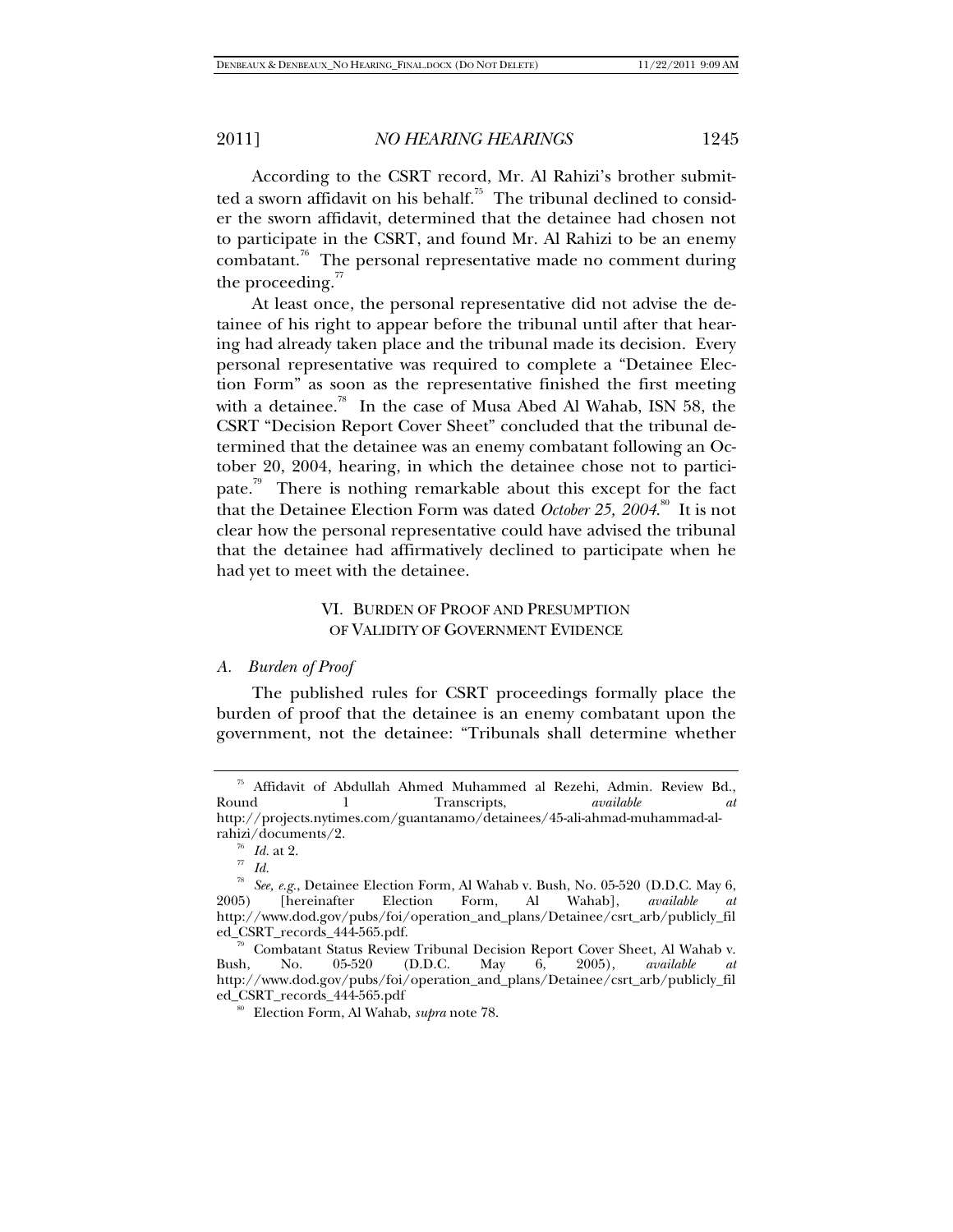the preponderance of the evidence supports the conclusion that each detainee meets the criteria to be designated as an enemy combatant."<sup>81</sup> This language might seem inconsistent with the language of the notice that was read to each detainee to inform him of the CSRT procedures:

The U.S. Government will give you an opportunity to contest your status as an enemy combatant. Your case will go before a Combatant Status Review Tribunal, composed of military officers. This is not a criminal trial and the Tribunal will not punish you, but will determine whether you are properly held . . . .<sup>8</sup>

The language "an opportunity to *contest* your status as an enemy combatant<sup>"83</sup> might suggest that it is the detainee, and not the government, who bears the burden of proof to demonstrate that the detainee is *not* an enemy combatant. Indeed, the order also refers to the determination of combatant status made before the CSRT process: "Each detainee subject to this Order has been determined to be an enemy combatant *through multiple levels of review* by officers of the Department of Defense."<sup>84</sup> Further, the summary of evidence, which the personal representative provided to each detainee at the start of their first meeting, repeats this refrain. Each summary of evidence includes the following statement:

The United States Government has *previously determined* that the detainee is an enemy combatant. This determination is based on information possessed by the United States that indicates that the detainee is . . . .<sup>6</sup>

In sum, while the burden of proof was placed formally on the government, the controlling documents clearly suggest the presumptive correctness of the detentions. A tribunal would have to find that "multiple levels" of military review were all in error in order to find a detainee to not be an enemy combatant. In any event, the debate about who bore the burden of proof may not be worth pursuing in light of the presumption mandated by the procedures that the evidence was valid. The presumption is detailed below.

<sup>&</sup>lt;sup>81</sup> See Memorandum Procedures CSRT, *supra* note 9, at Enclosure (1), G(11).<br><sup>82</sup> Id. at Enclosure (4).<br><sup>83</sup> Id. (emphasis added).<br><sup>85</sup> See Memorandum Establishing CSRT, *supra* note 4 (emphasis added).<br><sup>85</sup> See, e.g., S Rahizi v. Bush, No. 04-CV-1194 (D.D.C. Oct. 14, 2004) (emphasis added), *available at* http://www.dod.gov/pubs/foi/operation\_and\_plans/Detainee/csrt\_arb/publicly\_fil ed\_CSRT\_records\_370-443.pdf.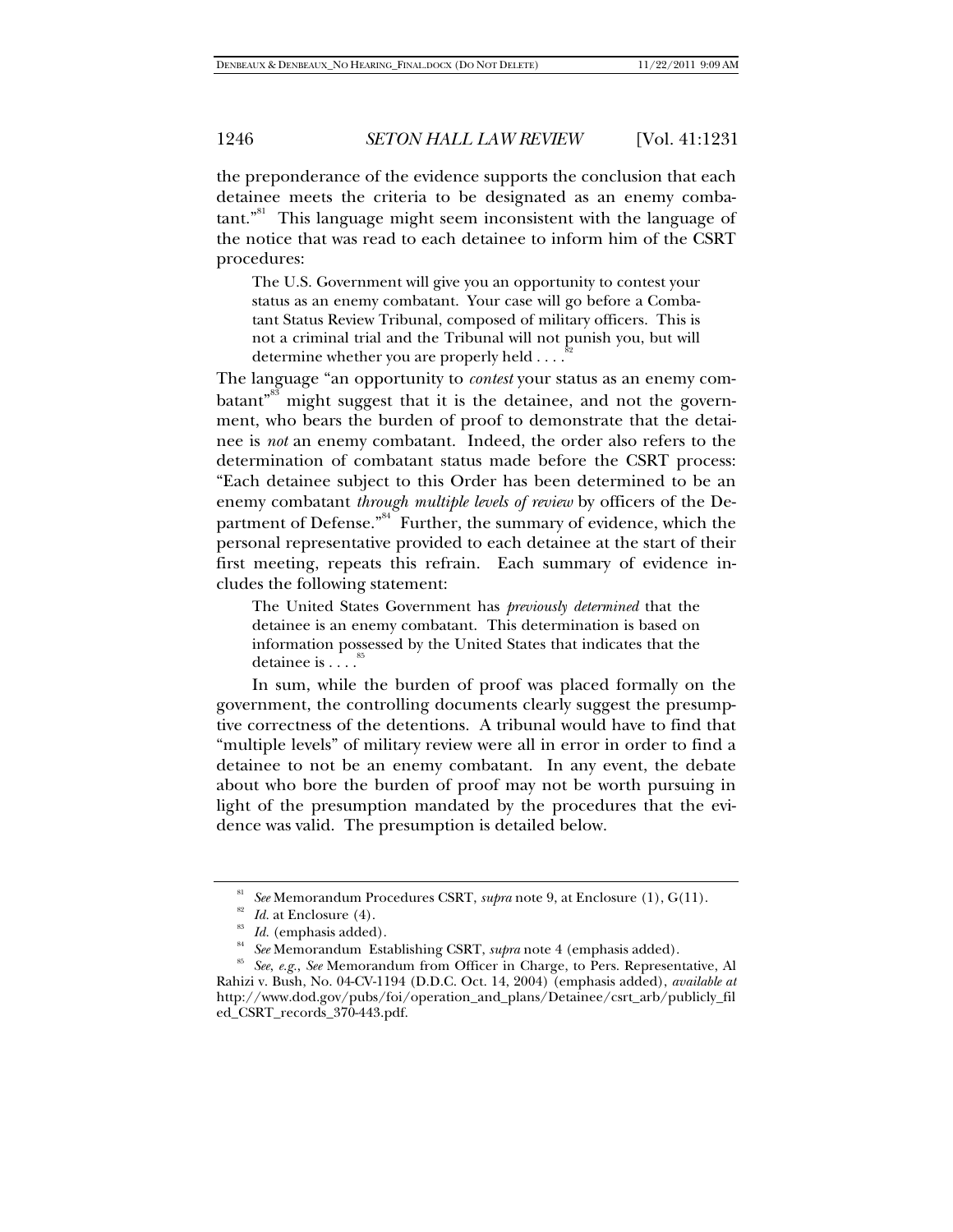### *B. Presumption of Validity of Government Evidence*

While the CSRT procedures formally placed the burden of persuasion on the government, they simultaneously mandate that the tribunal consider the classified evidence as presumptively valid:

There is a rebuttable presumption that the Government Evidence, as defined in paragraph H(4) herein, submitted by the Recorder to support a determination that the detainee is an enemy combatant, is genuine and accurate.<sup>86</sup>

The effect of this presumption of validity of classified evidence is to meet, if not lift, the government's burden of proving by a preponderance of the evidence that the detainee was properly classified as an enemy combatant. The detainee is presumed to be an enemy combatant based upon the classified evidence. Although the detainee may, in theory, rebut the presumption, the requirement that the detainee does so effectively shifts the burden of persuasion to him.

However objectionable it may be to place the burden of proof on the government with one hand and simultaneously presume that it is satisfied with the other, the CSRT procedures are even more problematic in light of their concomitant command that the detainee be denied access to the evidence itself. $\frac{87}{10}$  The evidentiary presumption might in theory be rebuttable, but because the evidence is classified and kept secret from the detainee, he is unable to challenge, explain, or simply rebut it. The rebuttable presumption of validity becomes, in practice, an irrebuttable presumption.

This explains why, although the burden of proof was supposedly on the government, the government never had to present a single witness at any of the 393 CSRT hearings. Instead, it relied almost exclusively on the secret, and presumptively valid, classified evidence. In reality, the burden was on the detainee to prove that the classified evidence was wrong. Yet, the detainee was denied access to the evidence that might have enabled him to do so.

## VII. THE HEARING

Each CSRT took place in a small room.<sup>88</sup> Armed guards brought the detainee—shackled hand and foot—to the room, seated him in a

<sup>86</sup> *See* Memorandum Procedures CSRT, *supra* note 9, at Enclosure (1), G(11). 87 *See id.*

<sup>88</sup> Photographs of the CSRT rooms are available at http://www.defense.gov/news/combatant\_tribunalsarchive.html. *See also* Press Release, U.S. Dep't of Defense, First Military Commission Convened at Guantánamo Bay, Cuba (Aug. 24, 2004) [hereinafter First Commission], *available at*  http://www.defense.gov/releases/release.aspx?releaseid=7667; Tim Golden, *For*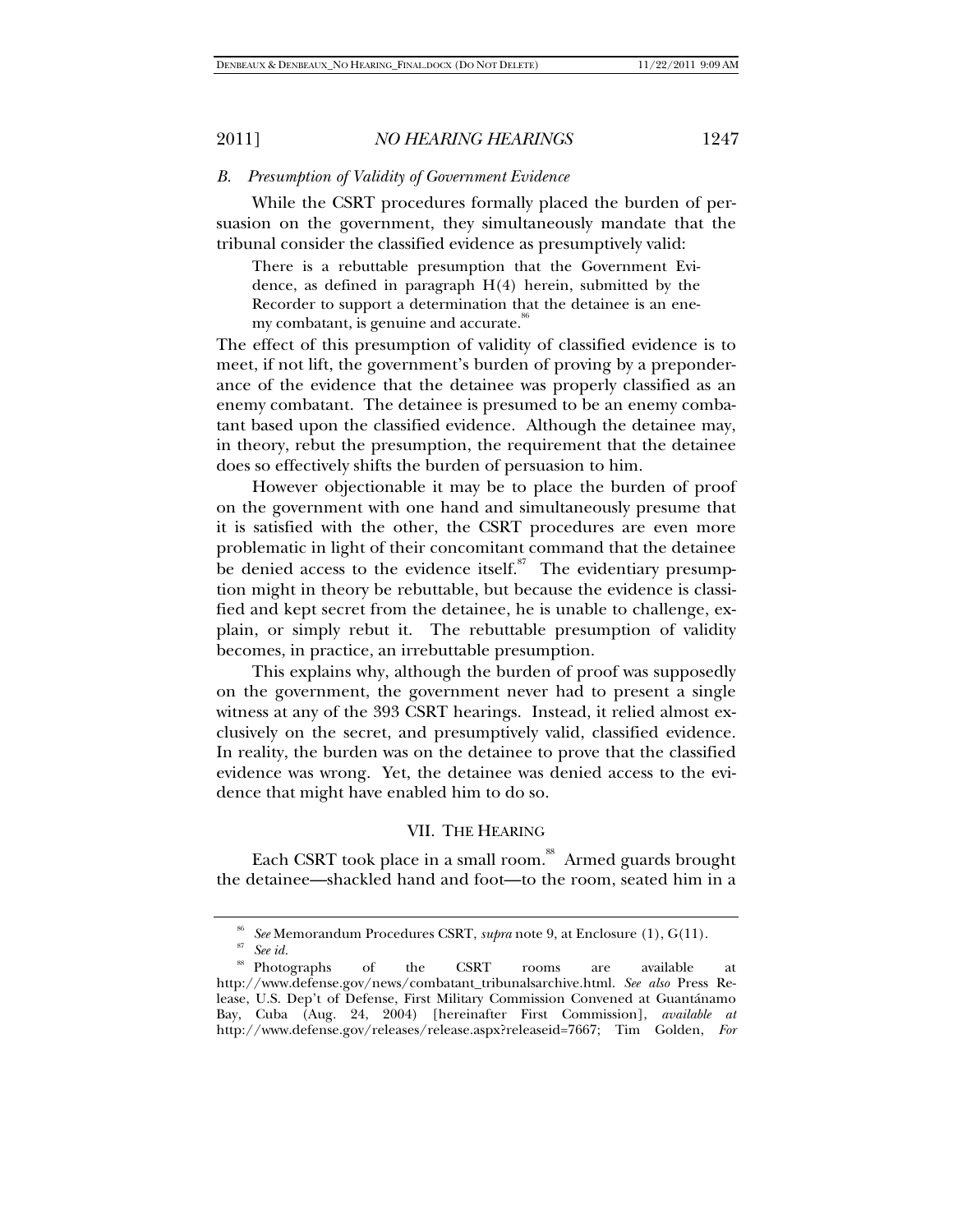chair against the wall and chained his shackled legs to the floor.<sup>89</sup> The detainee faced the recorder (the prosecutor for this proceeding), the personal representative (seated beside the recorder), a paralegal, and the interpreter.<sup>90</sup> The three tribunal members, all military officers, sat to the right of the detainee behind the covered table.

## VIII. THE EVIDENCE

Typically, the government provided the detainee with only a document known as the "Unclassified Summary of the Evidence" that was marked R-1 by the recorder.<sup>92</sup> The boilerplate "Discussion of Unclassified Evidence" in most records reads: "Exhibit R-1 is the Unclassified Summary of Evidence. While this summary is helpful in that it provides a broad outline of what the tribunal can expect to see, it is not persuasive in that it provides conclusory statements without supporting unclassified evidence."<sup>93</sup>

The "Unclassified Summary of Evidence" often made it impossible for detainees to address its thrust. For example, the transcript of the proceeding for detainee ISN 1463 recounts:

Detainee: That is not true. I did not help anybody and whoever is saying that I did, let them present their evidence. If I know that somebody presented any evidence, then somebody can tell me what that evidence is so that I can respond to it. If there is any . . . .

Detainee: That's not true. Again, whoever has any evidence to prove, let them present it. If somebody submitted any evidence, I'd like to take a look at it to find out if that evidence is true . . . .

. . . .

Detainee: It's not fair for me if you mask some of the secret information  $\dots$ . How can I defend myself?<sup>94</sup>

The CSRT procedures accord a broad range of powers to the tribunal for the production of evidence. The tribunal has the power

*Guantánamo Review Boards, Limits Abound*, NYTIMES.COM (Dec. 31, 2006), *available at* http://www.nytimes.com/2006/12/31/us/31gitmo.html?scp=2&sq=describe+comba tant+status+review+tribunals&st=nyt. 89 *See, e.g., id.* 

<sup>&</sup>lt;sup>90</sup> Pictures of the rooms' layout are available at http://www.defense.gov/news/combatant\_tribunalsarchive.html. (emphasis added)

<sup>&</sup>lt;sup>91</sup> See supra note 90.<br><sup>92</sup> See, e.g., Unclassified Summary of Basis for Tribunal Decision at 2, Al Wadi v. Bush, No. 04-CV-1227 (D.D.C. Oct. 12, 2004), *available at*  http://www.dod.gov/pubs/foi/operation\_and\_plans/Detainee/csrt\_arb/publicly\_fil ed\_CSRT\_records\_444-565.pdf. 93 *See, e.g., id.*

<sup>94</sup> Statement, Al Hilal, *supra* note 66, at 3.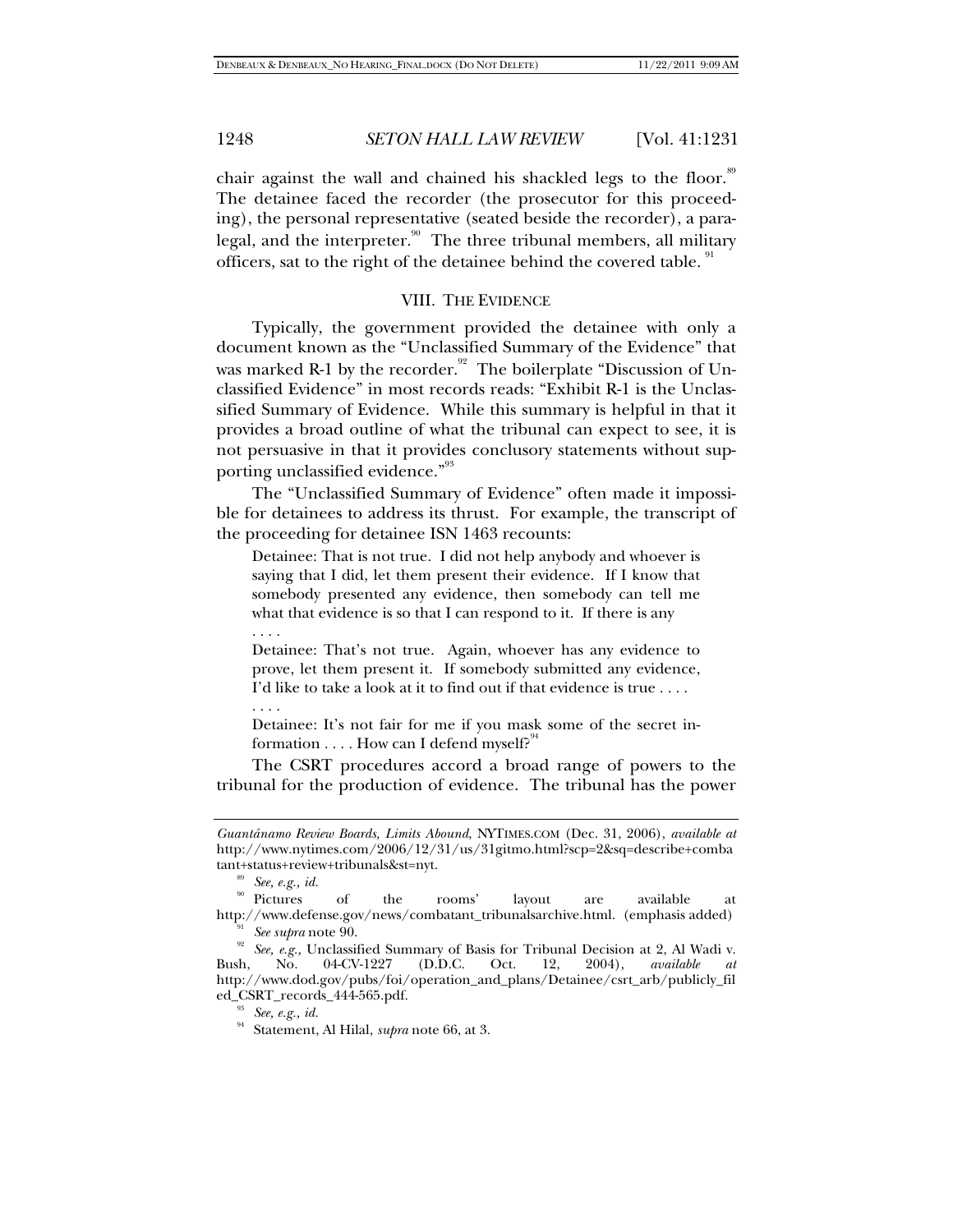to order members of the U.S. military to appear as witnesses, the power to request civilian witnesses to testify, $\frac{95}{3}$  and the power to order production of any document in the possession of the U.S. government.<sup>96</sup> Despite these powers, the government did not produce a single witness—military or civilian—during the unclassified portion of any of the 393 detainees' records. The CSRT procedures give the detainee a right to question witnesses against him,  $\frac{97}{3}$  but that right is only theoretical because the government never presented any witnesses.

### *A. Government Unclassified Documentary Evidence*

The CSRT procedures anticipate that the government will produce unclassified evidence at the hearing. The procedures explicitly require that the personal representative advise the detainee of his right to see such unclassified evidence.<sup>98</sup> According to the 102 full CSRT returns, the government did not present any witnesses and rarely presented non-testimonial evidence to the detainee prior to the hearing. A review of the 361 transcripts reveals that the government may have shown the detainee some evidence before he began his statement in 4% of the cases. When the hearing began, 89% of the detainees had no facts to rebut, whether from witnesses or from documentary evidence. The same documents also reveal that the tribunal showed the detainee unclassified information in 7% of the hearings. It is unclear why the tribunal showed unclassified evidence in some cases but not in others.

As explained below, 49% of the 102 full CSRT returns contain some form of unclassified evidence presented by the government. This number is in stark contrast to the 4% of detainees who had access to unclassified information prior to their hearings and to the 7% of detainees who were shown unclassified information during their hearings.

Each CSRT return includes an "Unclassified Summary of the Basis for Tribunal Decision," including the unclassified evidence against the detainee.<sup>99</sup> Twenty-nine of the 102 full CSRT returns also contain

<sup>&</sup>lt;sup>95</sup> See Memorandum Procedures CSRT, *supra* note 9, at Enclosure (1), E(2).<br><sup>96</sup> Id. at Enclosure (1), E(3).<br><sup>97</sup> Id. at Enclosure (3).<br><sup>98</sup> Id. at Enclosure (3).

<sup>99</sup> *See, e.g.*, Summary, Hicks, s*upra* note 17; Unclassified Summary of Basis for Tribunal Decision, Ruhani v. Bush, No. 05-2367 (D.D.C. Aug. 10, 2006), *available at*  http://www.dod.gov/pubs/foi/operation\_and\_plans/Detainee/csrt\_arb/publicly\_fil ed\_CSRT\_records\_1-91.pdf; Unclassified Summary of Basis for Tribunal Decision, Wasiq v. Bush, No. 05-2386 (D.D.C. Aug. 11, 2006), *available at*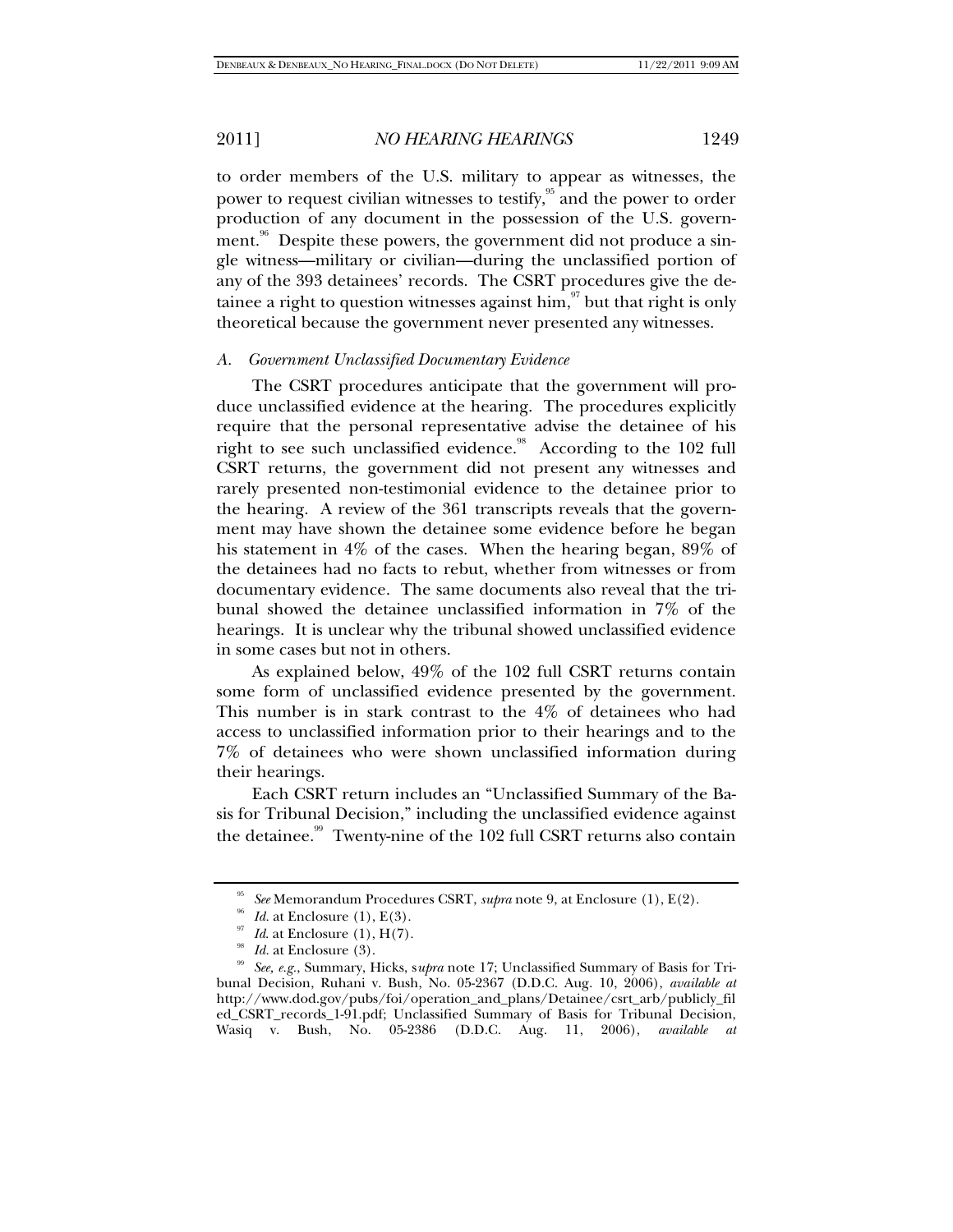a recorder's "Exhibit List," which cites every piece of classified and unclassified evidence that the tribunal considers.<sup>100</sup> In addition, sometimes unclassified evidence is appended to the full CSRT returns.<sup>101</sup> These appended exhibits may or may not be listed in either the recorder's "Exhibit List" or the "Unclassified Summary of Basis for Tribunal Decision." Based on these three sources, unclassified evidence against detainees appears in 48% of the 102 full CSRT returns. Thus, for 52% of the CSRT hearings, the government had no unclassified evidence and relied solely upon the presumptively valid classified evidence to meet its burden of proof.

1. Types of Government Unclassified Evidence Presented to Tribunal

The government introduced five types of unclassified evidence in the CSRT hearing:

- documents from friends and family<sup>102</sup>
- $\blacksquare$  submissions from habeas corpus litigation<sup>103</sup>
- publicly available documents either released by the Government or published by the press that name the detainee at issue $^{^{104}}$
- publicly available documents either released by the Government or published by the press that do not name the detainee<sup>105</sup>

http://www.dod.gov/pubs/foi/operation\_and\_plans/Detainee/csrt\_arb/publicly\_fil

<sup>&</sup>lt;sup>100</sup> See, e.g., Recorder Exhibit List for [REDACTED], Al Murbati v. Bush, No. 04-CV-1227 (D.D.C. Oct. 12, 2004), *available at* CV-1227 (D.D.C. Oct. 12, 2004), *available at* http://www.dod.gov/pubs/foi/operation\_and\_plans/Detainee/csrt\_arb/publicly\_fil ed\_CSRT\_records\_444-565.pdf.<br><sup>101</sup> See, e.g., Summary, Al Wadi, *supra* note 92.

<sup>&</sup>lt;sup>102</sup> See e.g., Answers to the Questions for the Family of Abd Alaziz Sayir Al Shamari, Al Shammeri v. United States, No. 02-CV-0828 (D.C.C. Oct. 15, 2004)[hereinafter Answers, Al Shamari], a*vailable at*  http://www.dod.gov/pubs/foi/operation\_and\_plans/Detainee/csrt\_arb/publicly\_fil

<sup>&</sup>lt;sup>103</sup> See e.g., Amended Complaint, Al Odah v. United States, No. CV 02-0828 (D.D.C July 8, 2002), *available at*  http://www.dod.gov/pubs/foi/operation\_and\_plans/Detainee/csrt\_arb/publicly\_fil

<sup>&</sup>lt;sup>104</sup> See e.g., Executive Order 13224, Abdullah v. Bush, No. 05-301(D.D.C. July 25, 2005).<br>available 2005), a*vailable at*  http://www.dod.gov/pubs/foi/operation\_and\_plans/Detainee/csrt\_arb/publicly\_fil

ed\_CSRT\_records\_92-190.pdf. 105 *See e.g.*, Terrorist Organization Reference Guide, U.S. Bureau of Border Protection, Qadir v. Bush, No. 05-2370 (D.D.C. Jan. 4, 2007), *available at*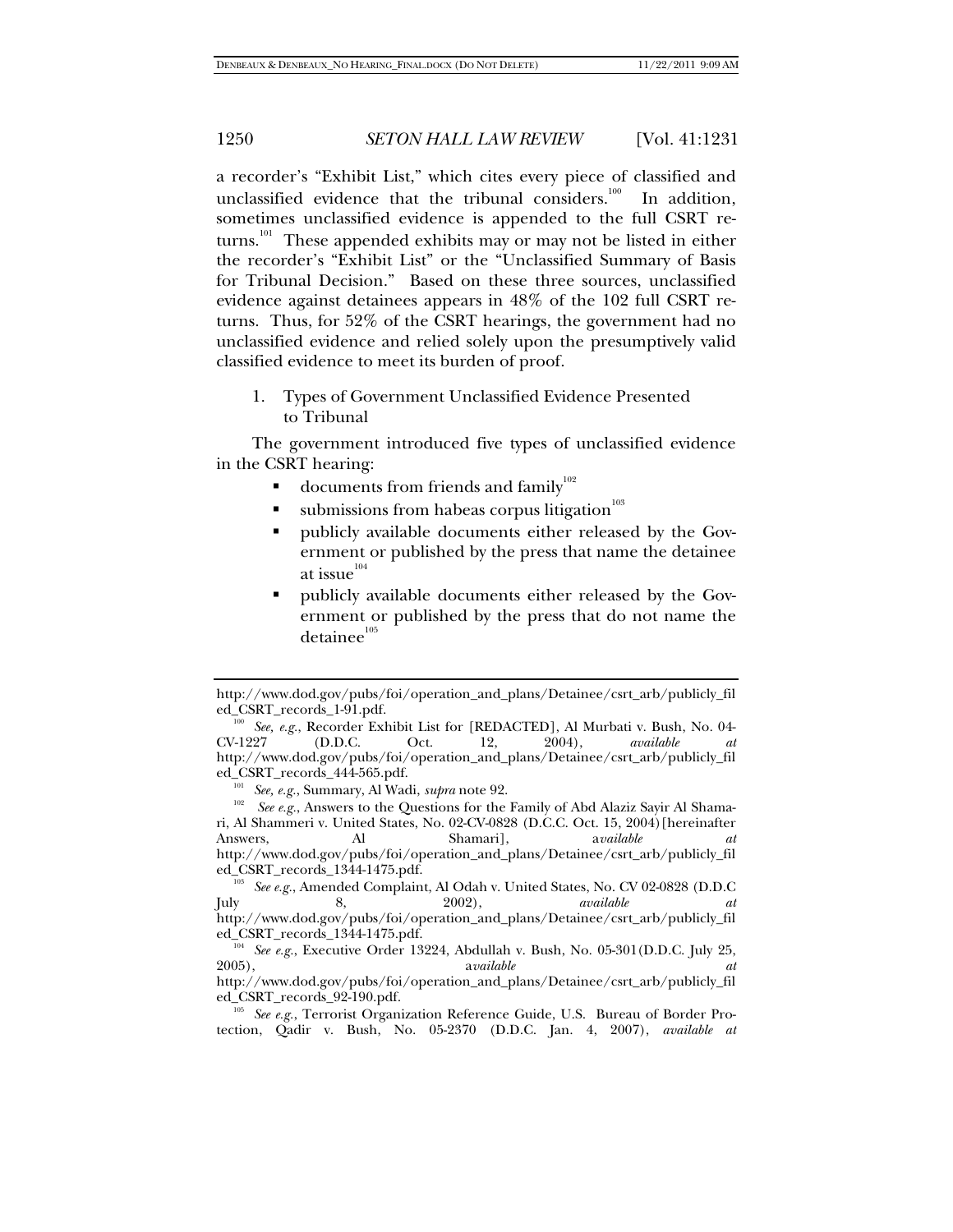non-publicly available documents that particularly concern the detainee $106$ 

For 47% of the detainees whose tribunal considered unclassified documents, this evidence consisted of documents and letters written by friends and family of the detainees. Correspondence written by family and friends generally lacks inculpatory value. Eighteen percent of the records contained habeas corpus pleadings. Motions taken from habeas corpus proceedings also lack inculpatory value. Of the full CSRT returns that considered unclassified documents, 29% contained public records that did not refer to the detainees. The inculpatory value of these documents is tenuous because the documents were used to establish that certain groups are terrorist organizations; they did not, however, directly accuse the detainee of any wrongdoing.<sup>107</sup> Of the full CSRT returns that reflected unclassified documents, 10% contained public records that identified the detainee by name. The inculpatory value of these documents is more apparent. An additional 14% of the sample set contained non-publicly available documents directly pertinent to the detainee. Included in this group were documents labeled "For Official Use Only" (FOUO),<sup>108</sup> discussed below, as well as Bosnian court investigation documents<sup>109</sup> and a mental health record.<sup>110</sup> The inculpatory value of these documents seems more apparent; however, there is no indication the detainees ever saw these documents.

Most unclassified documents in a detainee's full CSRT return did not allow the detainee to effectively contest his status as an enemy combatant, particularly when the detainee was not allowed to view this unclassified evidence.

http://www.dod.gov/pubs/foi/operation\_and\_plans/Detainee/csrt\_arb/publicly\_fil

<sup>&</sup>lt;sup>106</sup> *See, e.g.*, Answers, Al Shamari, *supra* note 102, at 3. 107 *See, e.g.*, Unclassified Summary of Basis for Tribunal Decision, Mahnut v. Bush, No. 05-1704 (D.D.C. Oct. 27, 2004)[hereinafter Summary, Mahnut], *available at* http://www.dod.gov/pubs/foi/operation\_and\_plans/Detainee/csrt\_arb/publicly\_fil

<sup>&</sup>lt;sup>108</sup> See, e.g., Recorder Exhibit List, Hicks v. United States, No. 02-CV-0299 (D.D.C. Oct. 1, 2004)[Exhibit List, Hicks], *available at* http://www.dod.gov/pubs/foi/operation\_and\_plans/Detainee/csrt\_arb/publicly\_fil

ed\_CSRT\_records\_1-91.pdf.<br><sup>109</sup> See infra note 144 and accompanying text.<br><sup>110</sup> Unclassified Summary of Basis for Tribunal Decision, Mahdi v. Bush, No.05-665 (July 13, 2004)[hereinafter Summary, Mahdi] (mental health records), *available at*

http://www.dod.gov/pubs/foi/operation\_and\_plans/Detainee/csrt\_arb/publicly\_fil ed\_CSRT\_records\_3291-3416.pdf.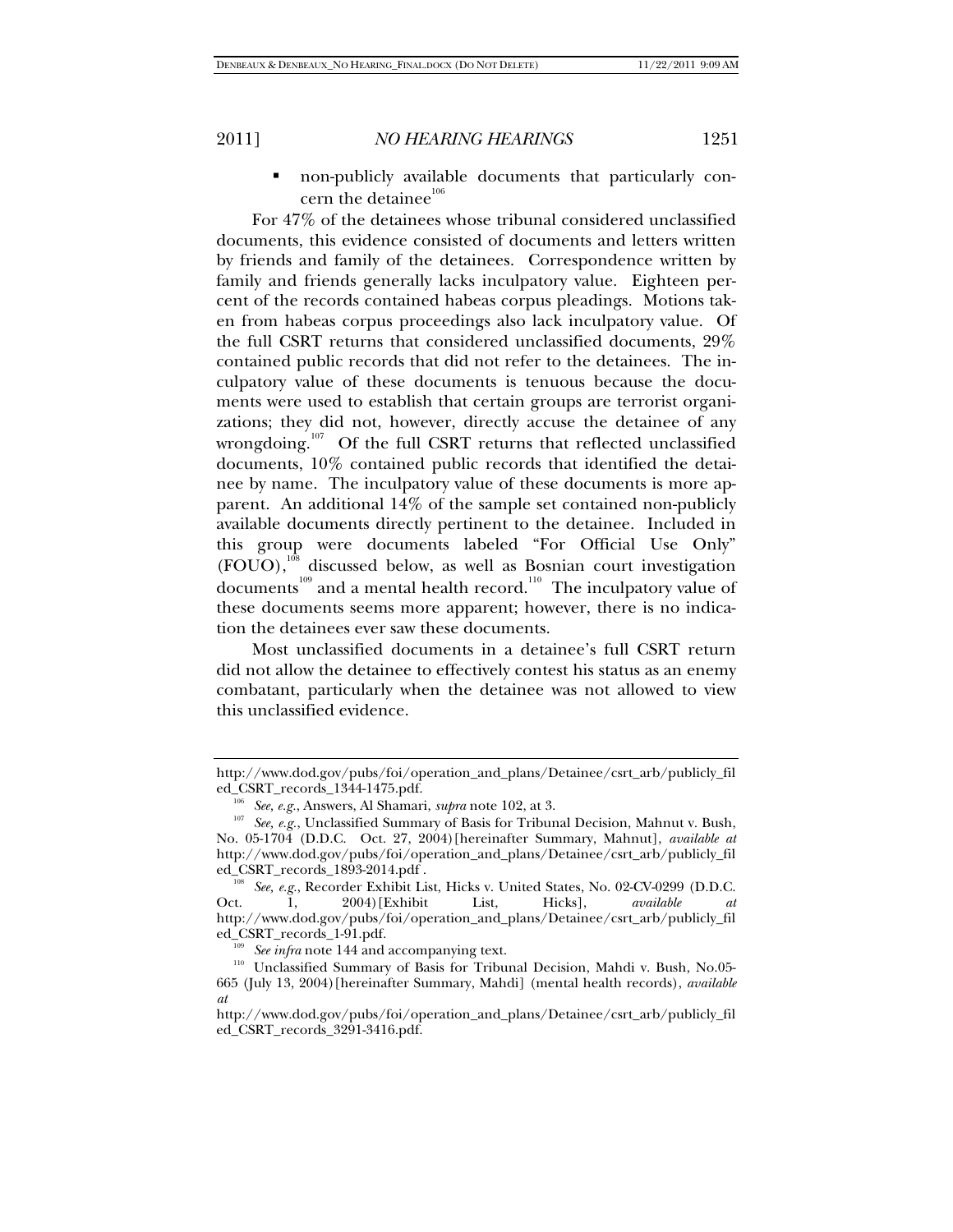### 2. Unclassified FOUO Evidence Withheld from Detainee

Unclassified evidence included, but was not limited to, documents labeled FOUO. These documents, however, were consistently treated as if they were classified throughout the CSRT process. For example, the record did not discuss these documents in the "Unclassified Summary of the Basis for Tribunal Decision."<sup>111</sup> The FOUO documents primarily consisted of interrogations of the detainee.<sup>112</sup> Without access to these FOUO documents, the detainee was not able to clarify the statements made, claim that the statements were made as a result of torture, or dispute whether the statements were made at all.

The existence and reliance upon FOUO evidence was not revealed in any of the 356 FOIA-produced transcripts. In most instances, the existence of FOUO evidence was revealed in the "Recorder's Exhibit List," which was produced only as part of the habeascompelled full CSRT returns.<sup>113</sup> Consequently, but for the habeas petitions, the government's reliance on this variety of secret evidence would never have been revealed.

Recorder's exhibit lists were found for only 28% of the detainees' full CSRT returns. Exhibit lists, when present, however, show that the government relied upon unclassified FOUO evidence for 83% of the hearings. The record also shows that when the government relied upon unclassified FOUO evidence, this evidence was always withheld from the detainee. In essence, the detainees were not shown any of the evidence used against them, classified or unclassified. Not only was the FOUO evidence withheld from the detainees in violation of the CSRT procedures, but other declassified evidence was also withheld.

### *B. The Detainee's Opportunity to Present His Evidence*

Records indicate that, other than the unclassified summary of evidence, as many as 96% of the detainees began the presentation of their cases without hearing or seeing any facts upon which the government based its determination that the detainee was an enemy combatant. Detainees presented their cases without knowing the facts they had to rebut.

<sup>111</sup> *See, e.g.*, Summary, Hicks, s*upra* note 17*.*

<sup>112</sup> *See, e.g.*, Exhibit List, Hicks, s*upra* note 108. 113 *See, e.g.*, *id.*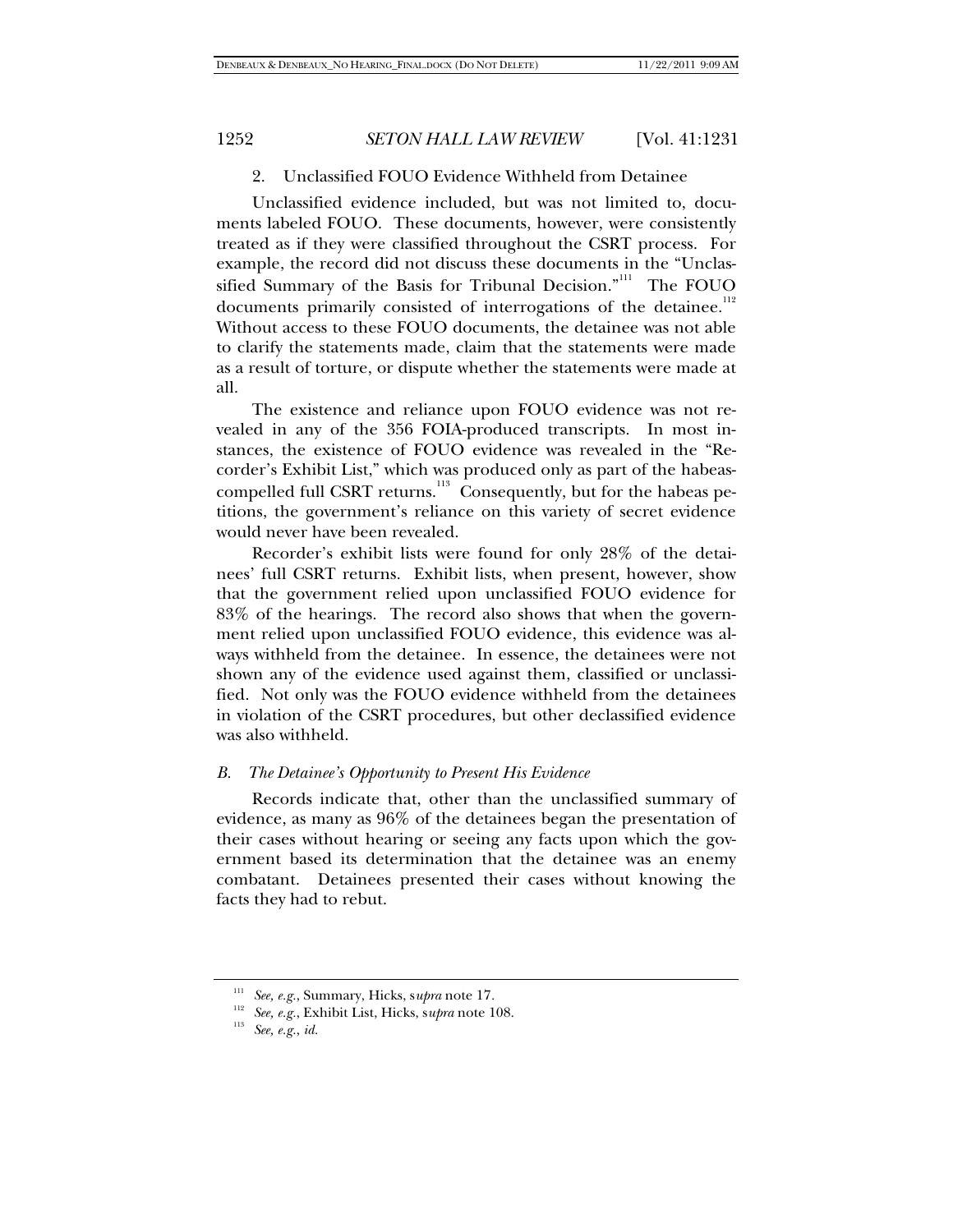The CSRT procedures provided that each detainee would have the right to present evidence to the tribunal. The CSRT procedures provide that:

(6) *The detainee may present evidence to the Tribunal*, including the testimony of witnesses who are reasonably available and whose testimony is considered by the Tribunal to be relevant. Evidence on the detainee's behalf (other than his own testimony, if offered) may be presented in documentary form and through written statements, preferably sworn.<sup>114</sup>

Of the detainees who chose to participate in their hearings, more than half  $(55\%)$ <sup>115</sup> attempted to not only inspect the classified (or perhaps unclassified) evidence but also to produce their own witnesses or documentary evidence. Most requests for the production of evidence at the hearing, however, were denied.<sup>116</sup>

## 1. Witness Requests

One-third of detainees who participated in their hearings requested that witnesses testify on their behalf. Other detainees refused to participate because their requests were denied.<sup>117</sup> Among the records, only 26% of the detainees that requested witnesses were able to get *any* of those witnesses produced by the tribunal. Of the detainees who requested the testimony of other detainees at Guantánamo, 83% were denied.

Further inspection of the data reveals that only 4% of these detainees were able to obtain *all* of their requested witnesses, and 22% of these detainees were able to have only *some* of their witnesses produced. In total, 74% of the detainees who requested witnesses were denied the production of any witnesses by the tribunal. The tribunal denied witness requests if it deemed the witnesses either "not reasonably available," "irrelevant," or, in at least one egregious example, be-

<sup>114</sup> *See* Memorandum Implementing CSRT, *supra* note 43, at Enclosure 1, F(6) (emphasis added).<br><sup>115</sup> Some detainees sought more than one kind of evidence, such as witnesses,

non-testimonial evidence, or the opportunity to review classified evidence. The analysis that follows reviews the evidence requested and permitted without associating it

<sup>&</sup>lt;sup>116</sup> See, e.g., Memorandum from Legal Advisor to Dir., Combatant Status Review Tribunal at 3, Begg v. Bush, 04-CV-1137 (D.D.C. Dec. 20, 2004), *available at* http://www.dod.mil/pubs/foi/detainees/csrt\_arb/publicly\_filed\_CSRT\_records\_28 69-2990.pdf. 117 *See, e.g.*, Memo, Al Kandari, *supra* note 24.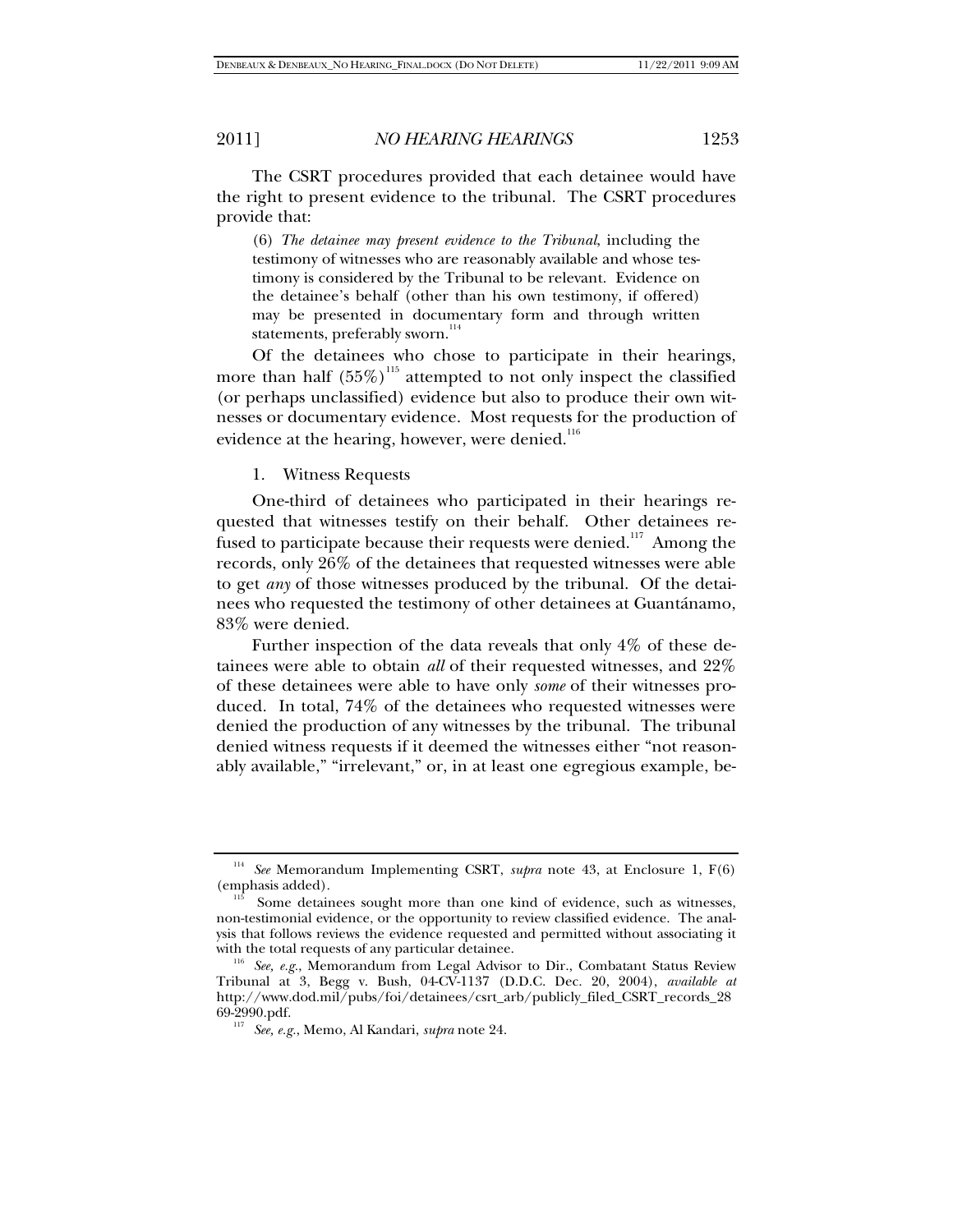cause "the Tribunal would have been burdened with repetitive, cumulative testimony."<sup>118</sup>

For example, ISN 277 requested seventeen witnesses. The tribunal president decided that the detainee could only have two of these witnesses because he determined that "all of the witnesses would probably testify similarly, if not identically."<sup>119</sup> The tribunal president gave no basis for the belief that the witnesses would testify similarly or identically, and, as ISN 277's personal representative pointed out to the tribunal, there was no basis in the CSRT procedures for denying a witness based on redundancy.<sup>120</sup>

Some detainees requested witnesses located outside Guantánamo, and some requested witnesses from within the base—but in either case, they called for the testimony of another *detainee*.<sup>121</sup> More than half of the detainees who requested witnesses requested the testimony of witnesses who were not at Guantánamo. *All requests* for the testimony of detainees not detained at Guantánamo were denied.<sup>122</sup> The detainees who asked for witnesses from inside Guantánamo were successful in producing some of those witnesses only 50% of the time.

Nineteen percent of the participating detainees requested witnesses from outside Guantánamo, but these requests were *never successful*. Thus, as the data shows, the only witnesses that any of the detainees were able to produce to testify on their behalf were other Guantánamo detainees.<sup>123</sup> The "Unclassified Summary of the Basis for Tribunal Decision" lists the evidence that was considered and the evidence that the tribunal did not consider.<sup>124</sup> The data shows that only 26% of the detainees who requested witnesses had witnesses whose testimony was considered by the tribunal. Broken down further, the data shows that the tribunal considered all witnesses testimony for those detainees who requested witnesses only in 4% of the cases. All of the witnesses considered were detainees testifying for

<sup>&</sup>lt;sup>118</sup> Summary, Mahnut, *supra* note 107, at 2.<br><sup>119</sup> *Id.*<br><sup>120</sup> *IJ* 

<sup>120</sup> *Id.* 121 *See, e.g,* Summary, Hassen, *supra* note 24, at 2; Summary, Mahdi, *supra* note 110, at 2 (mental health records), *available at* http://www.dod.gov/pubs/foi/operation\_and\_plans/Detainee/csrt\_arb/publicly\_fil ed\_CSRT\_records\_3291-3416.pdf; Unclassified Summary of Basis for Tribunal Decision at 2–3, Al Kandari v. Bush, 02-CV-0828 (D.D.C. Oct. 15, 2004), *available at*  http://www.dod.gov/pubs/foi/operation\_and\_plans/Detainee/csrt\_arb/publicly\_fil ed\_CSRT\_records\_2737-2868.pdf. 122 *See, e.g.*, Summary, Hassen, s*upra* note 24, at 1. 123 *See, e.g.*, *id.*

<sup>124</sup> *See, e.g.*, Summary, Hicks, *supra* note 17*.*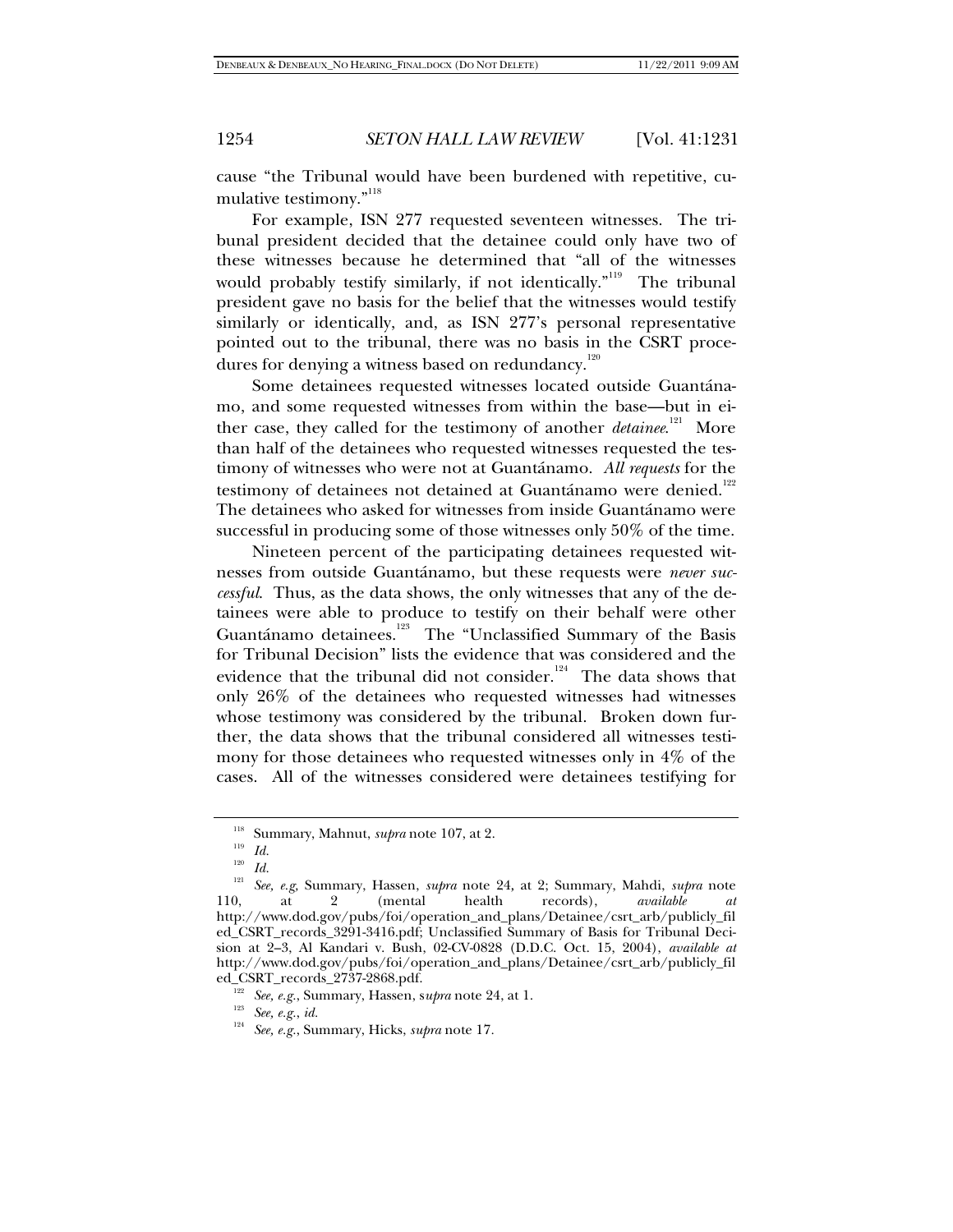each other. In sum, the detainees were denied the right to produce any testimonial evidence other than, in some circumstances, the testimony of some of their fellow detainees.

2. Unclassified and Classified Evidence Requests

Twenty-nine percent of the detainees requested unclassifieddocumentary evidence prior to their hearings. For the detainees who requested unclassified evidence, it was only produced 40% of the time. Twenty-five percent of the detainees who requested this evidence had all of their evidence produced, while 15% of these detainees had only some of the requested evidence produced. The documentary evidence that the tribunal allowed consisted mostly of letters from parents and friends and were accorded little weight by the tri $b$ unal. $125$ 

During their hearings, more than 14% of the detainees requested the opportunity to view the classified evidence against them.<sup>126</sup> These requests were always denied.<sup>127</sup>

### 4. Evidence Detainees Were Permitted to Present

The tribunals denied more evidence than they permitted and denied almost all evidence that would be persuasive. As discussed previously, detainees' requests for witnesses not detained at Guantánamo were always rejected, $1^{128}$  and detainees' requests to see any of the government's classified evidence were always denied.<sup>129</sup> Detainees' requests for testimony from other detainees were usually denied.<sup>130</sup>

<sup>&</sup>lt;sup>125</sup> See, e.g., Statement, Al Wadi, *supra* note 26.<br><sup>126</sup> An examination of the 361 available transcripts reveals that 18% made a request for classified evidence, but, for purposes of this section, analyzing all evidentiary requests, the 14% statistic corresponds to our sample set, the 102 full CSRT re-

turns.<br><sup>127</sup> See Tribunal Members Questions to Detainee at 12, Amin v. Bush, No. 02-<br>CV0828 (D.D.C. Dec. 29, 2004) (on file with Center).

<sup>&</sup>lt;sup>128</sup> See, e.g., Unclassified Summary of Basis for Tribunal Decision at  $1-2$ , Jarabh v.<br>sh, No. 04-CV-1194 (D.D.C. Oct. 1, 2004), *available at* Bush, No. 04-CV-1194 (D.D.C. Oct. 1, 2004), *available at*  http://www.dod.gov/pubs/foi/operation\_and\_plans/Detainee/csrt\_arb/publicly\_fil ed\_CSRT\_records\_1625-1730.pdf; *cf.* Summary, Hicks, *supra* note 17, at 3 (granting the detainee's witness request initially but never procuring the witness for the detai-

nee).<br><sup>129</sup> *See, Memorandum Procedures CSRT, supra* note 9, at Enclosure (1).<br><sup>130</sup> *See, e.g.*, Unclassified Summary of Basis for Tribunal Decision at 2, Al Rawi v. Bush, No. 04-CV-1144 (D.D.C. Oct. 22, 2004) (denying request for detainee's witness), *available at* http://www.dod.gov/pubs/foi/operation\_and\_plans/Detainee/csrt\_arb/publicly\_fil ed\_CSRT\_records\_4103-4236.pdf; *cf.* Summary, Hassen, *supra* note 24, at 1–2 (granting detainee's witness request).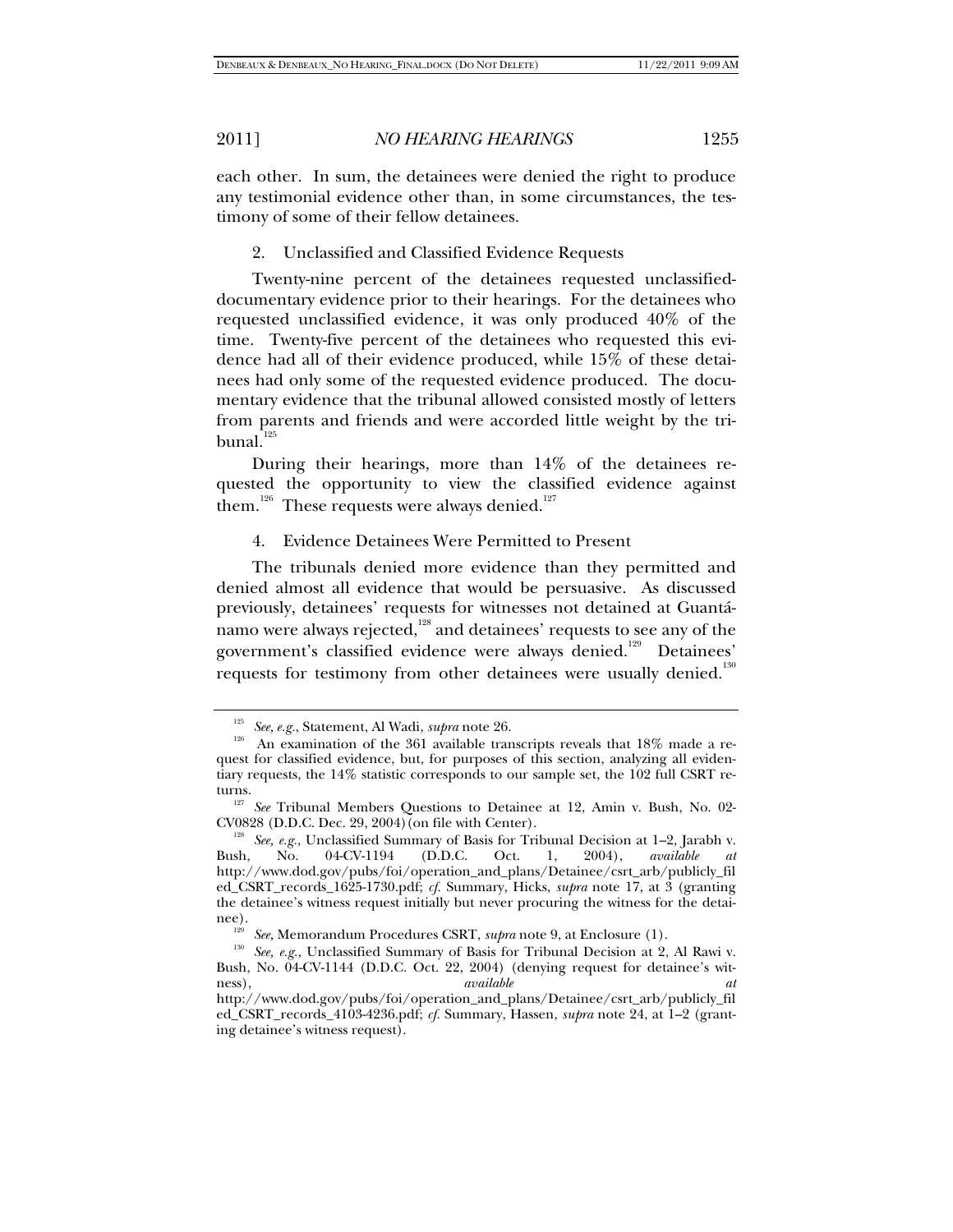The detainees, however, were allowed to present their documentary evidence, at least in part, 40% of the time.

The picture of the type of evidence that was permitted is bleak. But, when the number of detainees who had any evidence to present upon their behalf is considered, the picture is bleaker still. Based upon the 361 available transcripts, for as many as 89% of detainees, no evidence was presented on their behalf. The evidence in support of the remaining 11% was limited to testimony from other detainees and letters from friends and families. Taken as a whole, 96% of the detainees were shown no facts by the government to support their detention as enemy combatants, and 89% of the detainees had no evidence of their own to present. The 11% who did proffer evidence were allowed to introduce only unpersuasive evidence: family letters and other testimony from other detainees.

5. Reasons for Denying the Detainees' Evidence

The CSRT procedures empower the tribunal to "[o]rder U.S. military witnesses to appear and to request the appearance of civilian witnesses if, in the judgment of the tribunal president those witnesses are *reasonably available*."<sup>131</sup> The procedures also permit the CSRT Tribunal to:

request the production of such *reasonably available* information in the possession of the U.S. Government bearing on the issue of whether the detainee meets the criteria to be designated as an enemy combatant, including information generated in connection with the initial determination to hold the detainee as an enemy combatant and in any subsequent reviews of that determination, as well as any records, determinations, or reports generated in connection with such proceedings.<sup>1</sup>

The CSRT procedures do not define "reasonably available," and the detainee has no right to appeal a determination that certain evidence is either unavailable or "irrelevant." The reasons that the tribunals gave for the refusal to allow detainees to present evidence vary. The three most common reasons were:

- The evidence or witness was not "reasonably available."<sup>133</sup>
- The evidence or witness was not relevant.<sup>134</sup>

<sup>&</sup>lt;sup>131</sup> See Memorandum Procedures CSRT, *supra* note 9, at Enclosure (1), E(2) (emphasis added).

<sup>&</sup>lt;sup>132</sup> *Id.* at Enclosure (1), E(3) (emphasis added).<br><sup>133</sup> See, e.g., Unclassified Summary of Basis For Tribunal Decision at 2, Al Hajj v.<br>135, No. 04-CV-1166 (D.D.C. Oct. 30, 2004), *available at* Bush, No. 04-CV-1166 (D.D.C. Oct. 30, 2004), *available* http://www.dod.gov/pubs/foi/operation\_and\_plans/Detainee/csrt\_arb/publicly\_fil ed\_CSRT\_records\_5069-5181.pdf.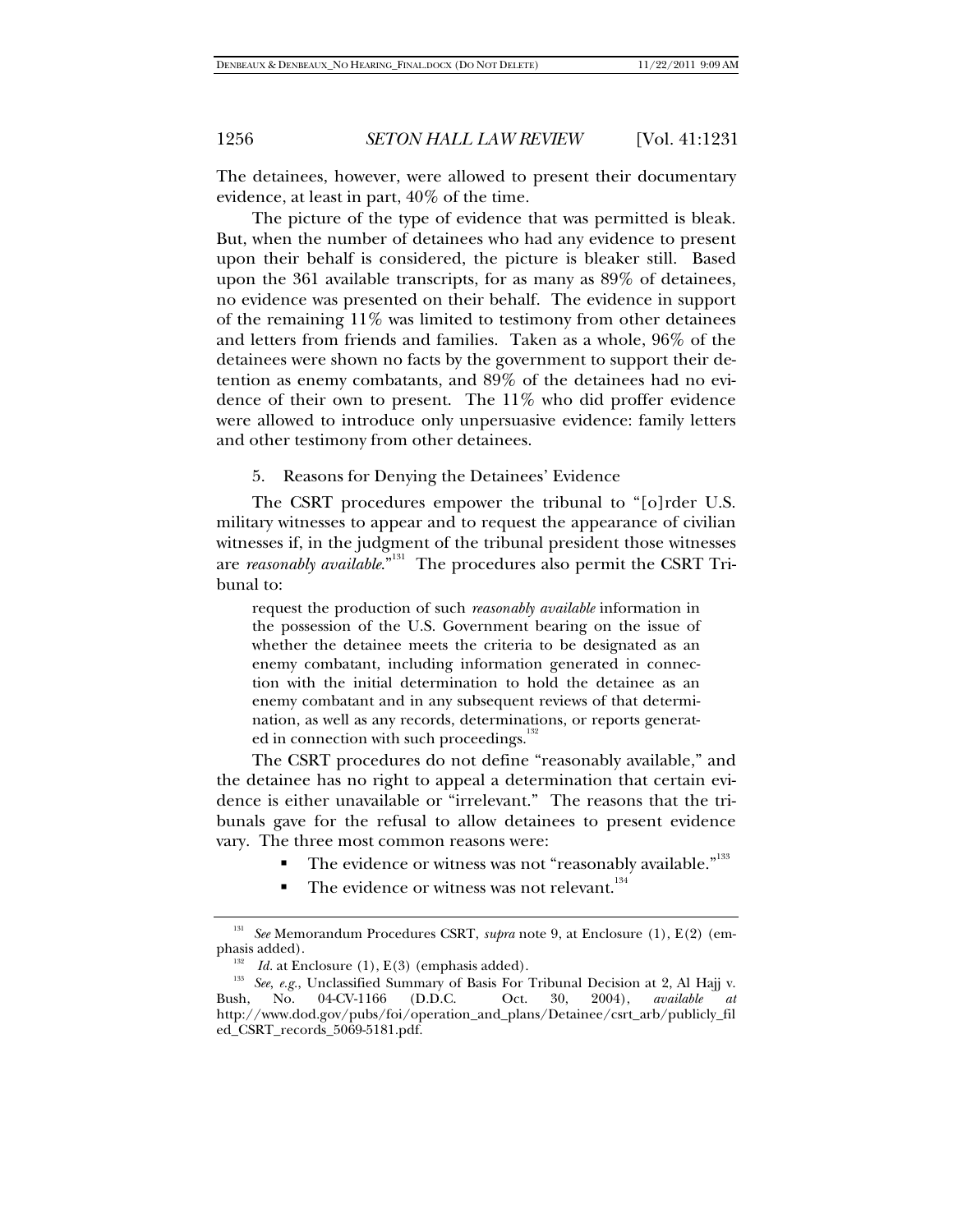• The request for production of evidence or the witness was not made to the personal representative during the D-A meeting and was thus too late.<sup>135</sup>

The tribunals sometimes did not give any reason for denying evidence. Sometimes, the tribunals also refused to permit the introduction of documentary evidence in the possession of the government. For example, Al Harbi, ISN 333, appeared before a tribunal and identified documents that he said would exonerate him and explain that he was not an enemy combatant: "It is important you find the notes on my visa and passport because they show I was there for 8 days and could not have been expected to go to Afghanistan and engage in hostilities against anyone."<sup>136</sup>

During the proceeding for detainee ISN 680, the following exchange took place:

*Questions to Recorder by Tribunal Members*

Q: Are you aware if the passport is in control of the U.S. Government here in Guantánamo?

A: No, sir, I'm not aware.

*Questions to Detainee by Tribunal Members*

Q: If we were to see a copy of your passport, what are the dates it would say you are in Pakistan?

A: The date of my entry to Pakistan, the dates I have on my visa, they all exist there. Even in Pakistan, we were received by American investigators. We were interrogated by American interrogators in Pakistan.

Q: How long have you been here at the camp?

A: I really don't know anymore, but most likely 2 to 2  $1/2$  years.<sup>137</sup>

The passport was neither located nor produced, and the detainee was promptly found to be an enemy combatant.<sup>138</sup>

<sup>134</sup> *See*, *e.g.*, Unclassified Summary of Basis For Tribunal Decision at 2, Al Raimi v. Bush, No. 04-CV-1194 (D.D.C. Oct. 1, 2004), *available* http://www.dod.gov/pubs/foi/operation\_and\_plans/Detainee/csrt\_arb/publicly\_fil

<sup>&</sup>lt;sup>15</sup> See, e.g., Unclassified Summary of Basis For Tribunal Decision at 2, Mar'i v.<br>h, No. 04-CV-1254 (D.D.C. Oct. 12, 2004), *available at* Bush, No. 04-CV-1254 (D.D.C. Oct. 12, 2004), *available at*  http://www.dod.gov/pubs/foi/operation\_and\_plans/Detainee/csrt\_arb/publicly\_fil

ed\_CSRT\_records\_3071-3189.pdf. 136 Summarized Sworn Detainee Statement at 3, Al Harbi v. United States, (D.D.C. Sept. 27, 2004), *available at*  http://www.dod.gov/pubs/foi/operation\_and\_plans/Detainee/csrt\_arb/Set\_16\_13

<sup>&</sup>lt;sup>137</sup> Summarized Sworn Detainee Statement at 2, Hassan v. United States, No. 04-CV-1194 (D.D.C. May 1, 2005). *available at* CV-1194 (D.D.C May 1, 2005), *available at*  http://www.dod.gov/pubs/foi/operation\_and\_plans/Detainee/csrt\_arb/publicly\_fil ed\_CSRT\_records\_3417-3443.pdf.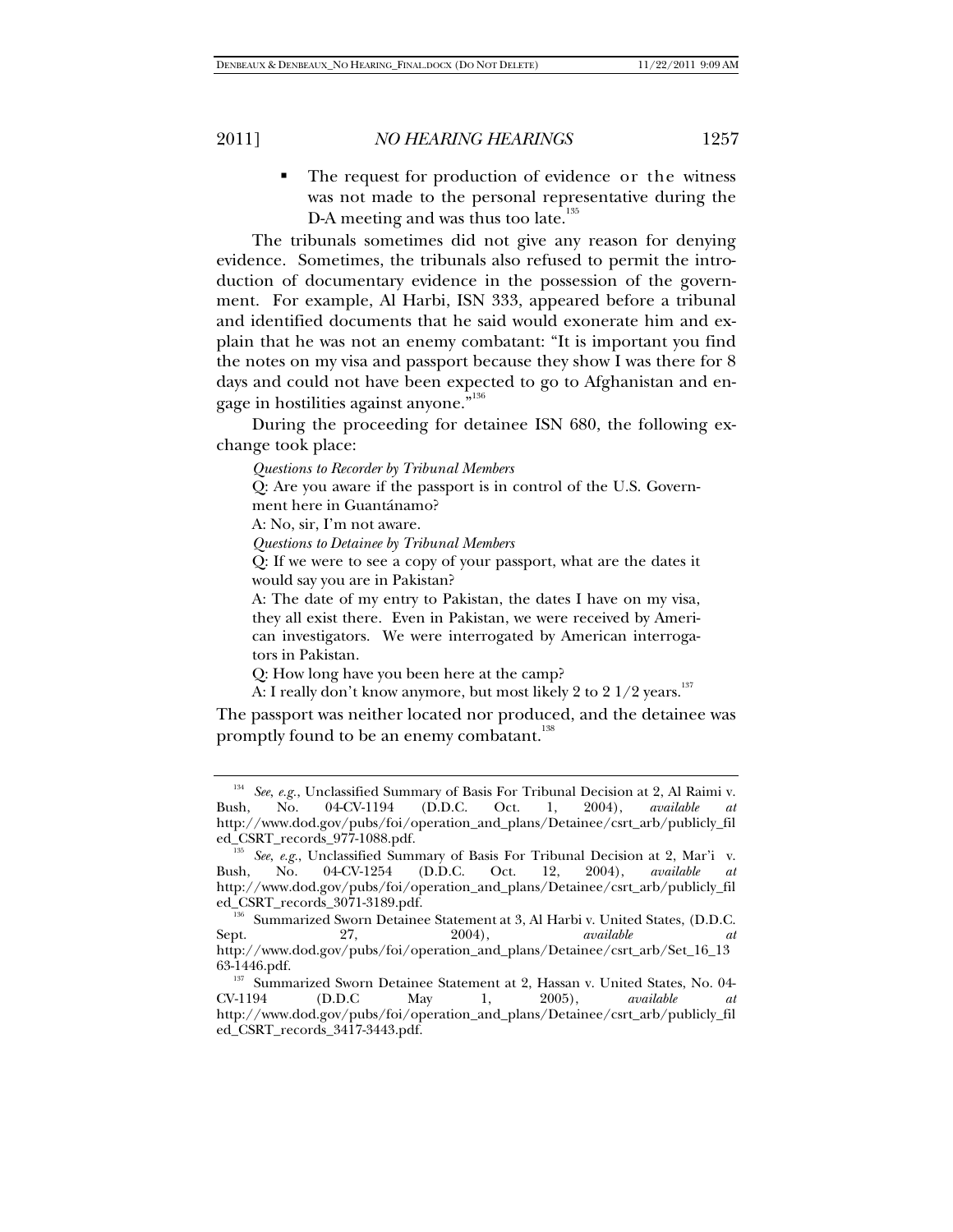For Khi Ali Gul, ISN 928, the Tribunal President said:

[W]e will keep this matter open for a reasonable period of time; that is, if we receive back from Afghanistan this witness request, even if we close the proceedings today, with new evidence, we would be open to introducing or re-introducing any witness statements we might receive.<sup>13</sup>

Khi Ali Gul requested that his brother be produced as a witness and provided the tribunal with his brother's telephone number and address.<sup>140</sup> Instead of calling the phone number provided, which might have produced an immediate result, the government instead sent a request to the Afghan embassy.141 The Afghan embassy did not respond within thirty days, and the witness was not produced.<sup>142</sup> The tribunal then found that the witness was not "reasonably available," determined that the detainee was an enemy combatant, and never reopened the hearing.<sup>143</sup>

In another case, an Algerian detainee requested court documents from an earlier hearing in Bosnia at which the Bosnian courts acquitted him of terrorist activities.<sup>144</sup> The tribunal concluded that these official court documents were not "reasonably available" even though the "Unclassified Summary of the Basis for Decision" discussed another document from the same Bosnian legal proceedings.<sup>145</sup> The aspects of the Bosnian proceedings that the tribunal considered were not the records that the detainee requested.<sup>146</sup> Apparently, according to the government, some records from a formal Bosnian trial are "reasonably available" but others are not. The record provided no explanation as to why the government did not

<sup>138</sup> *See generally id.*

<sup>&</sup>lt;sup>139</sup> Summarized Sworn Detainee Statement at 2, Gul v. Bush, No. 05-00877(D.D.C.<br>Mav. 2005), *available at* May. 31, 2005), *available at*

http://www.dod.gov/pubs/foi/operation\_and\_plans/Detainee/csrt\_arb/publicly\_fil

<sup>&</sup>lt;sup>140</sup> *Id.* at 3.<br><sup>142</sup> *Id. Id.* 142 *Id.* <sup>143</sup> Unclassified Summary of Basis for Tribunal Decision at 2, Gul v. Bush, No. 05-<br>00877 (D.D.C. May 31, 2005), *available at* 00877 (D.D.C. May 31, 2005), *available at* http://www.dod.gov/pubs/foi/operation\_and\_plans/Detainee/csrt\_arb/publicly\_fil ed\_CSRT\_records\_4237-4315.pdf.<br><sup>144</sup> Unclassified Summary of Basis for Tribunal Decision at 2, Al Hajj v. Bush, No.

<sup>04-</sup>CV-1166 (D.D.C. Oct. 30, 2004), *available at* http://www.dod.gov/pubs/foi/operation\_and\_plans/Detainee/csrt\_arb/publicly\_fil ed\_CSRT\_records\_5069-5181.pdf. 145 *Id.* at 3. 146 *Id.*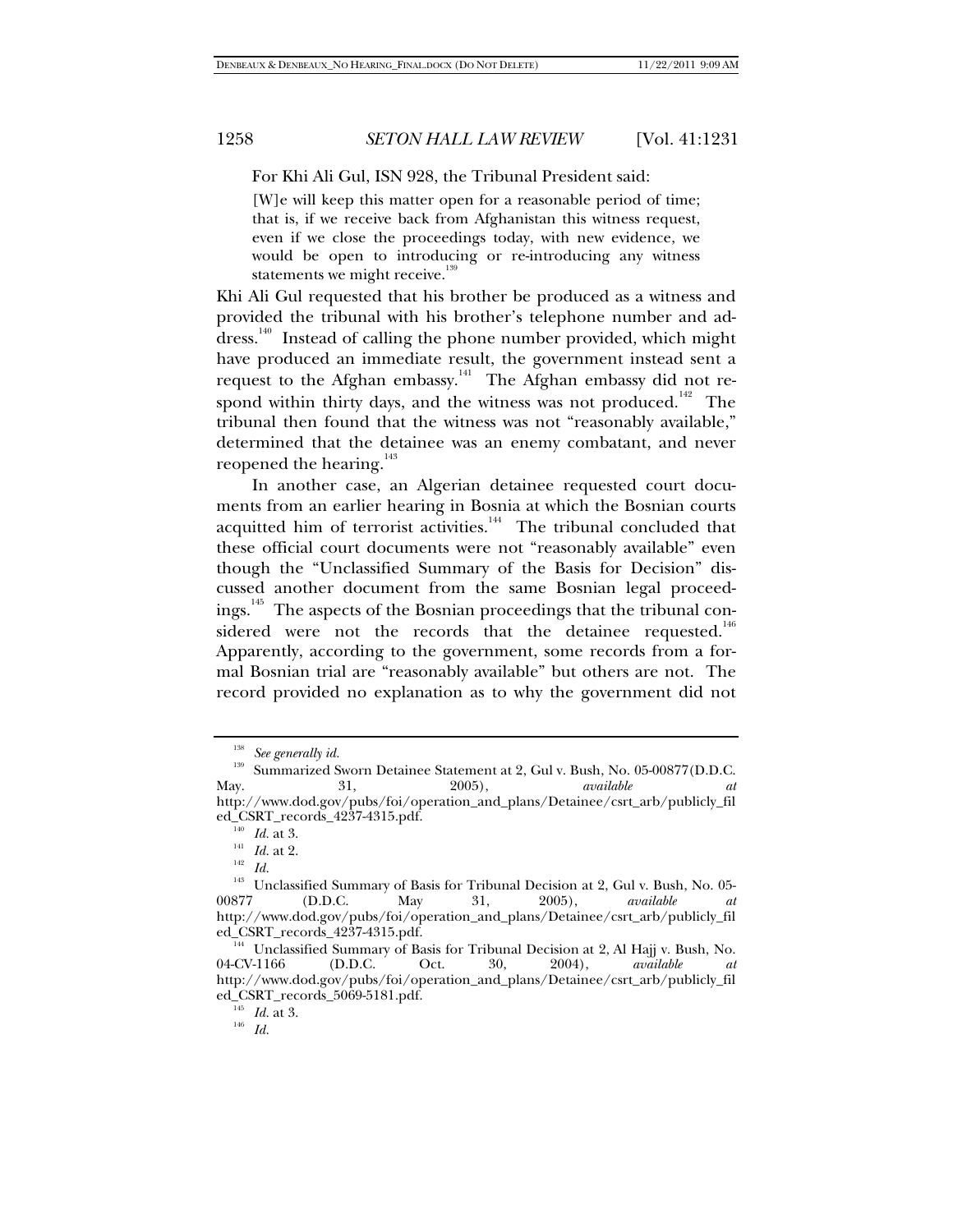obtain the requested records. The tribunal found that this detainee, like the others, was an enemy combatant. $147$ 

In the case of Allal Ab Aljallil Abd Al Rahman Abd, ISN 156, the detainee sought the production of medical records from a specified hospital:

During the hearing, the detainee requested that the Tribunal President obtain medical records from a hospital in Jordan. . . . The Tribunal president denied the request. He determined that, since the detainee failed to provide specific information about the documents when he previously met with his Personal Representative, the request was untimely and the evidence was not reasonably available.<sup>14</sup>

The detainee's failure to mention this request to his personal representative is not a reason to deny the evidence, at least according to the CSRT procedures.<sup>149</sup> CSRT procedures provide two reasons to deny requested evidence: that it is irrelevant and that it is "not reasonably available."<sup>150</sup>

#### VIII. TRIBUNAL EVALUATION OF THE EVIDENCE

Once the detainee leaves the hearing chamber, the tribunal is supposed to review and evaluate the classified evidence for the first time. What occurred after each detainee left the hearing was never recorded or at least no record has been released. While we have no access to the classified evidence, much of the classified evidence was apparently hearsay. The CSRT procedures permit the use of hearsay, but require the tribunal to first determine the reliability of the hearsay:

The Tribunal is not bound by the rules of evidence such as would apply in a court of law. Instead, the Tribunal shall be free to consider any information it deems relevant and helpful to a resolution of the issue before it. *At the discretion of the Tribunal, for example, it may consider hearsay evidence,* taking into account the reliability of such evidence in the circumstances.<sup>15</sup>

<sup>&</sup>lt;sup>147</sup> *Id.* at 1.<br><sup>148</sup> Unclassified Summary of Basis for Tribunal Decision, at 2, Al Rahman Abd v.<br>**Bush, No.** 06-CV-1254 (D.D.C Oct 18, 2004), *available at* Bush, No. 06-CV-1254 (D.D.C Oct 18, 2004), *available at* http://www.dod.gov/pubs/foi/operation\_and\_plans/Detainee/csrt\_arb/publicly\_fil ed\_CSRT\_records\_815-893.pdf.<br>
<sup>149</sup> See generally Memorandum Procedures CSRT, *supra* note 9.<br>
<sup>150</sup> Memorandum Procedures CSRT, *supra* note 9, at Enclosure (1), F(6).<br>
<sup>151</sup> Id. at Enclosure (1), (G)7 (emphasis added).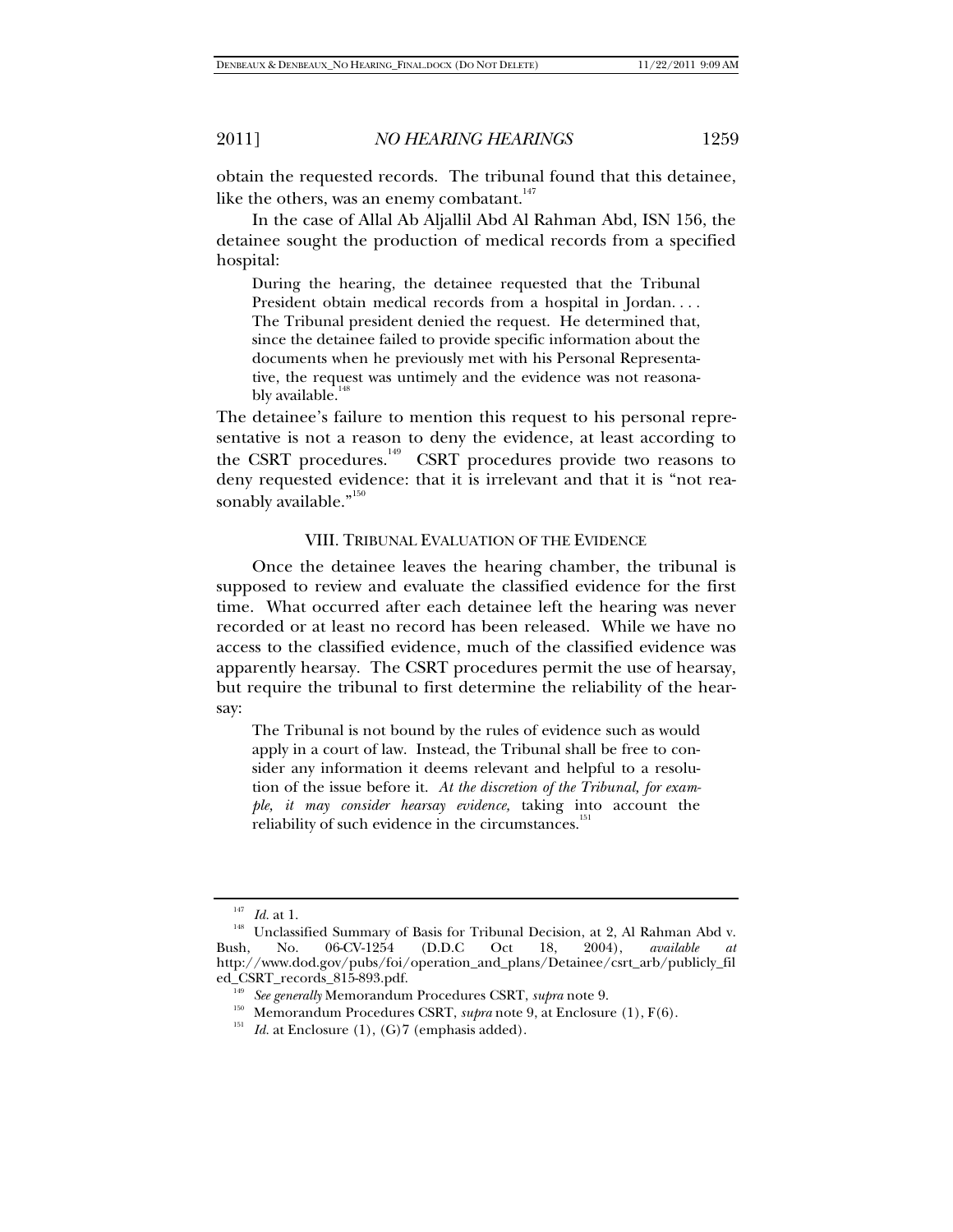The tribunal's basis for decision describes the rationale for determining that a detainee is an enemy combatant.<sup>152</sup> A review of the 102 full CSRT returns, however, shows that the tribunal apparently never questioned the reliability of hearsay. Three issues compound the severity of the tribunal's failure to evaluate the reliability of the hearsay. First, the source of the hearsay was usually anonymous; second, there was great confusion about the names of the detainees; and third, there was some evidence of the coercion of declarants.

#### *A. Hearsay from Anonymous Sources*

A legal adviser reviewed each tribunal decision.<sup>153</sup> It is not possible to definitively analyze the quality of the hearsay evidence because it is unavailable, but the statement of the legal adviser reviewing the tribunal's decision for ISN 552 demonstrates the problem:

Indeed, the evidence considered persuasive by the Tribunal is made up almost entirely of hearsay evidence recorded by unidentified individuals with no first hand [sic] knowledge of the events they describe.<sup>1</sup>

Outside of the CSRT process, this type of evidence is more commonly referred to as "rumor."

In one instance, the personal representative made the following comments regarding the record of proceedings for ISN 32:

I do not believe the Tribunal gave full weight to the exhibits regarding ISN [redacted]'s truthfulness regarding the time frames in which he saw various other ISNs in Afghanistan. It is unfortunate that the 302 in question was so heavily redacted that the Tribunal could not see that while ISN [redacted] may have been a couple months off in his recollection of ISN [redacted]'s appearance with an AK 47, that he was six months to a year off in his recollections of other Yemeni detainees he identified. I do feel with some certainty that ISN [redacted] has lied about other detainees to receive preferable treatment and to cause them problems while in custody. Had the Tribunal taken this evidence out as unreliable, then the position we have taken is that a teacher of the Koran

<sup>&</sup>lt;sup>152</sup> See, e.g., Summary, Hicks, *supra* note 17, at 1.<br><sup>153</sup> See, e.g., Memorandum from James R. Crisfield Jr., Legal Advisor, to Dir., Combatant Status Review Tribunal, Al Kandari v. United States, No. 02-CV-0828 (D.D.C.<br>Oct. 22, 2004), available that Oct. 22, 2004), *available at*  http://www.dod.gov/pubs/foi/operation\_and\_plans/Detainee/csrt\_arb/publicly\_fil ed\_CSRT\_records\_2737-2868.pdf. 154 *See, e.g.*, *id.*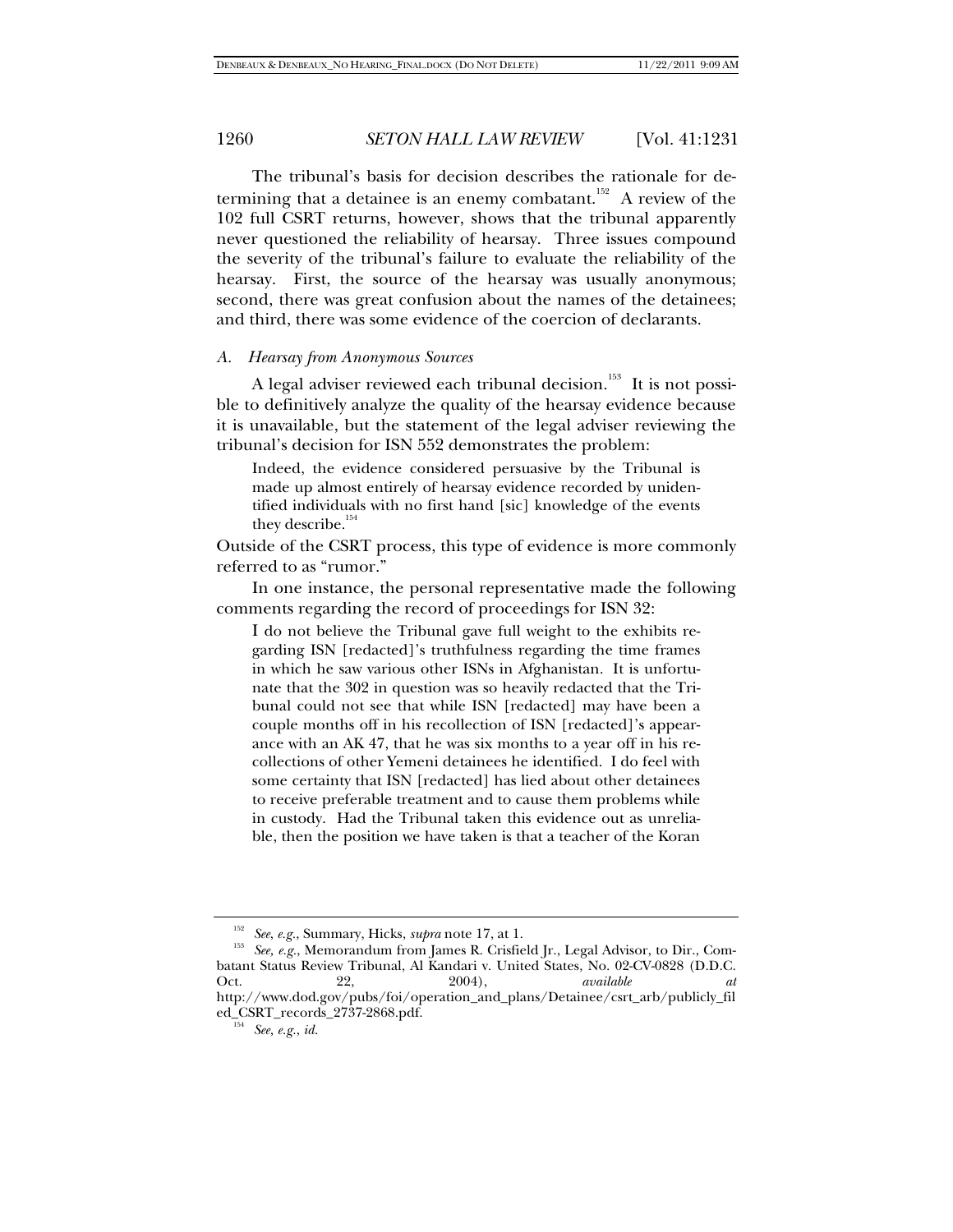(to the Taliban's children) is an enemy combatant (partially because he slept under a Taliban roof).<sup>155</sup>

# *B. Possible False Identities or Misnomers*

It is black-letter evidence law in a normal settings that, while hearsay may sometimes be admissible, the reliability of hearsay evidence always depends upon the reliability of the hearsay declarant.<sup>156</sup> Because the government's own records misidentified the detainees more than 150 times, the problem of reliability in the case of the detainees is apparent'.<sup>157</sup>

On April 19, 2006, the government published the names of the 558 detainees who had CSRT proceedings at Guantánamo.<sup>158</sup> On May 15, 2006, the government also published a list of 759 names that represented all those detainees who were detained at Guantánamo until then.<sup>159</sup> In addition, the government released transcripts and other documents related to administrative review board hearings that also contain detainee names. $160$ 

These three groups of records contain more than 900 different versions of detainee names. Adding other government documents, such as the full CSRT returns and other legal documents, the number rises to more than 1,000 different names. Yet, according to the government, only 759 detainees have passed through Guantánamo "from January 2002 through May 15, 2006."<sup>161</sup> The more than 1,000 different names do not mean that there were more than 1,000 detainees at

Personal Representative Review of the Record of Proceedings, Ahmed v. Bush, 05-301 (D.D.C. [uly 25, 2005), *available at* No. 05-301 (D.D.C. July 25, 2005), *available at* http://www.dod.gov/pubs/foi/operation\_and\_plans/Detainee/csrt\_arb/publicly\_fil

<sup>&</sup>lt;sup>156</sup> See FED. R. EVID. 801–07. 2011–07. 157 Documents showing a comparison of names throughout the CSRT and Admin-

istrative Review Board process are on file with the Center. 158 *List of Detainees Who Went Through Complete CSRT Process*, FIDH,

http://www.fidh.org/IMG/pdf/doc\_7\_-\_detainee\_list.pdf.(last visited Feb. 2, 2011).<br><sup>159</sup> *List of Individuals Detained by the Department of Defense at Guantánamo Bay, Cuba <i>from January* 2002 *Through May 15, 2006*, U.S. D *from January 2002 Through May 15, 2006*, U.S. DEP'T DEF., http://www.dod.mil/pubs/foi/detainees/detaineesFOIArelease15May2006.pdf.Gua

ntánamo (last visited Sept 1, 2011) [hereinafter *List of Individuals Detained*]. 160 The procedures provide that each prisoner found to be an enemy combatant must go through an administration review board process every year following the CSRT's conclusion that the detainee is an enemy combatant. Memorandum from the Deputy Sec'y of Def. to the Sec'ys of the Military Dep'ts, et al., at Enclosure  $(3)$ <br>(July 14, 2006), *available at* (July 14, 2006), *available at* http://www.defense.gov/news/Aug2006/d20060809ARBProceduresMemo.pdf (de-

scribing the ARB procedures). 161 *List of Individuals Detained*, *supra* note 159.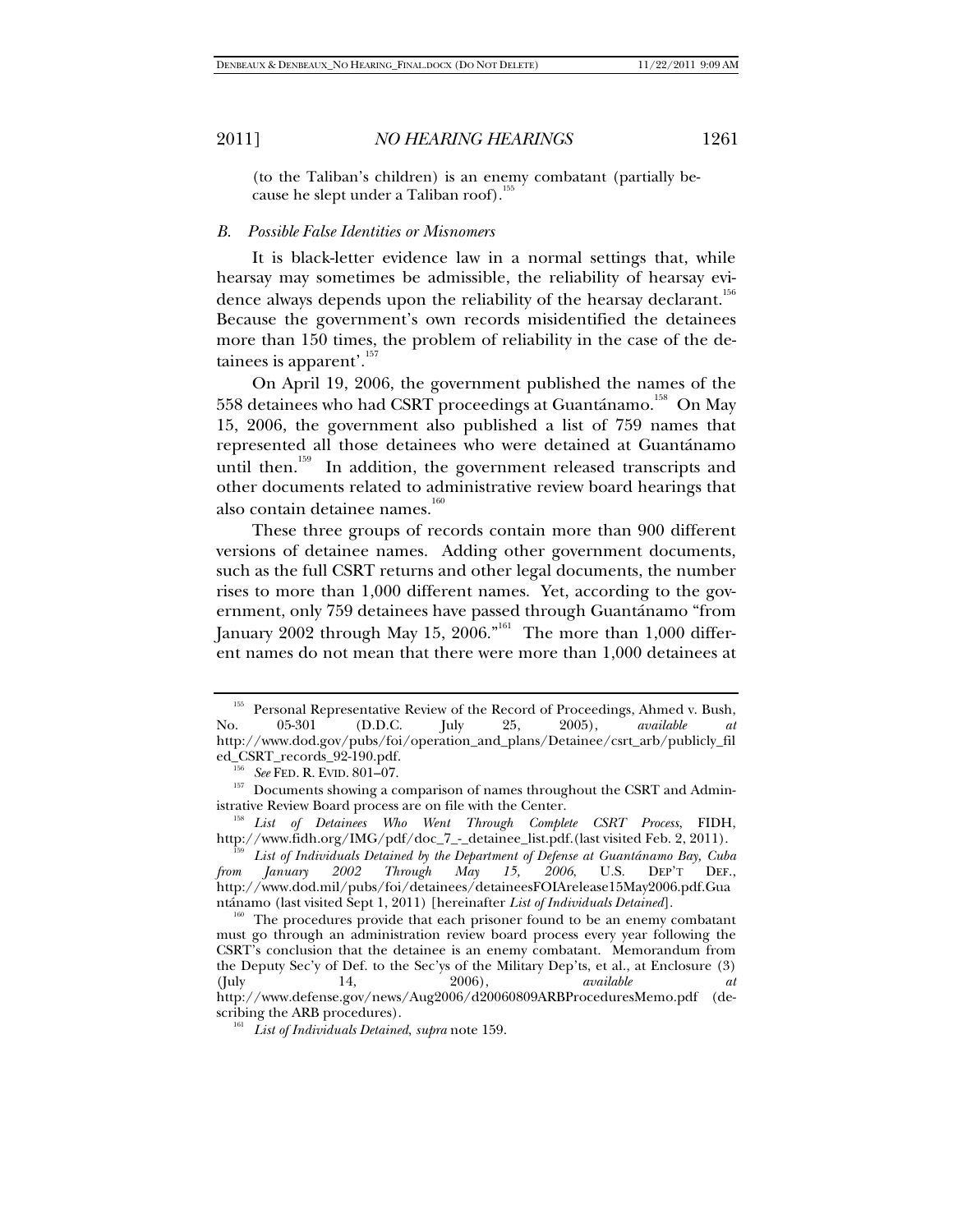Guantánamo, but it does establish the difficulty of identifying individuals in these circumstances.

If after more than four years of interrogation the government did not know the names of its own detainees, confusion about the identity of detainees clouded any analysis of the evidence at the CSRT hearings. In short, there should be considerable concern when a tribunal relies upon hearsay declarants who may be talking about someone other than the detainee to whom the declaration is supposedly directed. For example, one detainee responded to the claim that his name was found "on a document." The detainee stated:

There are several tribes in Saudi Arabia and one of these tribes is Al Harbi. This is part of my names [sic] and there are literally millions that share Al Harbi as part of their name. Further, my first names Mohammad and Atiq are names that are favored in that region. Just knowing someone has the name Al Harbi tells you where they came from in Saudi Arabia. Where I live, it is not uncommon to be in a group of 8–10 people and 1 or 2 of them will be named Mohammed Al Harbi. If fact, I know of 2 Mohammed Al Harbis here in Guantánamo Bay and one of them is in Camp 4. The fact that this name is recovered on a document is literally meaningless.<sup>16</sup>

## *C. Possible Coercion*

Apparently no tribunal considered the extent to which the government obtained any hearsay evidence through coercion. While the effects of torture, or coercion more generally, would obviously apply to inculpatory statements from the detainee himself, the possibility should also have been considered by a tribunal weighing all statements and information relating to the detainee which may have been, in the words of the Detainee Treatment Act of 2005, "obtained as a result of coercion."163 This statute was not enacted until December

It is important you find the notes on my visa and passport because they show I was there for 8 days and could not have been expected to go to Afghanistan and engage in hostilities against anyone. . . . I understand you cannot tell me who said this, but I ask that you look at this individual very closely because his story is false. If you ask this person the right question, you will see that very quickly. I am trusting you to do this for me.



<sup>163 10</sup> U.S.C. § 801 (2006). The Detainee Treatment Act of 2005 provides in part: b) Consideration of statements derived with coercion.

<sup>162</sup> Dep't of Def., *supra* note 27. Mohammad Atiq Al Harbi, ISN 333, stated that there were documents available to the United States that would prove that his classification as an enemy combatant was wrong. *Id.* Mr. Al Harbi also objected to anonymous secret evidence: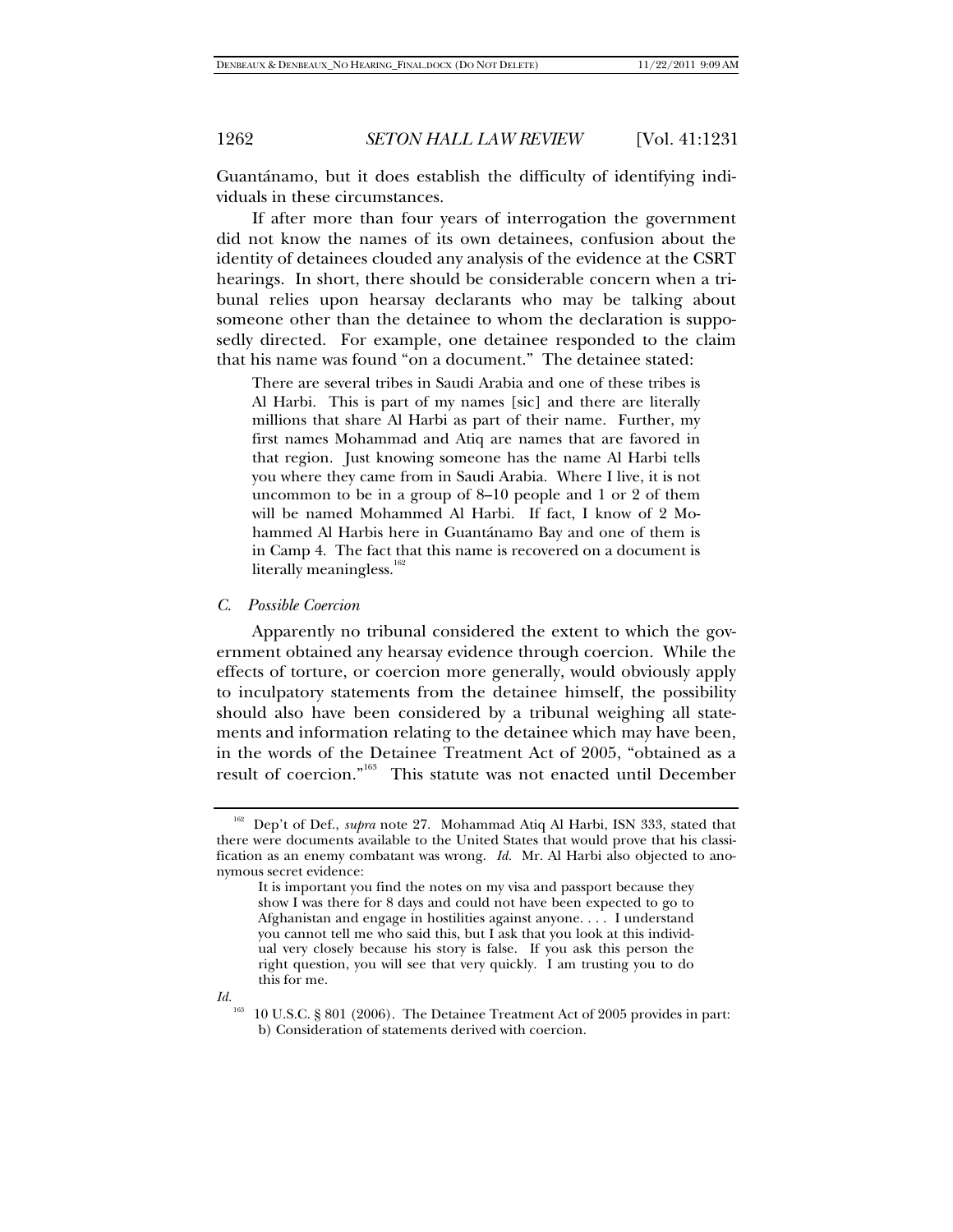2005, after the CSRT process was complete, but indications of torture or coercion suffered by a detainee should have at least raised hearsay concerns, which the tribunal is required to consider.<sup>164</sup> The record does not indicate such an inquiry by any tribunal. Instead, the tribunal usually made note of allegations of torture and referred them to the convening authority.<sup>165</sup> This fact is less surprising than the fact that several tribunals found a detainee to be an enemy combatant before receiving *any* results from such investigation. While there is no way of ascertaining the extent, if any, to which coercion might have affected witness statements', 18% of the detainees alleged torture; in each case, the detainee volunteered the information rather than responding after been asked by the tribunal or the personal representative. Also, in each case, the panel proceeded to decide the case before any investigation was undertaken.

## IX. ACTIONS OF THE CSRT WHEN A DETAINEE PREVAILED

Nevertheless, the detainees sometimes won—at least initially. The Department of Defense order of July 14, 2006, states that:

The Director, CSRT, shall review the Tribunal's decision and may approve the decision and take appropriate action, or return the record to the Tribunal for further proceedings. In cases where the Tribunal decision is approved and the case is considered final, the Director, CSRT, shall so advise the DoD Office of Detainee Affairs, the Secretary of State, and any other relevant U.S. Government agencies.<sup>106</sup>

If the director of the CSRT decides, he may send any decision back to the CSRT for further proceedings,<sup>167</sup> which means that the detainee can be subjected to multiple hearings until the government is satis-

<sup>(1)</sup> Assessment. The procedures submitted to Congress pursuant to subsection  $(a)(1)(A)$  shall ensure that a Combatant Status Review Tribunal or Administrative Review Board, or any similar or successor administrative tribunal or board, in making a determination of status or disposition of any detainee under such procedures, shall, to the extent practicable, assess—

<sup>(</sup>A) whether any statement derived from or relating to such detainee was obtained as a result of coercion; and

<sup>(</sup>B) the probative value (if any) of any such statement.

*Id.*<br><sup>164</sup> Memorandum Procedures CSRT, *supra* note 9, at Enclosure 1, (G)7.

<sup>&</sup>lt;sup>165</sup> See, e.g., Unclassified Summary of Basis for Tribunal Decision at 3, Nechle v.<br>
195 *See, e.g.*, Unclassified Summary of Basis for Tribunal Decision at 3, Nechle v. Bush, No. 04-CV-1166 (D.D.C. Oct. 28, 2004), *available at*  http://www.dod.gov/pubs/foi/operation\_and\_plans/Detainee/csrt\_arb/publicly\_fil ed\_CSRT\_records\_4947-5068.pdf. 166 Memorandum Procedures CSRT, *supra* note 9, at Enclosure 1, (I)8. 167 *Id.*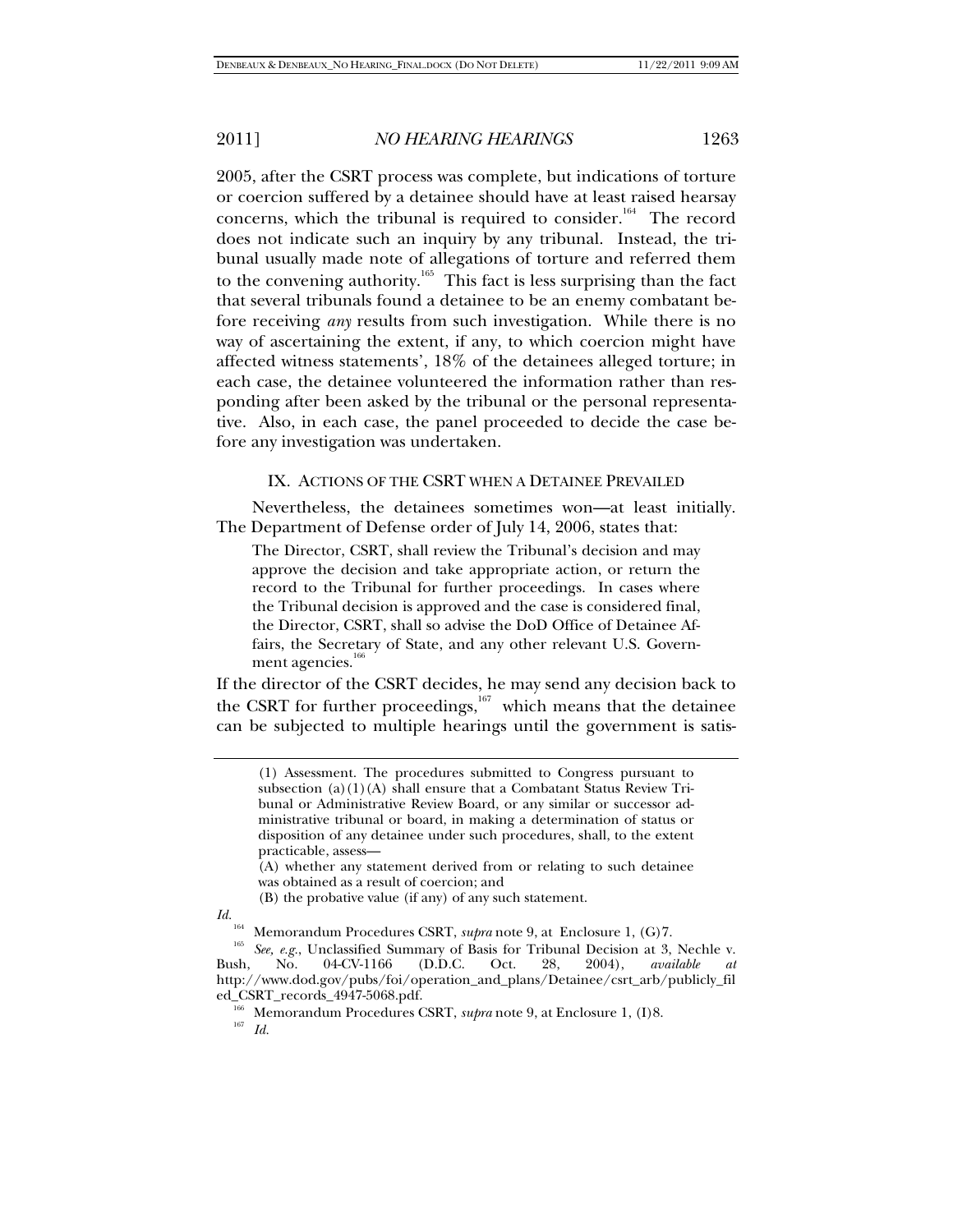fied with the ruling. The additional hearings were always conducted outside the detainee's presence, and the detainee was never notified of his "victory" in the first proceeding.<sup>168</sup>

At least three detainees were initially found to not be enemy combatants and then subjected to multiple re-hearings until they were ultimately found to be enemy combatants.<sup>169</sup> Several detainees had second hearings, and at least one detainee, after the first and second hearings unanimously found him not to be an enemy combatant, had yet a *third* hearing—again in absentia—which finally found him to be an enemy combatant.<sup>170</sup> The government's record for one detainee whose proceeding was returned for a second hearing stated: "On 24 November 2004, a previous Tribunal unanimously determined that the detainee was not properly designated as an enemy combatant."<sup>171</sup>

The record continued: "On 25 January 2005, this Tribunal, upon review of all the evidence, determined that detainee #654 was properly [unanimously] designated as an enemy combatant."<sup>172</sup>

A more egregious record of a detainee twice subjected to tribunals is that of detainee ISN 250. The following excerpts present a vivid example of just how little was needed to determine that a detainee was not an enemy combatant. Detainee ISN 250 elected not to appear in person before the tribunal, but the tribunal considered his statement and unanimously found that he was improperly designated as an enemy combatant. $173 \text{ T}$  That decision, however, did not stand for long. The government's own legal sufficiency review as written by Commander James R. Crisfield, Jr., U.S. Navy, synopsized the processing of detainee ISN 250's case:

A letter from the personal representative initially assigned to represent the detainee at Guantánamo Bay, Cuba, reflects the detainee's elections and is attached to the Tribunal Decision Report

<sup>&</sup>lt;sup>168</sup> *See supra* note 29–32 and accompanying text.<br><sup>169</sup> *See supra* note 29–32 and accompanying text.<br><sup>170</sup> *See supra* note 29–32 and accompanying text.

<sup>&</sup>lt;sup>171</sup> Memorandum from Peter C. Bradford, Assistant Legal Advisor, to Director, Combatant Status Review Tribunal at 1, Alghazawy v. Bush, No. 05-2378 (D.D.C. Sept. 20, 2006), *available at*

http://www.dod.gov/pubs/foi/operation\_and\_plans/Detainee/csrt\_arb/publicly\_fil

<sup>&</sup>lt;sup>172</sup> Id.<br><sup>173</sup> Memorandum from James R. Crisfield Jr., Legal Advisor, to Dir. at 2, Combatant Status Review Tribunal, Al Oshan, No. 05-0520 (D.D.C. Feb. 8, 2005), *available at*  http://www.dod.gov/pubs/foi/operation\_and\_plans/Detainee/csrt\_arb/publicly\_fil ed\_CSRT\_records\_1731-1808.pdf.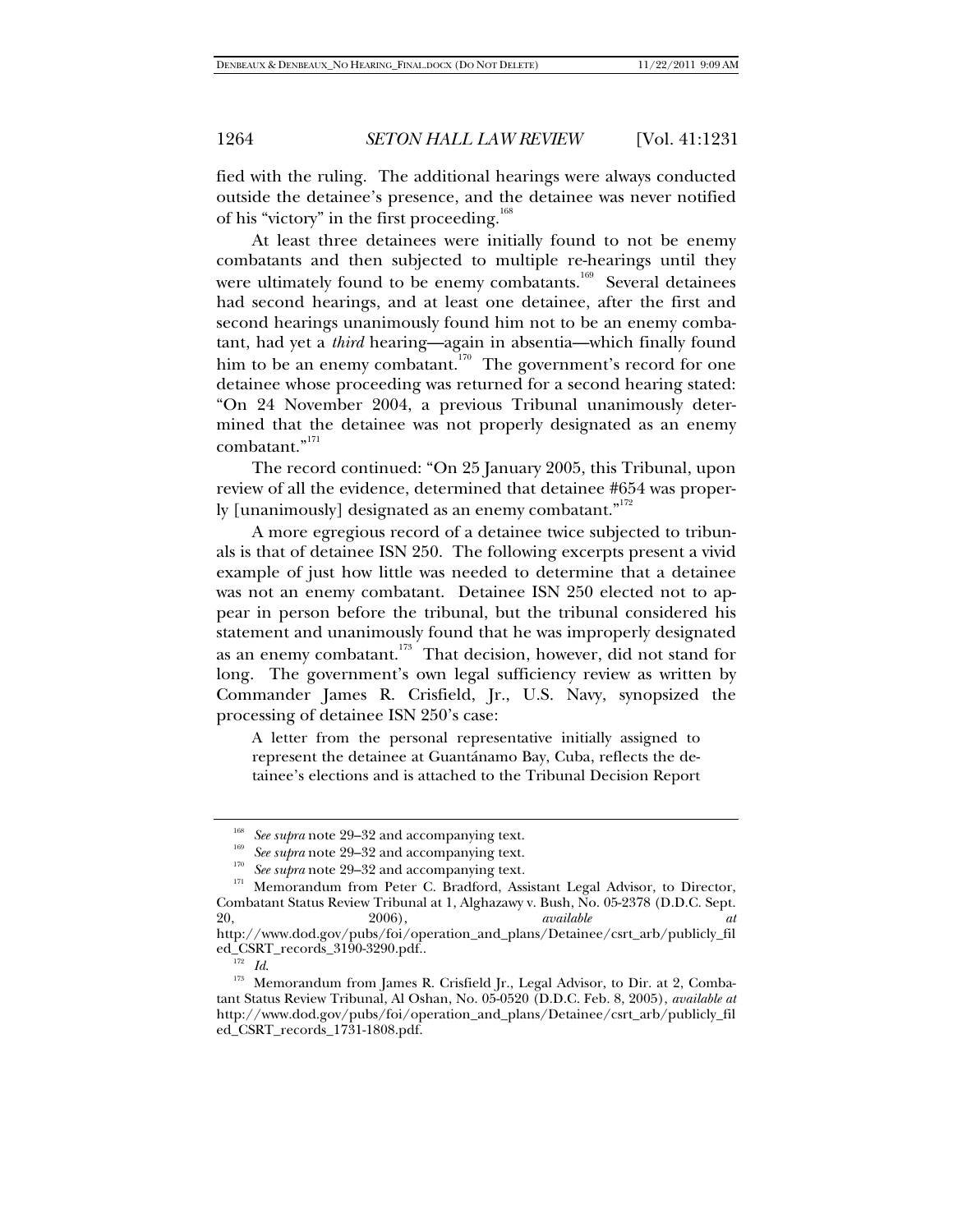as exhibit D-b. The original Tribunal proceedings were held *in absentia* outside Guantánamo Bay with a new personal representative who was familiar with the detainee's file. This personal representative had the same access to information and evidence as the personal representative from Guantánamo Bay. The addendum proceedings were conducted with yet a third personal representative because the second Personal Representative had been transferred to Guantánamo Bay. This Personal Representative also had full access to the detainee's file and original Personal Representative's pass-down information. The detainee's Personal Representatives were given the opportunity to review the respective records of proceedings and both declined to submit post-tribunal comments to the Tribunal.<sup>174</sup>

Despite the initial finding that the detainee was not an enemy combatant and the obvious difficulties reflected in this tortured process, Commander Crisfield concluded that "[t]he proceedings and decision of the Tribunal, as reflected in enclosure (3), are legally sufficient and no corrective action is required. $n^{175}$  Commander Crisfield recommended approval of the decision of the subsequent hearing that found detainee ISN 250 to be an enemy combatant.<sup>176</sup>

The record of the third decision for yet another detainee, ISN 556, whose proceeding was returned twice, stated the following in a memorandum prepared after his third tribunal: "On 15 December 2004, the original Tribunal unanimously determined that the detainee should no longer be designated as an enemy combatant."<sup>177</sup> Following the initial hearing, the tribunal's membership was changed. The record continued:

Due to the removal of one of the three members of the original tribunal panel, the additional evidence, along with the original evidence and original Tribunal Decision Report, was presented to tribunal panel #30 to reconsider the detainee's status. On 21 January 2005 that tribunal also unanimously determined that the detainee should no longer be classified as an enemy combatant.<sup>118</sup>

The tribunal's membership was subsequently changed yet again:

<sup>&</sup>lt;sup>174</sup> *Id.* at 3.<br><sup>175</sup> *Id.*<br><sup>176</sup> *IJ* 

<sup>1&</sup>lt;sup>76</sup> *Id.*<br><sup>177</sup> Memorandum from James R. Crisfield Jr., Legal Advisor, to Director, Combatant Status Review Tribunal at 2839, Abdulla v. Bush, No. 05-1001 (D.D.C. Aug. 16, 2006).<br>available dt 2006), *available at*

http://www.dod.gov/pubs/foi/operation\_and\_plans/Detainee/csrt\_arb/publicly\_fil ed\_CSRT\_records\_2737-2868.pdf. 178 *Id.*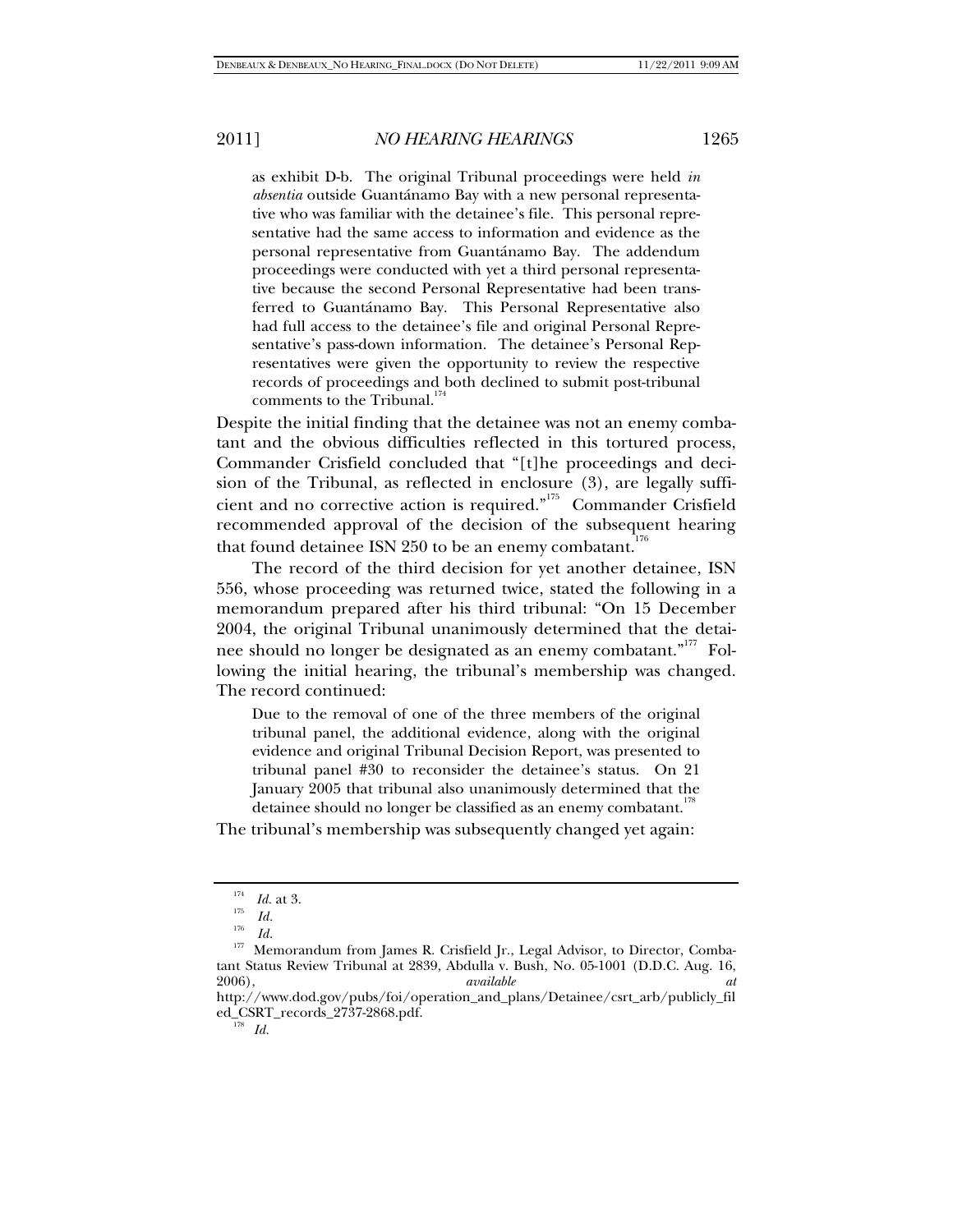Once again, additional information regarding the detainee was sought, found, and presented to yet a third tribunal. This additional additional [sic] information became exhibits R-23 through R-30. This time, the three members of the second tribunal were no longer available, but the one original tribunal member who was not available for the second tribunal was now available for the third. That member, along with two new members, comprised tribunal panel #34 and sat for the detainee's third tribunal. Following their consideration of the new additional information along with the information considered by the first two tribunals, this Tribunal determined that the detainee was properly classified as an enemy combatant.

The records of other detainees suggest additional instances of rehearings. In these proceedings, the tribunal reconvened and considered an issue about the quality of the evidence, but there is no record of what transpired at the first hearing, why the second hearing occurred, or the effect of the issues of concern about the quality of the evidence.

### X. BOTTOM LINE

The Secretary of the Navy described the CSRT as "a one-time review to determine if a person, a detainee, is or is not an enemy combatant."<sup>180</sup> Five hundred fifty-eight detainees had hearings before the CSRT from 2002 to 2006. As a result of the CSRT process, thirtyeight detainees, or 7% of the total, were released from Guantánamo having been found not to be enemy combatants. In contrast to these numbers, no detainee in the sample set reviewed in this Report was ultimately found either to not be, or to no longer be, an enemy combatant as a result of the CSRT—even though some were initially found to be either "non-enemy" combatants or "no longer" enemy combatants by a first (or even a second) tribunal.

The difference between a "non-enemy" combatant and one who is "no longer" an enemy combatant is not clear. The label "nonenemy combatant," however, implies that the government mistakenly detained the prisoners in the first instance, while "no longer enemy combatant" implies that the prisoner was once an enemy combatant, but his detainment at Guantánamo Bay successfully rehabilitated him. Despite these connotations, the government appears to consider the labels interchangeable.

<sup>179</sup> *Id.*

<sup>180</sup> Gordon England, U.S. Sec'y of the Navy, Defense Department Special Briefing on Combatant Status Review Tribunals' (Mar. 29, 20050, *available at*  http://www.defense.gov/transcripts/transcript.aspx?transcriptid=2504.